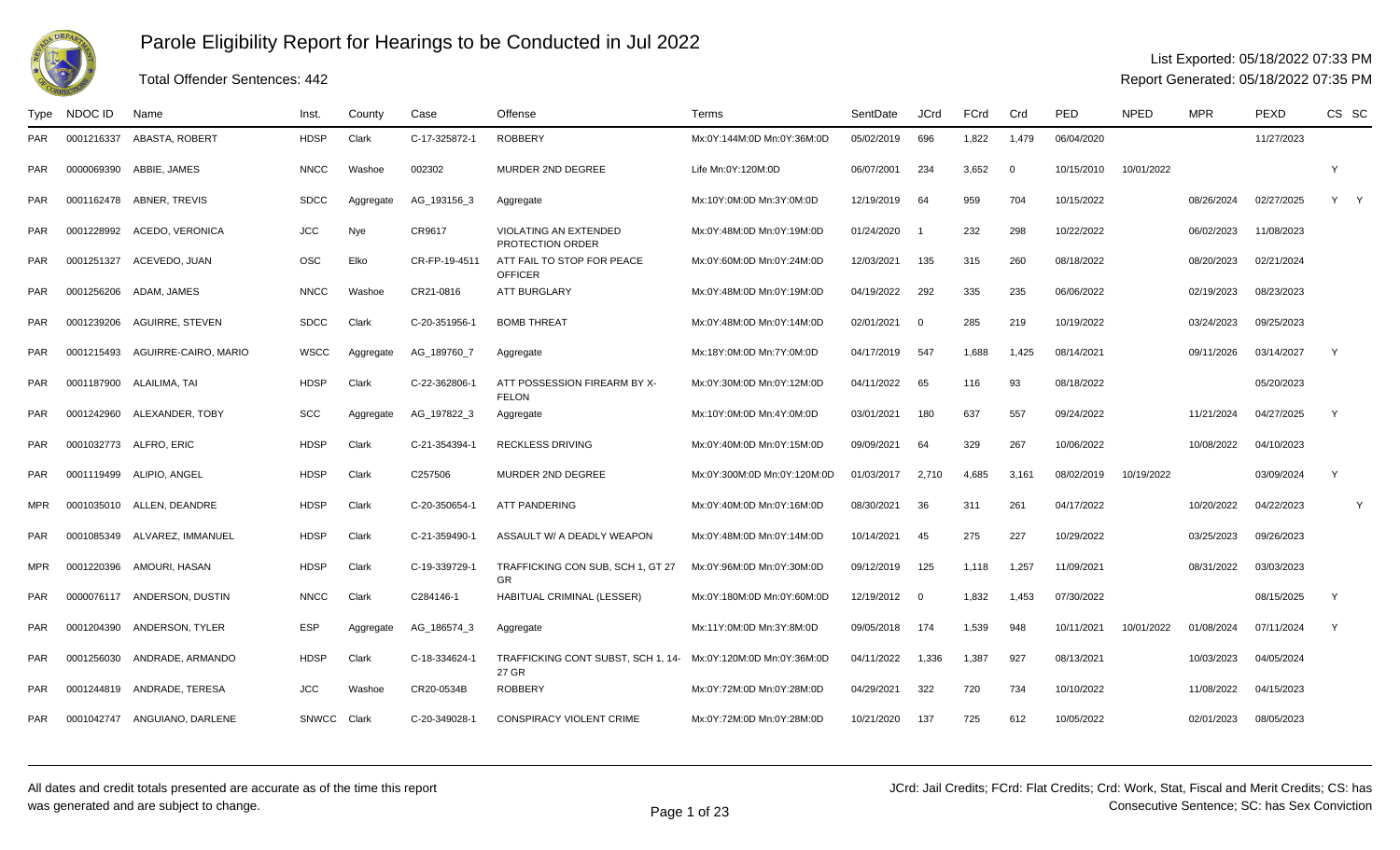

#### List Exported: 05/18/2022 07:33 PM

Report Generated: 05/18/2022 07:35 PM

#### Type NDOC IDD Name Ninst. County Case Offense New Terms Network SentDate JCrd FCrd Crd PED NPED MPR PEXD CS SC MPR <sup>0001240735</sup> ARAUJO, RONALDO HDSP Clark C-20-351180-1 TRANSPORT OF A CONTROLLED **SUBSTANCE** Mx:0Y:48M:0D Mn:0Y:12M:0D 12/10/2020 <sup>64</sup> <sup>602</sup> <sup>475</sup> 04/03/2021 06/09/2022 12/11/2022 PAR <sup>0000023452</sup> ARENA, LAWRENCE NNCC Washoe CR16-1658 ROBBERY Mx:0Y:180M:0D Mn:0Y:72M:0D 01/13/2017 <sup>93</sup> 2,058 1,543 10/11/2022 06/30/2024 01/02/2025 PAR <sup>0001254851</sup> AVILES, PEDRO CCC Clark C-21-360186-1 CONSP TO VIOLATE CONT SUBST ACT, Mx:0Y:60M:0D Mn:0Y:19M:0D1ST OFFR 0001238994 BAKER, JASON SDCC Clark C-20-351402-1 EX FELON/PROHIBITED PERSON POSS 03/03/2022 <sup>14</sup> <sup>104</sup> <sup>125</sup> 10/29/2022 11/14/2023 04/21/2024 PARFIREARMLEWDNESS W/ A MINOR Mx:0Y:60M:0D Mn:0Y:24M:0D 10/14/2020 <sup>0</sup> <sup>595</sup> <sup>352</sup> 10/13/2022 02/14/2023 08/17/2023 PAR <sup>0000058657</sup> BALDASSARRE, JOSHUA HDSP Clark C285399-1 LEWDNESS W/ A MINOR Life Mn:0Y:120M:0D 02/27/2014 <sup>503</sup> 3,519 <sup>0</sup> 10/11/2022 <sup>Y</sup> <sup>Y</sup> PARR 0001256307 BALTAZAR-AVALOS, JEFFREY NNCC Washoe CR21-3141 POSS CON SUB SCH 1-4 1ST OFF Mx:0Y:36M:0D Mn:0Y:12M:0D 04/05/2022 210 267 191 04/11/2022 10/15/2022 04/17/2023 Y PAR <sup>0001253339</sup> BANKS, RODNEISHA SNWCC Clark C-20-349902-1 ATT BATTERY CAUSING SUBST HARM Mx:0Y:48M:0D Mn:0Y:12M:0D 01/10/2022 <sup>94</sup> <sup>236</sup> <sup>189</sup> 10/07/2022 05/03/2023 11/04/2023 PAR <sup>0001207255</sup> BANKSTON, DEQUAN ESP Washoe CR20-3355 BATTERY CAUSING SUBST HARM Mx:0Y:60M:0D Mn:0Y:24M:0D 02/03/2021 <sup>109</sup> <sup>592</sup> <sup>510</sup> 10/16/2022 11/28/2022 05/31/2023 PAR <sup>0001019508</sup> BARBOZA, ANTONIO SDCC Clark C300520-1 HABITUAL CRIMINAL (LESSER) Mx:0Y:240M:0D Mn:0Y:96M:0D 09/17/2015 <sup>348</sup> 2,797 2,340 10/03/2022 11/24/2024 05/27/2025 PAR <sup>0001069862</sup> BARELA, JOSPEH NNCC Washoe CR22-0455 OBTAIN/USE PERSONAL INDENTIFYINGMx:0Y:30M:0D Mn:0Y:12M:0DINFODUI CAUSING DEATH OR SBH 03/29/2022 <sup>98</sup> <sup>162</sup> <sup>119</sup> 07/13/2022 04/14/2023 PAR <sup>0001221791</sup> BARTO, EVAN RSC Humboldt CR 17-6899 DUI CAUSING DEATH OR SBH Mx:0Y:120M:0D Mn:0Y:48M:0D 08/13/2019 <sup>314</sup> 1,337 1,625 10/02/2022 10/19/2022 03/26/2023 PAR <sup>0001255024</sup> BASHAW, DAKOTA HDSP Clark C-21-361244-1 GRAND LARCENY OF MOTOR VEHICLE Mx:0Y:60M:0D Mn:0Y:24M:0D 02/23/2022 <sup>156</sup> <sup>254</sup> <sup>211</sup> 09/23/2022 08/04/2023 01/10/2024 PAR <sup>0000082576</sup> BASS, TERRY HDSP Clark C-20-351714-1 MALICIOUS DESTR OF PROPERTY/\$5000+Mx:0Y:48M:0D Mn:0Y:19M:0D 02/03/2022 <sup>47</sup> <sup>165</sup> <sup>145</sup> 10/13/2022 06/30/2023 01/02/2024 PAR <sup>0000076766</sup> BASSETT, KIRT NNCC Elko <sup>021795</sup> MURDER 1ST DEGREE Life Mn:0Y:240M:0D 04/30/2003 <sup>198</sup> 7,172 <sup>0</sup> 10/11/2022 PARR 0001232182 BATEMAN, YESSICA SNWCC Clark C-20-347811-1 BURGLARY Mx:0Y:72M:0D Mn:0Y:28M:0D 06/29/2020 0 702 724 10/28/2022 12/18/2022 06/20/2023 PAR <sup>0001047782</sup> BEEGLE, ROBYN TCC Washoe CR18-1383 ATT TRAFFICKING CON SUB SCH 1 GT 27 GRCARRYING CONCEALED WEAPON Mx:0Y:120M:0D Mn:0Y:24M:0D 11/20/2019 <sup>63</sup> <sup>999</sup> <sup>937</sup> 10/30/2021 10/01/2022 02/19/2024 07/27/2024 PAR <sup>0001241272</sup> BELL, RICHARD OSC Clark C-20-352893-1 CARRYING CONCEALED WEAPON Mx:0Y:30M:0D Mn:0Y:12M:0D 01/20/2021 <sup>0</sup> <sup>485</sup> <sup>426</sup> 07/10/2021 05/19/2022 PAR0001232186 BELTRAN-VILLAMAR, JOSE SDCC Clark C-19-341382-1 TRAFFICKING CONT SUBST, SCH 1, 14-27 GRR 0001151053 BENEFIELD, DANIELLE SNWCC Douglas 16-CR-0075 MISREPRESENTATION OF CREDIT Mx:0Y:110M:0D Mn:0Y:40M:0D 04/01/2020 <sup>293</sup> 1,084 <sup>792</sup> 10/12/2022 12/10/2023 06/11/2024 PARCARD TRANS <sup>0001254493</sup> BERNARD, RAY HDSP Clark C-19-339543-1 EX FELON/PROHIBITED PERSON POSS Mx:0Y:48M:0D Mn:0Y:12M:0DMx:0Y:30M:0D Mn:0Y:12M:0D 09/20/2016 <sup>15</sup> <sup>82</sup> <sup>54</sup> 09/24/2022 06/27/2023 PARFIREARM02/28/2022 <sup>261</sup> <sup>354</sup> <sup>263</sup> 06/11/2022 01/27/2023 07/30/2023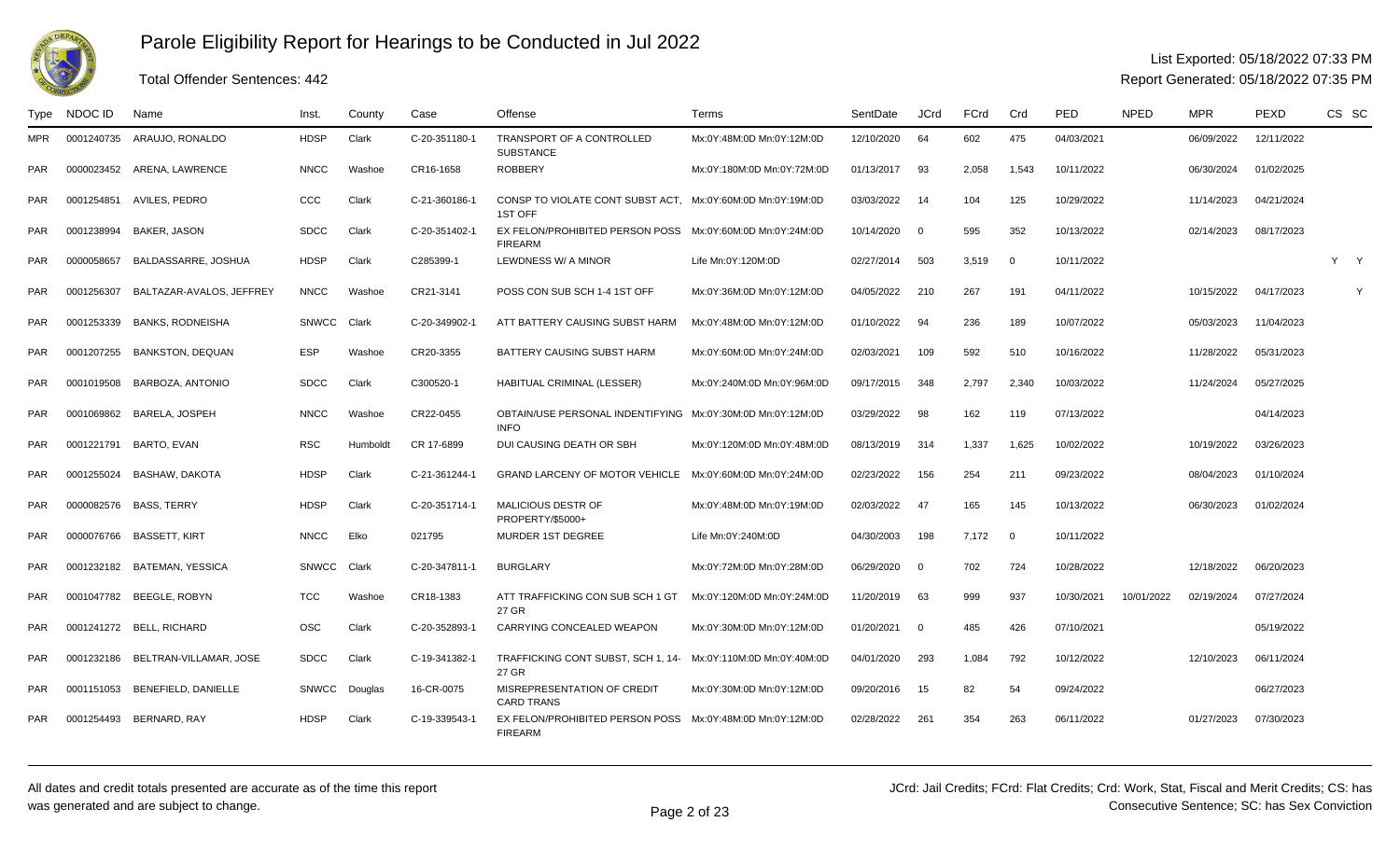

PAR

PAR

# Parole Eligibility Report for Hearings to be Conducted in Jul 2022

#### List Exported: 05/18/2022 07:33 PM

Report Generated: 05/18/2022 07:35 PM

#### Type NDOC IDD Name Ninst. County Case Offense New Terms Network SentDate JCrd FCrd Crd PED NPED MPR PEXD CS SC MPR <sup>0000080032</sup> BICKFORD, STEPHEN WSCC Clark / C-19-343193-1 / ATT OBTAIN PERSONAL IDENTIFYINGINFOR 0000094497 BILDERBACK, STEVE NNTH Washoe CR20-3935 SALE/GIVE CONT SUBST, SCH 1&2, 1ST Mx:0Y:72M:0D Mn:0Y:16M:0D 10/06/2021 <sup>630</sup> <sup>868</sup> <sup>664</sup> 05/14/2021 10/26/2022 04/28/2023 PAROFFMx:0Y:60M:0D Mn:0Y:24M:0D 04/28/2021 <sup>0</sup> <sup>182</sup> <sup>257</sup> 10/06/2022 08/17/2023 01/23/2024 PAR <sup>0001020028</sup> BLAND, BRANDON SDCC Clark <sup>227661</sup> USE OF DEADLY WEAPON ENHANCEMENTATT LEWDNESS W/ A MINOR Mx:0Y:180M:0D Mn:0Y:72M:0D 05/19/2008 <sup>0</sup> 2,599 1,768 12/27/2018 12/13/2023 PARR 0001239390 BRADY, JEREMY HDSP Clark C-20-349259-1 ATT LEWDNESS W/A MINOR Mx:0Y:120M:0D Mn:0Y:24M:0D 10/13/2020 6 602 544 10/06/2022 05/13/2025 11/14/2025 Y PAR <sup>0001216275</sup> BRAY, MARK HDSP Clark C-21-359352-1 ATT CARRY CONCEALED WEAPON Mx:0Y:36M:0D Mn:0Y:12M:0D 05/02/2022 <sup>129</sup> <sup>159</sup> <sup>116</sup> 07/16/2022 01/16/2023 07/19/2023 PARR 0000049275 BREWINGTON, CHARLES SDCC Clark C132564 MURDER 2ND DEGREE Life Mn:0Y:120M:0D 03/01/1996 139 3,653 0 10/04/2005 10/01/2022 PARR 0001149902 BRIDGES, DANIEL MNCC Washoe CR15-0220 ATT SEXUAL ASSAULT Mx:0Y:240M:0D Mn:0Y:96M:0D 11/12/2015 398 2,791 2,727 10/09/2022 65/16/2024 11/17/2024 Y PAR0001250118 BRILEY, MICHAEL NNCC Washoe CR21-0756 BATTERY CAUSING SUBST HARM Mx:0Y:60M:0D Mn:0Y:19M:0D 10/22/2021 <sup>233</sup> <sup>455</sup> <sup>361</sup> 10/02/2022 04/20/2023 10/22/2023 PARR 0000034523 BROOKER, JOSEPH HDSP Clark C99826X SEXUAL ASSAULT Life Mn:0Y:60M:0D 07/25/1991 179 1,826 0 01/26/1996 10/01/2022 Y PARR 0001254124 BROOKS, ASHLEY SNWCC Clark C-19-344514-2 CONSPIRACY VIOLENT CRIME Mx:0Y:36M:0D Mn:0Y:12M:0D 02/17/2022 128 232 183 10/11/2022 11/06/2022 05/09/2023 PAR <sup>0001012090</sup> BROOKS, MICHAEL LCC Washoe CR21-0852 ATT ROBBERY Mx:0Y:48M:0D Mn:0Y:19M:0D 07/15/2021 <sup>125</sup> <sup>446</sup> <sup>391</sup> 10/11/2022 10/11/2022 04/10/2023 PARR 0001250673 BROWN-WHEATON, JEREMY SDCC Clark C-20-352265-1 CONCEAL ESCAPED PRISONER Mx:0Y:60M:0D Mn:0Y:24M:0D 11/04/2021 35 244 211 09/27/2022 08/08/2023 01/14/2024 PARR 0001243329 BRYANT, ALASIA JCC Clark C-18-333735-1 CONSPIRACY VIOLENT CRIME Mx:0Y:60M:0D Mn:0Y:24M:0D 02/22/2021 135 599 840 10/09/2022 10/09/2022 PAR <sup>0001256308</sup> BUDMARK, ADAM NNCC Washoe CR21-4704 POSS CON SUB FOR SALE, SCH 1&2, 1ST OFFO LCC Washoe CR20-3222 ATT CHILD ABUSE CAUSING SUBST Mx:0Y:36M:0D Mn:0Y:12M:0D 04/25/2022 <sup>118</sup> <sup>155</sup> <sup>118</sup> 07/17/2022 01/17/2023 07/20/2023 PAR <sup>0001250227</sup> CACERES-VALENCIA, ROBERTOHARMR 0001251363 CALDERONE, GEORGE SDCC Mineral 21CR-2021-0145 CONSP TO VIOLATE CONT SUBST ACT, Mx:0Y:30M:0D Mn:0Y:12M:0D 11/02/2021 <sup>3</sup> <sup>214</sup> <sup>212</sup> 10/29/2022 02/01/2023 <sup>Y</sup> PAR1ST OFFBATTERY W/ DEADLY WEAPON Mx:0Y:48M:0D Mn:0Y:19M:0D 12/09/2021 <sup>0</sup> <sup>174</sup> <sup>160</sup> 10/01/2022 06/18/2023 12/20/2023 MPRR 0000086485 CANDELAS, JOSE LCC Clark C-17-323740-1 BATTERY W/DEADLY WEAPON Mx:0Y:108M:0D Mn:0Y:30M:0D 02/05/2019 231 1,443 1,197 12/18/2020 10/22/2022 04/24/2023 PAR<sup>0001057500</sup> CANO, DANIEL HDSP Clark 246373-2 BATTERY W/ DEADLY WPN / SBH Mx:0Y:180M:0D Mn:0Y:60M:0D 09/08/2010 <sup>0</sup> 1,706 1,913 10/23/2022 03/29/2024 09/04/2024

Total Offender Sentences: 442

R 0000080747 CARNO, SUSANNE SNWCC Clark 187598 MURDER 1ST DEGREE Life Mn:0Y:240M:0D 03/11/2004 503 7,159 0 10/24/2022

R 0001161463 CARR, JEREMY LCC Aggregate AG\_194621\_3 Aggregate Mx:9Y:0M:0D Mn:3Y:2M:0D 04/06/2020 231 1,017 977 10/18/2022 09/11/2023 03/13/2024 Y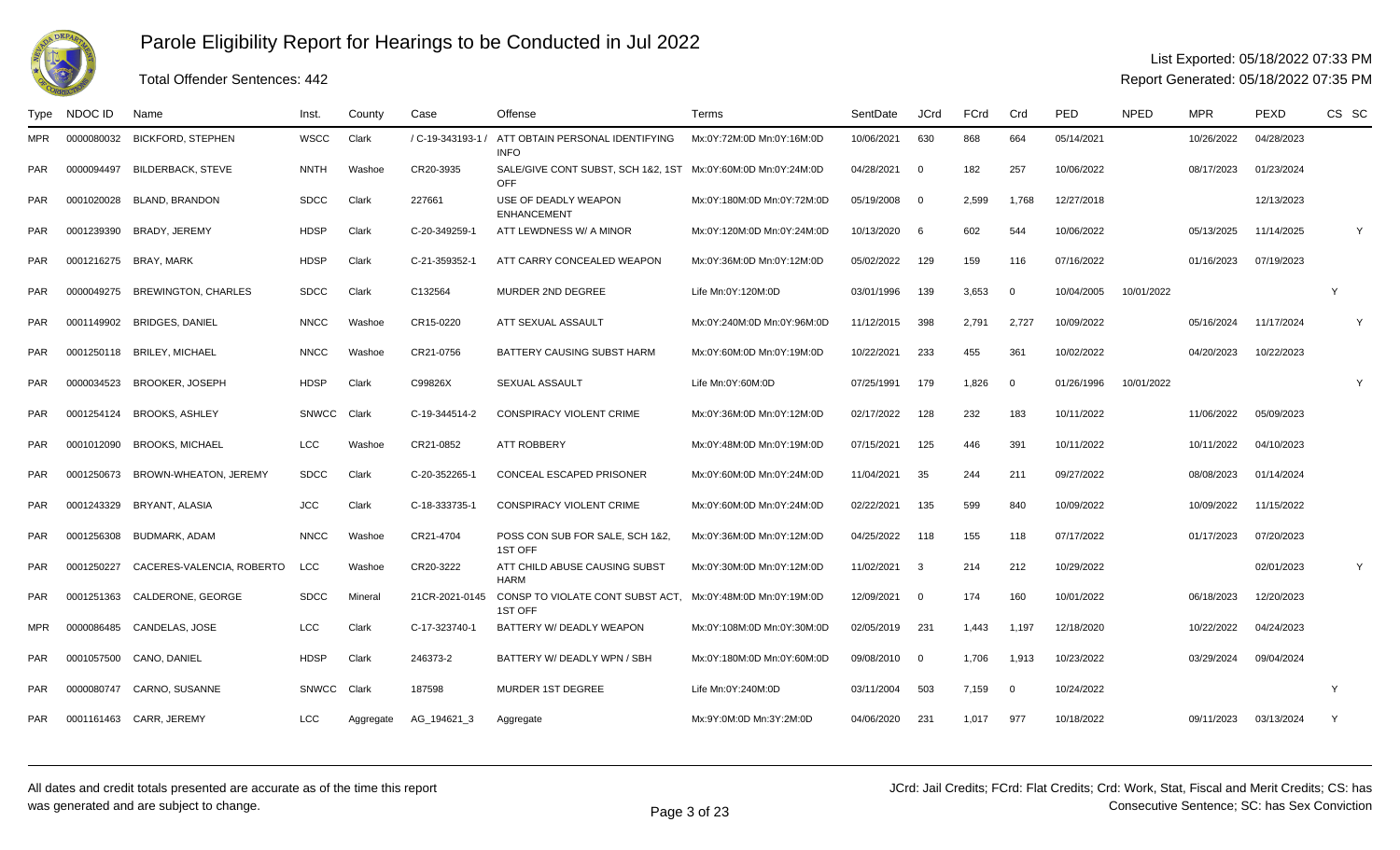

### Total Offender Sentences: 442

#### List Exported: 05/18/2022 07:33 PM

| Type       | NDOC ID    | Name                      | Inst.        | County    | Case           | Offense                                                                   | Terms                     | SentDate   | <b>JCrd</b>    | <b>FCrd</b> | Crd            | <b>PED</b> | <b>NPED</b> | <b>MPR</b> | PEXD       | CS SC |
|------------|------------|---------------------------|--------------|-----------|----------------|---------------------------------------------------------------------------|---------------------------|------------|----------------|-------------|----------------|------------|-------------|------------|------------|-------|
| <b>PAR</b> | 0001252205 | CARR, KEVIN               | <b>SCC</b>   | Clark     | C-21-360234-   | POSSESSION STOLEN PROPERTY                                                | Mx:0Y:60M:0D Mn:0Y:24M:0D | 12/21/2021 | 69             | 231         | 209            | 10/04/2022 |             | 08/15/2023 | 01/21/2024 |       |
| <b>PAR</b> | 0001254387 | CARREON, MELCHOR          | <b>HDSP</b>  | Clark     | C-22-361869-   | CARRYING CONCEALED WEAPON                                                 | Mx:0Y:48M:0D Mn:0Y:19M:0D | 02/10/2022 | $\overline{2}$ | 113         | 115            | 10/30/2022 |             | 06/09/2023 | 11/15/2023 |       |
| <b>PAR</b> | 0001256539 | CARSEY, APRIL             | <b>SNWCC</b> | Washoe    | CR18-2169      | POSS CON SUB SCH 1-4 1ST OFF                                              | Mx:0Y:34M:0D Mn:0Y:12M:0D | 04/20/2022 | 108            | 150         | 110            | 07/23/2022 |             |            | 06/25/2023 |       |
| <b>PAR</b> | 0001255861 | CARTER-WHITE, NOAH        | <b>HDSP</b>  | Clark     | C-20-349389-   | <b>ATT BURGLARY</b>                                                       | Mx:0Y:36M:0D Mn:0Y:12M:0D | 04/06/2022 | 308            | 364         | 265            | 01/08/2022 |             | 07/21/2022 | 01/22/2023 |       |
| <b>PAR</b> | 0001004485 | CASTILLO, SALVADOR        | <b>NNCC</b>  | Elko      | DC-CR-21-239   | POSS CON SUB SCH 1-4 1ST OFF                                              | Mx:0Y:38M:0D Mn:0Y:15M:0D | 01/03/2022 | 63             | 212         | 175            | 07/06/2022 |             | 12/21/2022 | 06/23/2023 |       |
| <b>PAR</b> | 0001246666 | CASTRO, ALEX              | <b>SDCC</b>  | Clark     | C-21-355358-   | Driver dsbey peace/o endng oth pers/prop                                  | Mx:0Y:48M:0D Mn:0Y:19M:0D | 06/09/2021 | 75             | 432         | 305            | 10/25/2022 |             | 11/28/2022 | 05/31/2023 |       |
| <b>PAR</b> | 0001251345 | CATER, KENNETH            | <b>HDSP</b>  | Washoe    | CR17-1883A     | EX FELON/PROHIBITED PERSON POSS<br><b>FIREARM</b>                         | Mx:0Y:72M:0D Mn:0Y:24M:0D | 12/03/2021 | 412            | 592         | 435            | 10/16/2022 |             | 07/07/2023 | 01/08/2024 |       |
| <b>PAR</b> | 0001167934 | CEDENO, SEAN              | <b>LCC</b>   | Aggregate | AG_176167_5    | Aggregate                                                                 | Mx:20Y:0M:0D Mn:7Y:0M:0D  | 10/25/2016 | 360            | 2,405       | 2,167          | 10/30/2022 |             | 09/07/2025 | 03/10/2026 | Y     |
| <b>PAR</b> |            | 0001124821 CERE, JESSE    | <b>HDSP</b>  | Clark     | C-21-359987-1  | <b>PANDERING</b>                                                          | Mx:0Y:60M:0D Mn:0Y:24M:0D | 04/06/2022 | 265            | 321         | 226            | 09/01/2022 |             |            | 03/06/2024 | Y     |
| <b>PAR</b> | 0001192737 | <b>CERVANTES, JAVIER</b>  | <b>HDSP</b>  | Clark     | C-20-349837-   | <b>ROBBERY</b>                                                            | Mx:0Y:60M:0D Mn:0Y:24M:0D | 03/15/2021 | 155            | 598         | 520            | 10/10/2022 |             | 11/20/2022 | 05/23/2023 |       |
| <b>PAR</b> | 0001254243 | CHAMBERLAIN, JEANNETTE    | <b>SNWCC</b> | Pershing  | CR8-12634      | <b>DUI</b>                                                                | Mx:0Y:32M:0D Mn:0Y:12M:0D | 11/01/2021 | $\overline{7}$ | 218         | 219            | 10/25/2022 |             |            | 01/21/2023 |       |
| <b>PAR</b> | 0000075746 | CHAN, OSCAR               | LCC          | Clark     | 180085         | <b>SEXUAL ASSAULT</b>                                                     | Life Mn:0Y:120M:0D        | 01/13/2003 | $\Omega$       | 4.424       | $\overline{0}$ | 10/01/2019 | 10/01/2022  |            |            | Y Y   |
| <b>PAR</b> | 0001256488 | CHAPA. RAFAEL             | <b>NNCC</b>  | Douglas   | 2022-CR-00040  | OBTAIN/USE PERSONAL INDENTIFYING Mx:0Y:60M:0D Mn:0Y:12M:0D<br><b>INFO</b> |                           | 04/25/2022 | 83             | 120         | 90             | 08/18/2022 |             | 02/20/2024 | 08/23/2024 |       |
| <b>PAR</b> |            | 0001256016 CHAVEZ, CINDY  | <b>SNWCC</b> | Washoe    | CR17-2068      | POSS CON SUB FOR SALE, SCH 1&2.<br>1ST OFF                                | Mx:0Y:34M:0D Mn:0Y:12M:0D | 04/12/2022 | 107            | 157         | 119            | 07/15/2022 |             |            | 06/17/2023 |       |
| <b>PAR</b> |            | 0001235219 CHEW, RANDY    | <b>OSC</b>   | Washoe    | CR20-0771      | EX FELON/PROHIBITED PERSON POSS<br><b>FIREARM</b>                         | Mx:0Y:48M:0D Mn:0Y:19M:0D | 06/29/2020 | 118            | 820         | 609            | 10/02/2021 |             | 11/17/2021 | 06/16/2022 |       |
| <b>PAR</b> | 0001256666 | CHRISTENSEN, KATRINA      | <b>NNCC</b>  | Carson    | 19 CR 00139 1B | POSS CON SUB SCH 1-4 1ST OFF                                              | Mx:0Y:48M:0D Mn:0Y:16M:0D | 04/26/2022 | 155            | 191         | 138            | 08/18/2022 |             | 06/21/2023 | 12/23/2023 |       |
| <b>PAR</b> |            | 0001136982 CLARK, FORREST | <b>NNCC</b>  | Washoe    | CR21-4091      | POSS CON SUB SCH 1-4 1ST OFF                                              | Mx:0Y:48M:0D Mn:0Y:12M:0D | 04/08/2022 | 145            | 199         | 147            | 06/10/2022 |             |            | 12/14/2023 | Y     |
| <b>PAR</b> | 0001238956 | CLARKE, CHRISTINA         | <b>SNWCC</b> | Washoe    | CR20-0229      | <b>ATT ROBBERY</b>                                                        | Mx:0Y:60M:0D Mn:0Y:24M:0D | 10/28/2020 | - 7            | 586         | 656            | 10/22/2022 |             | 10/22/2022 | 02/08/2023 |       |
| <b>PAR</b> | 0000070361 | COELLO, CARLOS            | <b>SDCC</b>  | Clark     | C-20-346008-1  | TRAFFICKING CONT SUBST, SCH 1, 14-<br>27 GR                               | Mx:0Y:96M:0D Mn:0Y:36M:0D | 08/03/2020 | 304            | 971         | 1,026          | 10/03/2022 |             | 03/08/2023 | 09/09/2023 |       |
| <b>PAR</b> |            | 0001246530 COLE, TROY     | <b>HDSP</b>  | Clark     | C-21-354781-1  | CONSPIRACY VIOLENT CRIME                                                  | Mx:0Y:48M:0D Mn:0Y:19M:0D | 06/22/2021 | 107            | 451         | 378            | 10/06/2022 |             | 10/12/2022 | 04/14/2023 |       |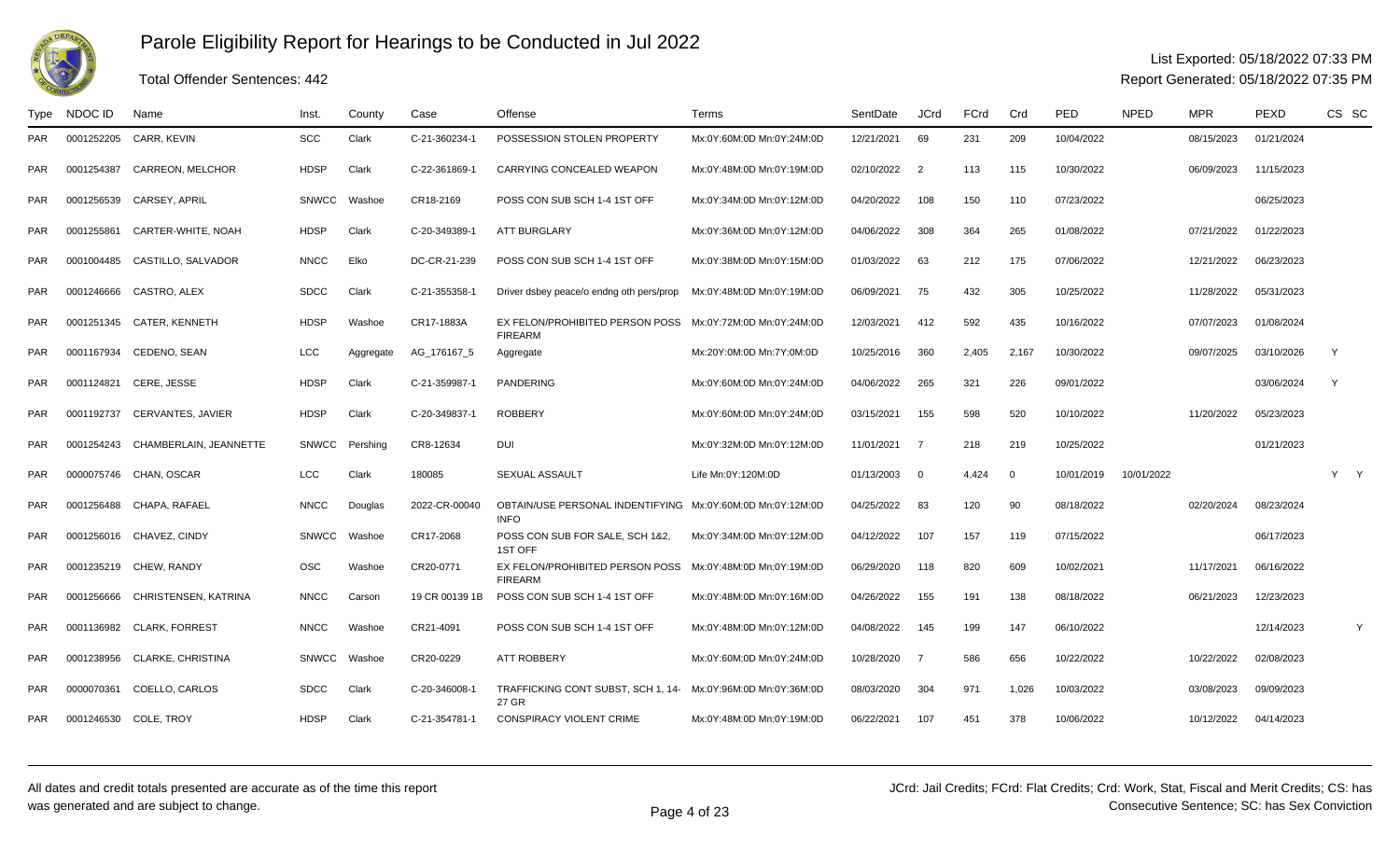

### Total Offender Sentences: 442

#### List Exported: 05/18/2022 07:33 PM

| Type       | NDOC ID    | Name                       | Inst.       | County    | Case            | Offense                                       | Terms                      | SentDate   | <b>JCrd</b>             | FCrd  | Crd   | PED        | <b>NPED</b> | <b>MPR</b> | PEXD       | CS SC |
|------------|------------|----------------------------|-------------|-----------|-----------------|-----------------------------------------------|----------------------------|------------|-------------------------|-------|-------|------------|-------------|------------|------------|-------|
| <b>PAR</b> | 0001255183 | <b>COLEMAN, JEREMY</b>     | HDSP        | Clark     | C-21-357697-1   | <b>ARSON II</b>                               | Mx:0Y:48M:0D Mn:0Y:12M:0D  | 03/17/2022 | 164                     | 240   | 189   | 10/03/2022 |             | 05/01/2023 | 11/03/2023 |       |
| <b>MPR</b> | 0001080583 | COLEMAN, RAYSHAUN          | HDSP        | Clark     | C259654-1       | MURDER 2ND DEGREE                             | Mx:25Y:0M:0D Mn:10Y:0M:0D  | 03/05/2015 | 2,190                   | 4,835 | 3,640 | 03/05/2019 |             | 10/24/2022 | 04/26/2023 |       |
| <b>PAR</b> | 0001180578 | COLEMAN, TEJERO            | <b>HDSP</b> | Clark     | C-22-362343-1   | ASSAULT W/ A DEADLY WEAPON                    | Mx:0Y:60M:0D Mn:0Y:12M:0D  | 04/27/2022 | 595                     | 630   | 425   | 09/08/2021 |             | 12/21/2022 | 06/23/2023 |       |
| <b>PAR</b> | 0001248304 | CONLEY, JAMES              | HDSP        | Nye       | CR21-0033       | <b>ARSON III</b>                              | Mx:0Y:48M:0D Mn:0Y:19M:0D  | 08/04/2021 | 154                     | 455   | 402   | 10/02/2022 |             | 10/02/2022 | 03/31/2023 |       |
| <b>PAR</b> | 0001183398 | <b>CONTRERAS, CANDICE</b>  | <b>JCC</b>  | Clark     | C-20-351223-1   | TRANSPORT OF A CONTROLLED<br><b>SUBSTANCE</b> | Mx:0Y:60M:0D Mn:0Y:24M:0D  | 02/14/2022 | 167                     | 274   | 226   | 09/08/2022 |             | 07/20/2023 | 12/26/2023 |       |
| <b>PAR</b> | 0001256028 | CONTRERAS, FERNANDO        | <b>HDSP</b> | Clark     | C-17-322316-1   | Coerc w/force or threat of force              | Mx:0Y:48M:0D Mn:0Y:12M:0D  | 04/07/2022 | 258                     | 313   | 221   | 07/22/2022 |             | 03/09/2023 | 09/10/2023 |       |
| <b>PAR</b> | 0001255648 | COOK. FARRON               | <b>SDCC</b> | Carson    | 17 CR 00098 1B  | <b>BURGLARY</b>                               | Mx:0Y:72M:0D Mn:0Y:16M:0D  | 03/28/2022 | 295                     | 360   | 264   | 10/05/2022 |             | 01/26/2024 | 07/29/2024 |       |
| <b>MPR</b> | 0001209399 | <b>COULSON, ELDRION</b>    | <b>HDSP</b> | Clark     | C-16-313283-1   | ATT LEWDNESS W/ A MINOR                       | Mx:0Y:120M:0D Mn:0Y:48M:0D | 12/12/2018 | 502                     | 1,769 | 1,253 | 07/27/2021 |             | 10/11/2022 | 04/13/2023 | Y     |
| <b>PAR</b> |            | 0001184009 COUNTS, DEDEN   | <b>HDSP</b> | Clark     | C-17-323516-1   | ATT LEWDNESS W/ A MINOR                       | Mx:0Y:180M:0D Mn:0Y:48M:0D | 08/30/2017 | 309                     | 2.045 | 1.806 | 10/24/2020 | 10/01/2022  | 02/25/2024 | 08/28/2024 | Y     |
| <b>PAR</b> | 0001045956 | <b>CRUTCHER, JAMES</b>     | <b>HDSP</b> | Clark     | 258544          | HABITUAL CRIMINAL (LESSER)                    | Mx:0Y:150M:0D Mn:0Y:60M:0D | 12/10/2009 | 87                      | 2,259 | 2,279 | 02/11/2022 |             |            | 06/26/2023 | Y     |
| <b>MPR</b> | 0001247140 | CRUZ, HERMES               | <b>HDSP</b> | Clark     | C-20-347315-1   | <b>COERCION SEXUALLY MOTIVATED</b>            | Mx:0Y:60M:0D Mn:0Y:24M:0D  | 07/12/2021 | 351                     | 675   | 524   | 07/25/2022 |             | 10/10/2022 | 04/12/2023 | Y     |
| <b>PAR</b> | 0001256764 | <b>CUMMINGS, DANIEL</b>    | <b>NNCC</b> | Washoe    | CR22-0377       | POSSESSION STOLEN VEHICLE                     | Mx:0Y:36M:0D Mn:0Y:12M:0D  | 04/29/2022 | 93                      | 126   | 95    | 08/12/2022 |             | 02/12/2023 | 08/15/2023 |       |
| <b>PAR</b> | 0001213423 | DANIELS, JUSTIN            | <b>PCC</b>  | Clark     | C-18-335947-1   | <b>BURGLARY</b>                               | Mx:0Y:120M:0D Mn:0Y:48M:0D | 03/06/2019 | 143                     | 1,326 | 1.719 | 10/13/2022 |             | 10/13/2022 | 02/18/2023 |       |
| <b>PAR</b> | 0000039059 | DAVIS, DAMON               | <b>PCC</b>  | Aggregate | AG_17913_15     | Aggregate                                     | Mx:10Y:0M:0D Mn:4Y:0M:0D   | 01/14/2016 | $\overline{\mathbf{0}}$ | 1,314 | 1,547 | 10/25/2022 |             | 12/01/2022 | 05/08/2023 | Y     |
| <b>PAR</b> | 0001093431 | DAVIS, DEVONTAE            | <b>SDCC</b> | Clark     | C-21-360211-1   | Coerc w/force or threat of force              | Mx:0Y:36M:0D Mn:0Y:12M:0D  | 12/29/2021 | 80                      | 234   | 175   | 10/09/2022 |             | 11/09/2022 | 05/12/2023 |       |
| <b>PAR</b> | 0001255859 | DEDMON, CARL               | <b>HDSP</b> | Clark     | C-19-343160-1   | POSS CON SUB FOR SALE, SCH 3TO5.<br>1ST OFF   | Mx:0Y:30M:0D Mn:0Y:12M:0D  | 04/06/2022 | 63                      | 119   | 105   | 08/11/2022 |             |            | 05/13/2023 |       |
| <b>MPR</b> |            | 0001212190 DEEG, ADAM      | <b>LCC</b>  | Clark     | C-18-330078-3   | <b>KIDNAPPING II</b>                          | Mx:0Y:108M:0D Mn:0Y:24M:0D | 02/05/2019 | 256                     | 1,468 | 1,157 | 05/24/2020 |             | 10/27/2022 | 04/29/2023 |       |
| <b>PAR</b> | 0001042810 | DEMARS, ANDREW             | <b>NNCC</b> | Washoe    | CR21-4448       | ATT TRANS OF CONT SUBSTANCE                   | Mx:0Y:36M:0D Mn:0Y:12M:0D  | 04/22/2022 | $\overline{0}$          | 40    | 36    | 10/24/2022 |             | 04/25/2023 | 10/27/2023 |       |
| <b>MPR</b> | 0001252776 | DILLMAN, PETER             | <b>HDSP</b> | Nye       | <b>CR 9229A</b> | UNDER INFL OF CONT SUBS                       | Mx:0Y:48M:0D Mn:0Y:19M:0D  | 01/10/2022 | 326                     | 468   | 348   | 01/15/2022 |             | 10/19/2022 | 04/21/2023 |       |
| <b>MPR</b> |            | 0001200312 DORSEY, RANDALL | <b>HDSP</b> | Clark     | C-17-327148-1   | <b>ROBBERY</b>                                | Mx:0Y:120M:0D Mn:0Y:36M:0D | 06/18/2018 | 286                     | 1.761 | 1.310 | 09/04/2020 | 01/01/2022  | 10/17/2022 | 04/19/2023 |       |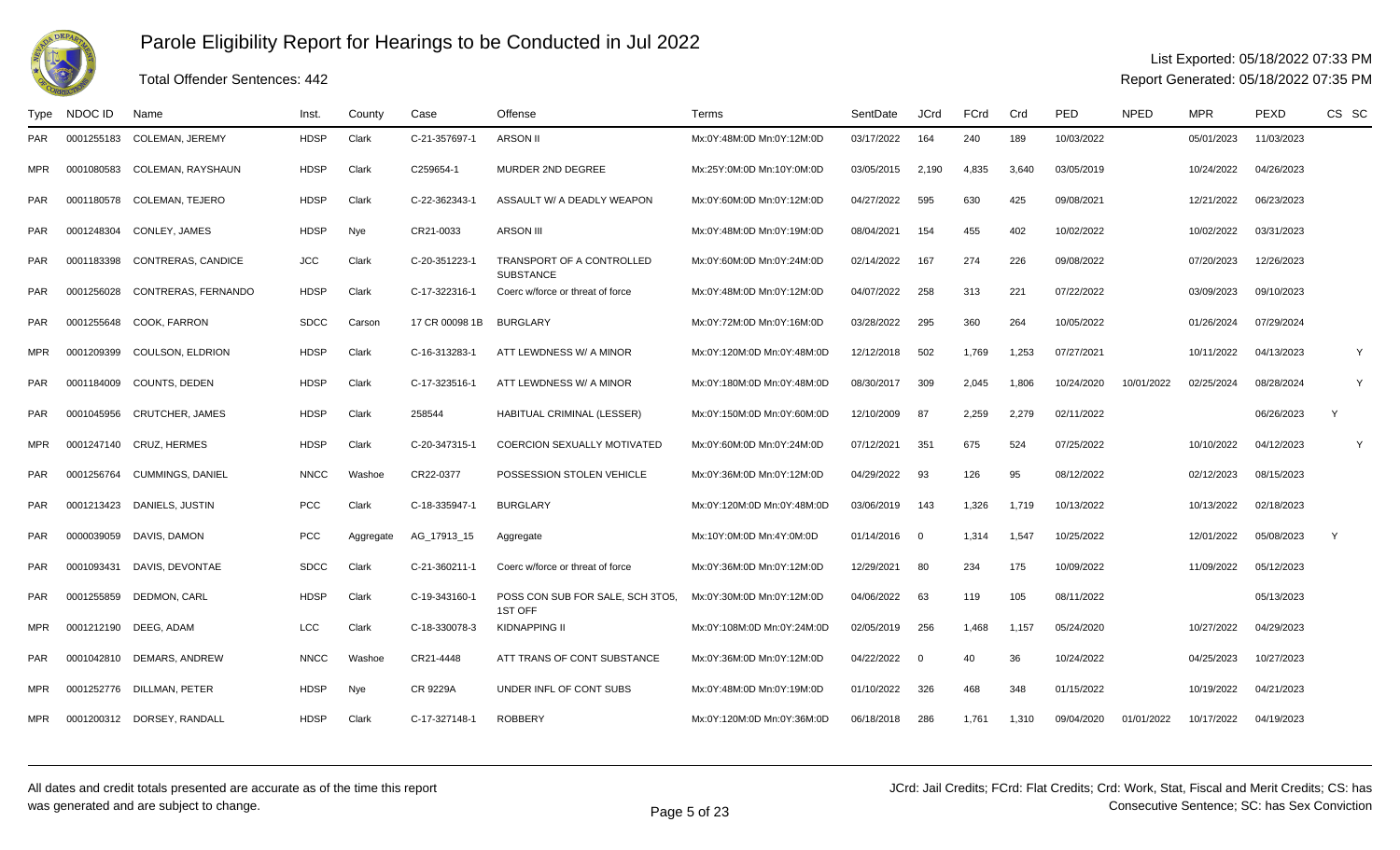

## Total Offender Sentences: 442

### List Exported: 05/18/2022 07:33 PM

| Type       | NDOC ID    | Name                          | Inst.        | County    | Case           | Offense                                           | Terms                      | SentDate   | JCrd                    | FCrd  | Crd            | <b>PED</b> | <b>NPED</b> | <b>MPR</b> | PEXD       |   | CS SC |
|------------|------------|-------------------------------|--------------|-----------|----------------|---------------------------------------------------|----------------------------|------------|-------------------------|-------|----------------|------------|-------------|------------|------------|---|-------|
| PAR        | 0001253687 | DOTY. LAWRENCE                | <b>WPCJ</b>  | Washoe    | CR20-2873      | FAIL TO CHANGE ADDRESS/SEX<br><b>OFFENDER</b>     | Mx:0Y:36M:0D Mn:0Y:12M:0D  | 12/21/2021 | 133                     | 295   | 234            | 02/27/2022 |             |            | 03/13/2023 |   | Y Y   |
| <b>PAR</b> | 0000053509 | DUPERRY, GERALD               | LCC          | Clark     | 139798         | <b>SEXUAL ASSAULT</b>                             | Life Mn:0Y:120M:0D         | 04/11/1997 | 163                     | 3.652 | $\Omega$       | 10/29/2006 | 10/01/2022  |            |            |   | Y     |
| PAR        |            | 0001170753 DURAN, TRACY       | <b>SNWCC</b> | Clark     | C-20-352545-3  | CONSPIRACY VIOLENT CRIME                          | Mx:0Y:60M:0D Mn:0Y:24M:0D  | 10/28/2021 | 384                     | 600   | 469            | 10/08/2022 |             |            | 06/16/2023 |   |       |
| <b>PAR</b> | 0000096005 | DURR. CHARLTON                | <b>CGTH</b>  | Clark     | C-20-348074-1  | EX FELON/PROHIBITED PERSON POSS<br><b>FIREARM</b> | Mx:0Y:72M:0D Mn:0Y:24M:0D  | 04/29/2021 | 182                     | 580   | 773            | 10/28/2022 |             | 12/21/2022 | 05/28/2023 |   |       |
| PAR        | 0001183239 | <b>DYKES, NICHOLAS</b>        | <b>SDCC</b>  | Aggregate | AG_199527_3    | Aggregate                                         | Mx:8Y:0M:0D Mn:3Y:0M:0D    | 09/13/2021 | 267                     | 528   | 446            | 08/03/2022 |             | 08/05/2024 | 02/06/2025 | Y |       |
| <b>PAR</b> | 0000060879 | <b>EARWICKER, JASON</b>       | <b>LCC</b>   | Aggregate | AG 185638 3    | Aggregate                                         | Mx:20Y:0M:0D Mn:5Y:6M:0D   | 07/02/2018 | 117                     | 1.547 | 1,617          | 10/30/2020 |             | 08/17/2027 | 02/18/2028 | Y |       |
| PAR        | 0001183954 | EDOUARD, CHARLES              | <b>LCC</b>   | Washoe    | CR21-3383      | POSS CON SUB FOR SALE, SCH 1&2,<br>2ND OFF        | Mx:0Y:48M:0D Mn:0Y:19M:0D  | 01/11/2022 | 110                     | 251   | 201            | 08/03/2022 |             |            | 10/22/2023 | Y | Y     |
| PAR        | 0000025105 | ENGLAND, WILLIAM              | <b>NNCC</b>  | Clark     | 77561          | <b>SEXUAL ASSAULT</b>                             | Life Mn:0Y:60M:0D          | 11/10/1987 | $\overline{0}$          | 5,604 | $\overline{0}$ | 07/30/2016 | 10/01/2022  |            |            |   |       |
| <b>MPR</b> | 0001247453 | <b>ENGLISH, PHILIP</b>        | <b>NNCC</b>  | Washoe    | CR20-1893      | BATTERY CAUSING SUBST HARM                        | Mx:0Y:60M:0D Mn:0Y:24M:0D  | 08/04/2021 | 401                     | 702   | 457            | 06/28/2022 |             | 10/30/2022 | 05/02/2023 |   |       |
| PAR        | 0001240736 | <b>ESTRADA, JOSE</b>          | <b>HDSP</b>  | Clark     | C-19-345761-1  | LEWDNESS W/ A MINOR                               | Mx:0Y:120M:0D Mn:0Y:36M:0D | 12/09/2020 | 418                     | 957   | 788            | 10/17/2022 |             | 07/16/2024 | 01/17/2025 |   | Y     |
| <b>PAR</b> |            | 0001253316    EUSTED, JESSICA | <b>SNWCC</b> | Mineral   | 21CR-2021-0233 | <b>GRAND LARCENY OF MOTOR VEHICLE</b>             | Mx:0Y:48M:0D Mn:0Y:19M:0D  | 01/06/2022 | $\overline{0}$          | 146   | 141            | 10/25/2022 |             | 07/12/2023 | 01/13/2024 |   |       |
| <b>MPR</b> | 0001100744 | <b>EVANS, CHRISTOPHER</b>     | <b>ISCC</b>  | Clark     | C-18-333029-1  | CHILD ABUSE W/SBH                                 | Mx:0Y:108M:0D Mn:0Y:36M:0D | 10/16/2019 | 493                     | 1,452 | 1,153          | 06/09/2021 |             | 10/15/2022 | 03/22/2023 |   |       |
| <b>PAR</b> | 0000020866 | <b>EWING. CHRISTOPHER</b>     | <b>OSC</b>   | Aggregate | AG 2294 7      | Aggregate                                         | Mx:40Y:0M:0D Mn:8Y:0M:0D   | 04/19/1985 | $\overline{0}$          | 3.256 | 1,632          | 07/01/2021 |             | 02/19/2037 | 09/20/2037 | Y |       |
| PAR        |            | 0001256202 FASHOGBON, STEVEN  | <b>NNCC</b>  | Washoe    | CR20-3048      | CARRYING CONCEALED WEAPON                         | Mx:0Y:36M:0D Mn:0Y:12M:0D  | 04/21/2022 | 162                     | 203   | 149            | 06/07/2022 |             | 12/08/2022 | 06/10/2023 |   |       |
| <b>PAR</b> | 0001129601 | FISHER, GRADY                 | <b>LCC</b>   | Elko      | CR-FP-12-1330  | <b>SEXUAL ASSAULT</b>                             | Life Mn:5Y:0M:0D           | 10/24/2014 | $\overline{0}$          | 3.383 | $\overline{0}$ | 10/13/2022 |             |            |            |   | Y Y   |
| PAR        | 0001143484 | <b>FISHER, TIMOTHY</b>        | <b>HDSP</b>  | Clark     | C-19-337671-1  | <b>FORGERY</b>                                    | Mx:0Y:48M:0D Mn:0Y:19M:0D  | 04/06/2022 | 213                     | 269   | 193            | 07/28/2022 |             | 04/15/2023 | 10/17/2023 |   |       |
| <b>PAR</b> | 0000089717 | <b>FLACK, RANDALL</b>         | <b>HDSP</b>  | Clark     | C-20-346045-1  | POSS CON SUB SCH 1-4 1ST OFF                      | Mx:0Y:30M:0D Mn:0Y:12M:0D  | 04/04/2022 | 110                     | 168   | 126            | 07/06/2022 |             |            | 04/08/2023 |   |       |
| <b>PAR</b> | 0001229057 | FONSECA, ZAVIER               | <b>HDSP</b>  | Clark     | C-19-345212-1  | TRAFFICKING CONT SUBST, SCH 1, 14-<br>27 GR       | Mx:0Y:96M:0D Mn:0Y:36M:0D  | 01/21/2020 | 85                      | 947   | 1.092          | 10/27/2022 |             | 02/15/2023 | 08/19/2023 |   |       |
| PAR        | 0001073007 | FORD, CHARLES                 | LCC          | Clark     | 271076-1       | <b>SEXUAL ASSAULT</b>                             | Life Mn:10Y:0M:0D          | 07/19/2011 | $\overline{\mathbf{0}}$ | 3,523 | $\Omega$       | 10/07/2022 |             |            |            |   | Y     |
| <b>PAR</b> | 0001229467 | <b>FRANCE, MICHAEL</b>        | <b>ESP</b>   | Washoe    | CR19-2596      | <b>ROBBERY</b>                                    | Mx:0Y:120M:0D Mn:0Y:36M:0D | 02/05/2020 | 107                     | 954   | 914            | 10/20/2022 |             | 02/04/2024 | 07/11/2024 |   |       |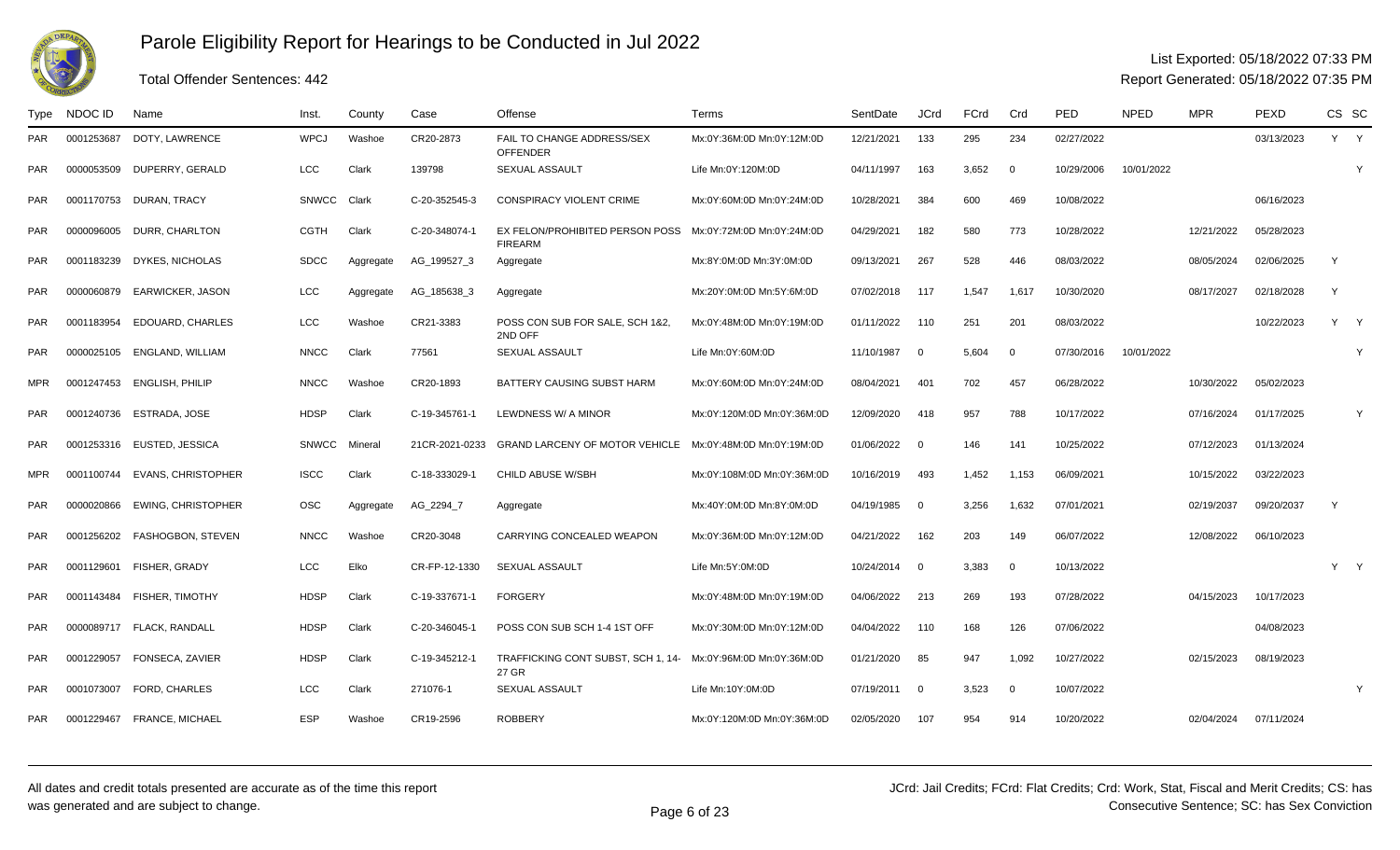

#### List Exported: 05/18/2022 07:33 PM

Report Generated: 05/18/2022 07:35 PM

| Type       | NDOC ID    | Name                      | Inst.       | County    | Case          | Offense                                                               | Terms                      | SentDate   | JCrd                    | FCrd  | Crd   | PED        | <b>NPED</b> | MPR        | PEXD       | CS SC |
|------------|------------|---------------------------|-------------|-----------|---------------|-----------------------------------------------------------------------|----------------------------|------------|-------------------------|-------|-------|------------|-------------|------------|------------|-------|
| <b>PAR</b> | 0001108909 | <b>FRANCISCO, JOSE</b>    | <b>SDCC</b> | Washoe    | CR12-2051     | TRAFFICKING CON SUB, SCH 1, GT 27<br><b>GR</b>                        | Mx:25Y:0M:0D Mn:10Y:0M:0D  | 09/25/2013 | 332                     | 3,503 | 2,508 | 10/27/2022 |             | 03/18/2026 | 09/19/2026 |       |
| PAR        |            | 0001246730 FRANCO, HECTOR | <b>TCC</b>  | Clark     | C-20-352508-2 | TRAFFICKING CONT SUBST, SCH 1, 14- Mx:0Y:72M:0D Mn:0Y:16M:0D<br>27 GR |                            | 06/30/2021 | $\overline{7}$          | 343   | 347   | 10/22/2022 |             | 10/03/2023 | 03/10/2024 |       |
| <b>PAR</b> | 0001129867 | FRANKLIN, DARRELL         | <b>LCC</b>  | Clark     | C300662-1     | ATT SEXUAL ASSAULT, SBH                                               | Mx:0Y:240M:0D Mn:0Y:72M:0D | 10/05/2016 | $\overline{0}$          | 2,043 | 2,083 | 10/31/2022 |             | 04/22/2026 | 10/24/2026 | Υ     |
| <b>PAR</b> | 0001256520 | <b>GALLOWAY, MATTHEW</b>  | HDSP        | Clark     | C-19-345657-1 | ATT POSSESSION FIREARM BY X-<br><b>FELON</b>                          | Mx:0Y:36M:0D Mn:0Y:12M:0D  | 04/25/2022 | 142                     | 179   | 129   | 06/29/2022 |             | 12/30/2022 | 07/02/2023 |       |
| <b>PAR</b> | 0001002673 | <b>GARCIA, ARMANDO</b>    | <b>HDSP</b> | Clark     | C-21-360430-  | Coerc w/force or threat of force                                      | Mx:0Y:30M:0D Mn:0Y:12M:0D  | 01/11/2022 | 85                      | 226   | 185   | 10/17/2022 |             |            | 02/09/2023 |       |
| <b>PAR</b> | 0001053776 | GARCIA, ESTEBAN           | <b>ISCC</b> | Clark     | C-20-349909-1 | DUI                                                                   | Mx:0Y:60M:0D Mn:0Y:24M:0D  | 10/08/2020 | 68                      | 669   | 804   | 07/31/2022 |             |            | 10/31/2022 |       |
| <b>PAR</b> | 0001230897 | <b>GARCIA, JAVIER</b>     | <b>LCC</b>  | Clark     | C-20-345978-2 | BATTERY W/ DEADLY WPN / SBH                                           | Mx:0Y:144M:0D Mn:0Y:36M:0D | 03/05/2020 | 154                     | 972   | 994   | 10/02/2022 |             | 04/01/2025 | 10/03/2025 |       |
| <b>PAR</b> | 0001234625 | GARCIA-ARJONA, JORGE      | <b>LCC</b>  | Washoe    | CR19-2383     | TRAFFICKING CONT SUBST, SCH 1, 4-<br>13 GR                            | Mx:0Y:180M:0D Mn:0Y:36M:0D | 06/04/2020 | 246                     | 973   | 813   | 10/01/2022 |             | 01/01/2027 | 07/04/2027 |       |
| <b>MPR</b> | 0001235917 | <b>GARRETT, DALE</b>      | <b>HDSP</b> | Nye       | CR 20-0008    | CPTURING IMG OF PRVT AREA OF<br><b>ANTHR PRSN</b>                     | Mx:0Y:48M:0D Mn:0Y:19M:0D  | 07/20/2020 | $\Omega$                | 374   | 441   | 02/02/2022 |             | 10/19/2022 | 04/21/2023 |       |
| <b>PAR</b> | 0001255589 | <b>GEEGEN, JOSHUA</b>     | <b>HDSP</b> | Clark     | C-22-363606-  | <b>ATT BURGLARY</b>                                                   | Mx:0Y:48M:0D Mn:0Y:14M:0D  | 03/30/2022 | $\overline{\mathbf{0}}$ | 63    | 68    | 10/27/2022 |             |            | 03/31/2024 |       |
| <b>PAR</b> | 0001004449 | GILBERT, CYRIS            | <b>ESP</b>  | Clark     | 245754        | ATT SEXUL CNDCT BY PRSNR AND<br><b>ANTHR PRSN</b>                     | Mx:0Y:30M:0D Mn:0Y:12M:0D  | 11/04/2008 | $\overline{\mathbf{0}}$ | 242   | 230   | 10/01/2022 |             |            | 01/09/2023 |       |
| <b>PAR</b> | 0001062682 | GINA, JAMES               | <b>HDSP</b> | Clark     | C-20-349932-  | Coerc w/force or threat of force                                      | Mx:0Y:48M:0D Mn:0Y:19M:0D  | 04/27/2022 | 589                     | 624   | 423   | 04/14/2022 |             | 06/24/2022 | 12/26/2022 |       |
| <b>PAR</b> | 0001058631 | GISI. JAMES               | <b>NNCC</b> | Washoe    | CR20-2597     | FAIL TO CHANGE ADDRESS/SEX<br><b>OFFENDER</b>                         | Mx:0Y:48M:0D Mn:0Y:19M:0D  | 04/14/2022 | 184                     | 232   | 168   | 08/29/2022 |             | 05/16/2023 | 11/17/2023 | Y     |
| <b>PAR</b> | 0001246989 | GODOWN, JACOB             | <b>HDSP</b> | Clark     | C-18-330222-1 | ASSAULT W/ A DEADLY WEAPON                                            | Mx:0Y:48M:0D Mn:0Y:19M:0D  | 07/12/2021 | 109                     | 433   | 285   | 10/24/2022 |             |            | 06/09/2023 |       |
| <b>MPR</b> | 0001224857 | GONZALEZ-MEJIA. ELFEGO    | <b>SDCC</b> | Washoe    | CR19-0925     | <b>BURGLARY</b>                                                       | Mx:0Y:94M:0D Mn:0Y:36M:0D  | 10/23/2019 | 112                     | 1.064 | 1.144 | 07/02/2022 |             | 10/23/2022 | 04/25/2023 |       |
| <b>PAR</b> | 0001252343 | GRAHAM, DYLAN             | <b>SDCC</b> | Clark     | C-15-310321-1 | <b>BURGLARY</b>                                                       | Mx:0Y:48M:0D Mn:0Y:12M:0D  | 12/06/2021 | 62                      | 239   | 197   | 10/04/2022 |             | 04/28/2023 | 10/30/2023 |       |
| <b>PAR</b> | 0001231467 | GRANO, JESSE              | <b>HDSP</b> | Aggregate | AG_194344_3   | Aggregate                                                             | Mx:7Y:6M:0D Mn:3Y:0M:0D    | 03/12/2020 | 121                     | 932   | 704   | 07/22/2021 | 10/01/2022  | 06/06/2023 | 12/08/2023 | Y     |
| <b>PAR</b> | 0001180963 | <b>GRAVES, TYRONE</b>     | <b>SDCC</b> | Aggregate | AG_179997_3   | Aggregate                                                             | Mx:14Y:0M:0D Mn:4Y:0M:0D   | 06/27/2017 | 275                     | 2,075 | 1.450 | 09/24/2020 | 10/01/2022  | 02/06/2024 | 08/09/2024 | Y     |
| <b>PAR</b> | 0000073398 | <b>GRAYBEAL, MARQUES</b>  | <b>RSC</b>  | Clark     | C-20-347655-1 | <b>RECKLESS DRIVING</b>                                               | Mx:0Y:72M:0D Mn:0Y:28M:0D  | 07/14/2020 | 40                      | 727   | 803   | 10/03/2022 |             | 10/06/2022 | 03/13/2023 |       |
| <b>PAR</b> | 0001154697 | <b>GREEN, DEMATHEUS</b>   | <b>HDSP</b> | Clark     | C-18-335857-1 | ATT CARRY CONCEALED WEAPON                                            | Mx:0Y:30M:0D Mn:0Y:12M:0D  | 04/27/2022 | 146                     | 181   | 130   | 06/27/2022 |             |            | 03/30/2023 |       |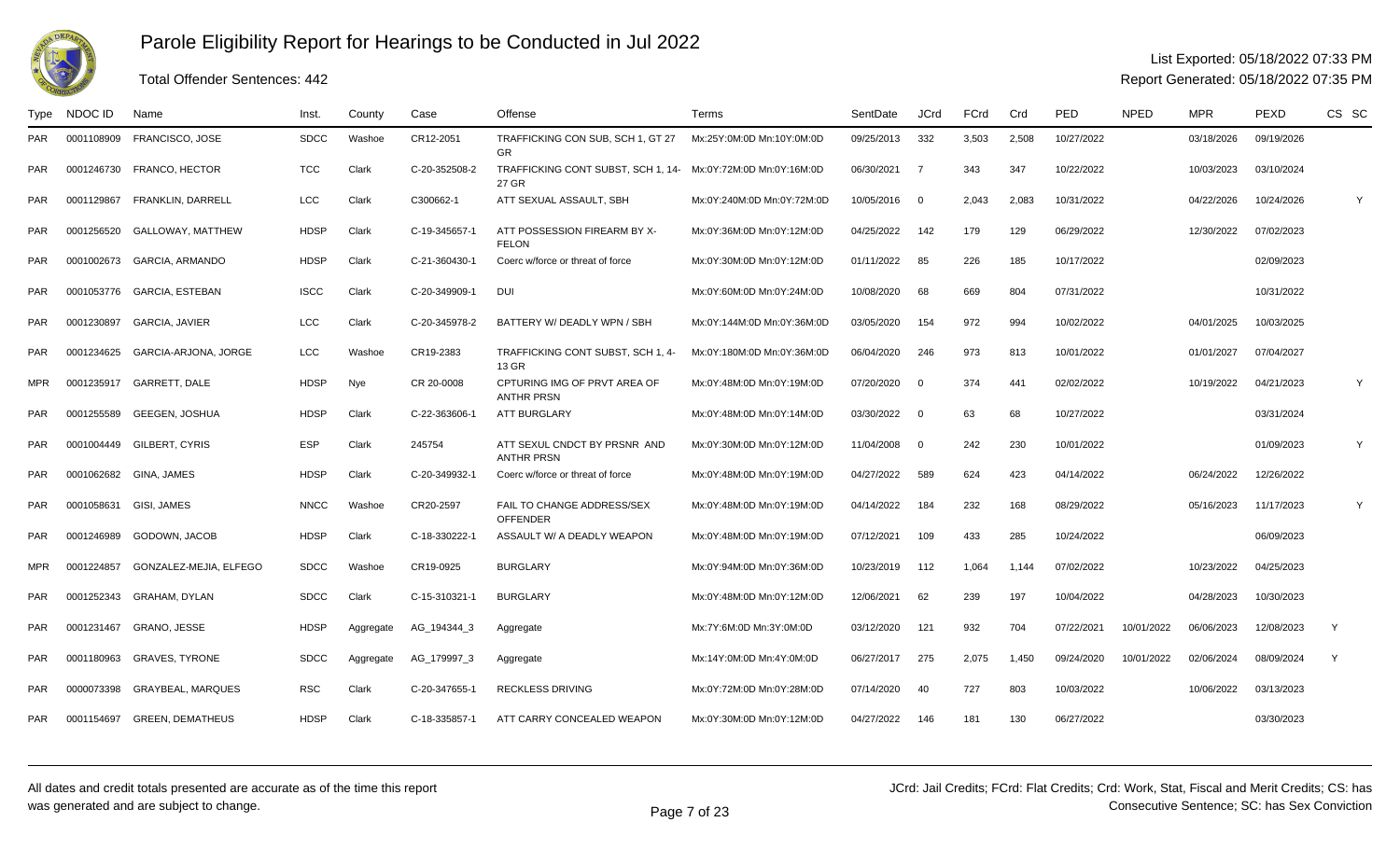

### List Exported: 05/18/2022 07:33 PM

Report Generated: 05/18/2022 07:35 PM

| Type       | NDOC ID    | Name                       | Inst.        | County    | Case          | Offense                                    | Terms                      | SentDate     | <b>JCrd</b>              | FCrd  | Crd   | PED        | <b>NPED</b> | <b>MPR</b> | PEXD       | CS SC        |   |
|------------|------------|----------------------------|--------------|-----------|---------------|--------------------------------------------|----------------------------|--------------|--------------------------|-------|-------|------------|-------------|------------|------------|--------------|---|
| <b>PAR</b> | 0001150848 | GRIEGO, JOSEPH             | <b>HDSP</b>  | WhitePine | CR-1912125    | ATT PRISONER W/ WEAPON                     | Mx:0Y:60M:0D Mn:0Y:18M:0D  | 06/16/2020   | $\overline{0}$           | 426   | 440   | 10/03/2022 |             | 03/29/2023 | 09/30/2023 |              |   |
| <b>PAR</b> | 0001254748 | <b>GRONEWOLD, JERRY</b>    | <b>HDSP</b>  | Clark     | C-21-360276-1 | ATT BATTERY CAUSING SUBST HARM             | Mx:0Y:36M:0D Mn:0Y:12M:0D  | 03/07/2022   | - 144                    | 230   | 182   | 10/13/2022 |             | 11/08/2022 | 05/11/2023 |              |   |
| <b>PAR</b> | 0001058293 | <b>GROVE, BRADLY</b>       | <b>HDSP</b>  | Washoe    | CR18-1967     | <b>BURGLARY</b>                            | Mx:0Y:120M:0D Mn:0Y:36M:0D | 03/05/2019 0 |                          | 1,476 | 1,046 | 10/18/2022 |             | 07/05/2024 | 01/07/2025 |              |   |
| <b>PAR</b> | 0001161813 | GUERRIE, JAMES             | <b>HDSP</b>  | Clark     | C-19-342788-1 | <b>BURGLARY</b>                            | Mx:0Y:60M:0D Mn:0Y:24M:0D  | 04/25/2022   | 1,005                    | 1,042 | 695   | 07/24/2021 |             | 12/22/2021 | 07/16/2022 |              |   |
| <b>PAR</b> | 0001197453 | <b>GUIZAR, MICHELE</b>     | <b>CGTH</b>  | Aggregate | AG_184522_3   | Aggregate                                  | Mx:16Y:0M:0D Mn:4Y:6M:0D   | 04/12/2018 4 |                          | 1,515 | 1,571 | 10/07/2022 |             | 03/30/2025 | 09/05/2025 | Y            |   |
| <b>PAR</b> | 0000064402 | <b>HAGEN, MICHAEL</b>      | LCC          | Clark     | 163078        | SEXUAL ASSAULT VICT UNDER 16               | Mx:0Y:240M:0D Mn:0Y:60M:0D | 02/02/2000   | $\overline{0}$           | 9.482 | 6,483 | 10/01/2020 | 10/01/2022  | 10/07/2026 | 05/16/2027 |              | Y |
| <b>PAR</b> |            | 0001040352 HAIR, KENYON    | <b>SDCC</b>  | Clark     | 243225        | USE OF DEADLY WEAPON<br><b>ENHANCEMENT</b> | Mx:15Y:0M:0D Mn:6Y:0M:0D   | 08/20/2009   | $\overline{\phantom{0}}$ | 2,053 | 2,135 | 10/16/2022 |             | 09/09/2023 | 03/11/2024 |              |   |
| <b>PAR</b> |            | 0001204911 HALL, DAMIAN    | <b>NNTH</b>  | Washoe    | CR18-1125A    | <b>GRAND LARCENY</b>                       | Mx:0Y:60M:0D Mn:0Y:24M:0D  | 08/30/2021   | 312                      | 587   | 584   | 10/21/2022 |             | 10/21/2022 | 03/10/2023 |              |   |
| <b>PAR</b> | 0000054984 | HALL, KENYA                | <b>SDCC</b>  | Clark     | C-18-332044-1 | ATT SEXUAL ASSAULT                         | Mx:0Y:180M:0D Mn:0Y:54M:0D | 01/29/2019   | 294                      | 1,513 | 1,315 | 10/09/2022 |             | 07/25/2025 | 01/26/2026 |              | Y |
| <b>PAR</b> | 0001256552 | <b>HAMILTON, DAVID</b>     | <b>HDSP</b>  | Clark     | C-21-358223-  | ATT INVASION OF HOME                       | Mx:0Y:48M:0D Mn:0Y:12M:0D  | 04/26/2022   | 6                        | 42    | 38    | 10/22/2022 |             | 10/24/2023 | 04/26/2024 |              |   |
| <b>PAR</b> |            | 0001069455 HAMPTON, KALEN  | <b>ISCC</b>  | Clark     | C296590-1     | <b>KIDNAPPING II</b>                       | Mx:0Y:150M:0D Mn:0Y:60M:0D | 05/31/2016 0 |                          | 3,079 | 2,278 | 10/01/2022 |             | 08/28/2023 | 02/03/2024 |              |   |
| <b>MPR</b> | 0001239675 | HARNEY, CODY               | <b>HDSP</b>  | Clark     | C-20-351100-  | BATTERY CAUSING SUBST HARM                 | Mx:0Y:60M:0D Mn:0Y:19M:0D  | 11/16/2020   | 79                       | 641   | 583   | 03/28/2022 |             | 09/27/2022 | 03/30/2023 |              |   |
| <b>PAR</b> | 0001256017 | HARPER, SAVANNAH           | <b>SNWCC</b> | Washoe    | CR21-0217     | POSS CON SUB SCH 1-4 1ST OFF               | Mx:0Y:48M:0D Mn:0Y:12M:0D  | 03/29/2022   | 151                      | 215   | 158   | 05/27/2022 |             | 05/29/2023 | 11/30/2023 |              |   |
| <b>PAR</b> |            | 0001167565 HARRELL, MARCUS | <b>HDSP</b>  | Clark     | C-21-356577-3 | ATT POSSESSION STOLEN VEHICLE              | Mx:0Y:30M:0D Mn:0Y:12M:0D  | 04/20/2022 0 |                          | 42    | 38    | 10/22/2022 |             |            | 07/25/2023 |              |   |
| <b>PAR</b> | 0001252004 | HART, ALYSSA               | SNWCC        | Clark     | C-21-356030-1 | <b>CONSPIRACY VIOLENT CRIME</b>            | Mx:0Y:48M:0D Mn:0Y:12M:0D  | 12/16/2021   | - 61                     | 228   | 187   | 10/15/2022 |             | 05/08/2023 | 11/09/2023 |              |   |
| <b>PAR</b> |            | 0001178740 HATCH, KENDRA   | SNWCC        | Clark     | C-16-320010-1 | Child abuse, w/SBMH                        | Mx:15Y:0M:0D Mn:6Y:0M:0D   | 05/16/2017   | 203                      | 2.045 | 1,928 | 10/24/2022 |             | 12/26/2023 | 06/27/2024 |              |   |
| <b>PAR</b> | 0001179093 | HATCH, MYLYNDA             | <b>SNWCC</b> | Clark     | C-16-320010-2 | Child abuse, w/SBMH                        | Mx:15Y:0M:0D Mn:6Y:0M:0D   | 05/16/2017   | 203                      | 2,045 | 2,088 | 10/24/2022 |             | 07/28/2023 | 01/03/2024 |              |   |
| <b>PAR</b> | 0000080477 | <b>HAVIS, TRACY</b>        | <b>SDCC</b>  | Aggregate | AG_186563_3   | Aggregate                                  | Mx:20Y:0M:0D Mn:5Y:0M:0D   | 09/04/2018   | 328                      | 1,694 | 1,719 | 10/10/2022 |             | 04/11/2027 | 10/13/2027 | $\mathsf{Y}$ |   |
| <b>PAR</b> | 0001150990 | <b>HENRY, BARION</b>       | <b>SDCC</b>  | Aggregate | AG_170596_3   | Aggregate                                  | Mx:25Y:6M:0D Mn:3Y:11M:0D  | 12/02/2015   | 293                      | 2,666 | 1,865 | 01/11/2019 | 10/01/2022  | 07/02/2028 | 01/04/2029 | Y            |   |
| <b>PAR</b> |            | 0001195262 HENRY, CALEB    | <b>LCC</b>   | Douglas   | 2020-CR-00101 | STATUTORY SEXUAL SEDUCTION                 | Mx:0Y:120M:0D Mn:0Y:24M:0D | 10/05/2020   | $\overline{\mathbf{0}}$  | 604   | 494   | 10/04/2022 |             | 06/06/2025 | 12/08/2025 |              | Y |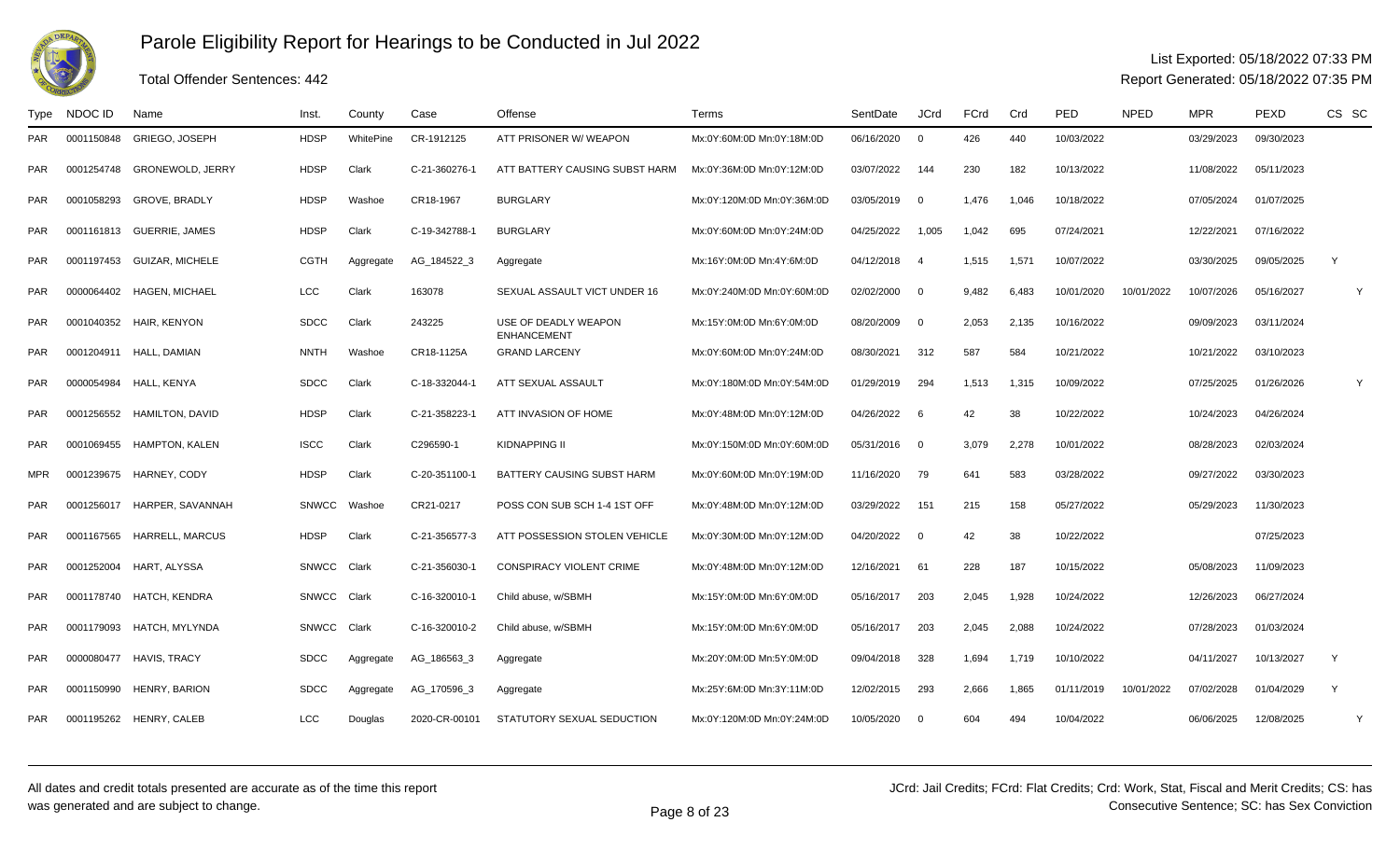

### Total Offender Sentences: 442

#### List Exported: 05/18/2022 07:33 PM

| Type       | NDOC ID    | Name                        | Inst.        | County    | Case          | Offense                                           | Terms                      | SentDate   | <b>JCrd</b>             | FCrd  | Crd          | PED        | <b>NPED</b> | <b>MPR</b> | <b>PEXD</b> | CS SC        |
|------------|------------|-----------------------------|--------------|-----------|---------------|---------------------------------------------------|----------------------------|------------|-------------------------|-------|--------------|------------|-------------|------------|-------------|--------------|
| <b>MPR</b> | 0001202269 | HERRERA-MEZA, FRANCISCO     | <b>HDSP</b>  | Clark     | C-18-331417-1 | ATT SEXUAL ASSAULT, VICT UND 16                   | Mx:0Y:120M:0D Mn:0Y:48M:0D | 07/26/2018 | 185                     | 1,591 | 1,395        | 01/21/2022 |             | 10/29/2022 | 05/02/2023  | Y            |
| <b>PAR</b> | 0001256263 | <b>HIXSON, SEAN</b>         | <b>HDSP</b>  | Clark     | C-21-354985-2 | POSSESSION FALSE IDENTIFICATION                   | Mx:0Y:30M:0D Mn:0Y:12M:0D  | 04/18/2022 | 92                      | 136   | 106          | 08/02/2022 |             |            | 05/04/2023  |              |
| PAR        |            | 0001088111 HODGES, BOBBY    | <b>HDSP</b>  | Clark     | C-21-358029-1 | ATT POSSESSION STOLEN VEHICLE                     | Mx:0Y:36M:0D Mn:0Y:14M:0D  | 04/21/2022 | 57                      | 98    | 75           | 10/05/2022 |             | 03/07/2023 | 09/09/2023  |              |
| <b>PAR</b> | 0001116863 | <b>HOOKER, WILLIE</b>       | <b>HDSP</b>  | Clark     | C-20-346437-1 | CHILD ABUSE W/SBH                                 | Mx:0Y:240M:0D Mn:0Y:72M:0D | 06/02/2020 | 2,773                   | 3,502 | 2,357        | 10/28/2018 | 10/01/2022  | 11/26/2023 | 05/29/2024  |              |
| PAR        | 0001245267 | HOSIER, ISIAH               | LCC          | Clark     | C-21-353241-1 | <b>ROBBERY</b>                                    | Mx:0Y:84M:0D Mn:0Y:24M:0D  | 04/27/2021 | 188                     | 588   | 590          | 10/20/2022 |             | 10/23/2023 | 04/24/2024  |              |
| PAR.       |            | 0001256074 HOT, JOSEPH      | <b>HDSP</b>  | Clark     | C-20-351000-1 | <b>BURGLARY</b>                                   | Mx:0Y:36M:0D Mn:0Y:12M:0D  | 04/07/2022 | 355                     | 410   | 285          | 11/23/2021 |             | 06/18/2022 | 12/20/2022  |              |
| <b>PAR</b> | 0001253317 | HOWARD, JILL                | <b>JCC</b>   | Washoe    | CR18-0662     | <b>GRAND LARCENY</b>                              | Mx:0Y:60M:0D Mn:0Y:24M:0D  | 01/26/2022 | 140                     | 266   | 233          | 09/09/2022 |             | 07/20/2023 | 12/26/2023  |              |
| PAR        | 0001230657 | HOWLETT, DUSTIN             | <b>NNCC</b>  | Clark     | C-18-332924-1 | <b>ATT ROBBERY</b>                                | Mx:0Y:96M:0D Mn:0Y:36M:0D  | 02/25/2020 | 140                     | 967   | 1,011        | 10/07/2022 |             | 03/18/2023 | 09/19/2023  |              |
| MPR        |            | 0001240732 HUBBARD, WILLIAM | <b>ISCC</b>  | Clark     | C-20-352620-1 | EX FELON/PROHIBITED PERSON POSS<br><b>FIREARM</b> | Mx:0Y:48M:0D Mn:0Y:12M:0D  | 03/01/2021 | $\overline{7}$          | 464   | 395          | 02/21/2022 |             | 09/10/2022 | 02/16/2023  |              |
| PAR        | 0001210163 | <b>HUFFORD, TIMOTHY</b>     | <b>ESP</b>   | Aggregate | AG_188261_7   | Aggregate                                         | Mx:14Y:0M:0D Mn:4Y:7M:0D   | 02/20/2019 | $\overline{\mathbf{0}}$ | 1,197 | 797          | 11/25/2021 |             | 03/18/2026 | 09/19/2026  | $\mathsf{Y}$ |
| <b>PAR</b> | 0001252992 | HUIZAR, EMANUEL             | <b>SDCC</b>  | Washoe    | CR21-2015     | POSSESSION STOLEN VEHICLE                         | Mx:0Y:48M:0D Mn:0Y:19M:0D  | 01/27/2022 | 137                     | 262   | 208          | 07/24/2022 |             | 04/11/2023 | 10/13/2023  |              |
| PAR        | 0000080283 | HULING, MATTHEW             | <b>SDCC</b>  | Clark     | C-18-336295-1 | <b>BURGLARY</b>                                   | Mx:0Y:120M:0D Mn:0Y:48M:0D | 01/08/2019 | 97                      | 1,337 | 931          | 10/02/2022 |             | 10/26/2023 | 04/28/2024  |              |
| <b>PAR</b> | 0001169423 | HUNTER, MICHAEL             | LCC          | Washoe    | CR21-0986     | Driver dsbey peace/o endng oth pers/prop          | Mx:0Y:60M:0D Mn:0Y:19M:0D  | 07/26/2021 | 125                     | 435   | 341          | 10/22/2022 |             |            | 11/11/2023  | Y            |
| <b>PAR</b> | 0001240089 | <b>HURT, KELSIE</b>         | <b>SNWCC</b> | Clark     | C-22-362087-2 | <b>FORGERY</b>                                    | Mx:0Y:40M:0D Mn:0Y:14M:0D  | 03/08/2022 | $\Omega$                | 85    | 71           | 10/15/2022 |             | 05/16/2023 | 11/17/2023  |              |
| <b>PAR</b> | 0000041335 | IKO, CHARLES                | <b>ESP</b>   | Clark     | 104449        | <b>MURDER 1ST DEGREE</b>                          | Life Mn:0Y:120M:0D         | 12/15/1999 | 2,934                   | 8.019 | $\mathbf{0}$ | 12/02/2001 | 10/01/2022  |            |             |              |
| PAR        |            | 0001031191 INGRASSI, THOMAS | <b>SDCC</b>  | Clark     | C-19-341341-1 | POSSESSION STOLEN VEHICLE                         | Mx:0Y:60M:0D Mn:0Y:24M:0D  | 10/28/2021 | 426                     | 642   | 505          | 10/30/2021 |             | 10/13/2022 | 03/21/2023  |              |
| PAR        | 0001031191 | INGRASSI, THOMAS            | <b>SDCC</b>  | Clark     | C-21-360072-1 | ATT FAIL TO STOP FOR PEACE<br><b>OFFICER</b>      | Mx:0Y:36M:0D Mn:0Y:12M:0D  | 10/27/2021 | 120                     | 337   | 294          | 01/28/2022 |             |            | 12/19/2022  |              |
| MPR        | 0000076786 | JACKSON, EDDY               | <b>SDCC</b>  | Clark     | C-20-352131-1 | ATT POSSESSION FIREARM BY X-<br><b>FELON</b>      | Mx:0Y:60M:0D Mn:0Y:19M:0D  | 01/13/2021 | 121                     | 625   | 532          | 07/16/2021 |             | 10/31/2022 | 05/03/2023  |              |
| PAR        | 0001224799 | JAMES, DEVONTE              | HDSP         | Clark     | C-19-342708-1 | PANDERING A CHILD WITH FORCE                      | Mx:0Y:90M:0D Mn:0Y:36M:0D  | 10/15/2019 | - 0                     | 960   | 921          | 10/14/2022 |             | 02/03/2023 | 08/07/2023  | Y            |
| <b>PAR</b> | 0001177039 | JAMES, RAYDELL              | <b>SDCC</b>  | Washoe    | CR20-2876     | BATTERY CAUSING SUBST HARM                        | Mx:0Y:60M:0D Mn:0Y:24M:0D  | 04/08/2021 | 164                     | 583   | 545          | 10/25/2022 |             | 10/25/2022 | 03/29/2023  |              |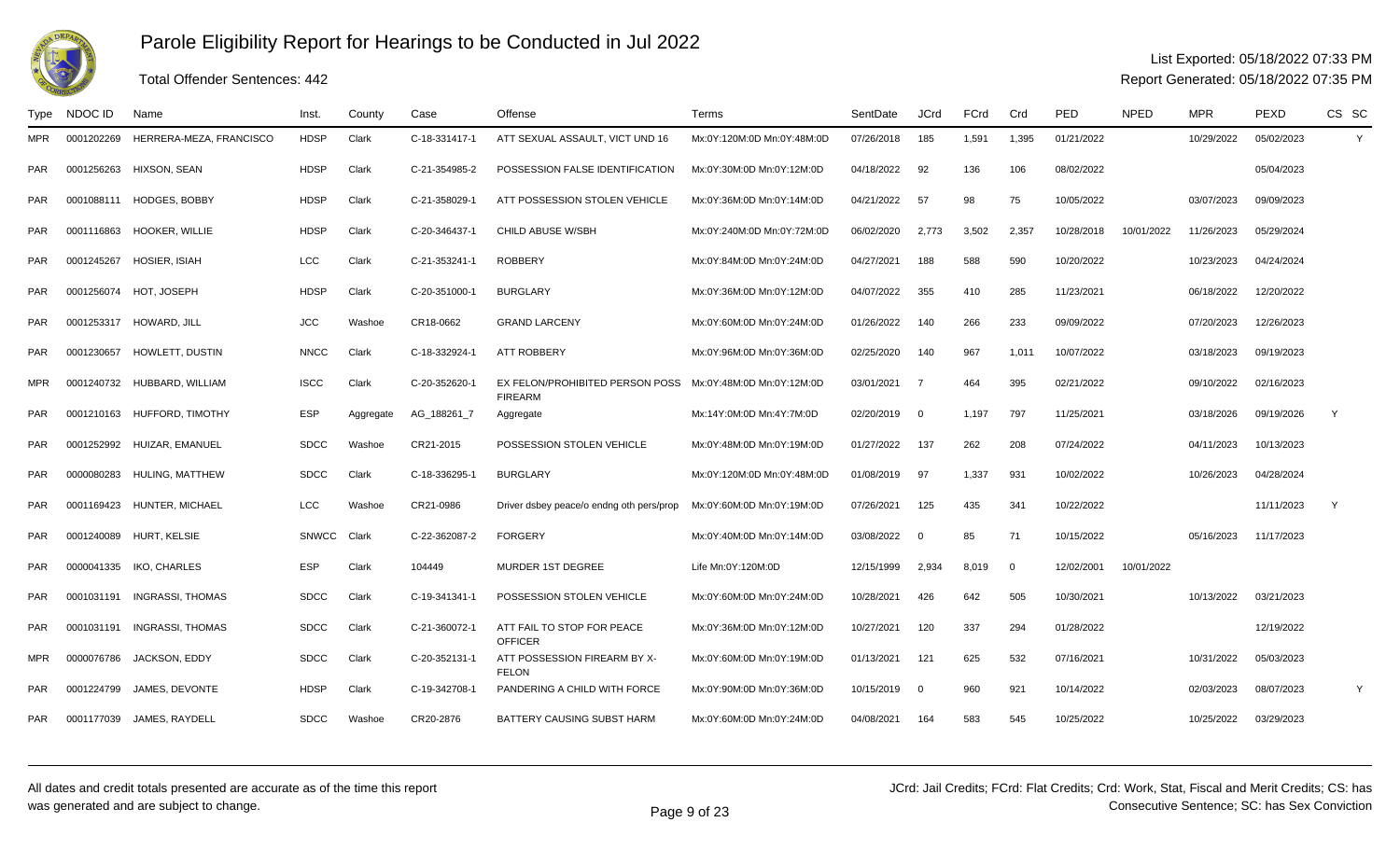

## Total Offender Sentences: 442

#### List Exported: 05/18/2022 07:33 PM

| Type       | NDOC ID    | Name                         | lnst.        | County    | Case          | Offense                                                                     | Terms                     | SentDate     | <b>JCrd</b> | FCrd  | Crd            | PED        | <b>NPED</b> | <b>MPR</b> | <b>PEXD</b> | CS SC |
|------------|------------|------------------------------|--------------|-----------|---------------|-----------------------------------------------------------------------------|---------------------------|--------------|-------------|-------|----------------|------------|-------------|------------|-------------|-------|
| <b>PAR</b> | 0001256665 | JENKINS, JOHNELL             | <b>NNCC</b>  | Washoe    | CR21-1411     | <b>PANDERING</b>                                                            | Mx:0Y:60M:0D Mn:0Y:16M:0D | 04/06/2022   | 121         | 177   | 136            | 08/27/2022 |             | 12/30/2023 | 07/02/2024  |       |
| <b>PAR</b> | 0001221892 | JENNINGS, ARTHUR             | <b>HDSP</b>  | Clark     | C-19-339127-1 | ATT THEFT                                                                   | Mx:0Y:48M:0D Mn:0Y:19M:0D | 08/19/2019   | 72          | 874   | 813            | 04/12/2020 |             |            | 11/08/2022  |       |
| <b>PAR</b> | 0001256203 | JIMENEZ, JOSHUA              | <b>NNCC</b>  | Washoe    | CR21-1919     | OBTAIN/USE PERSONAL INDENTIFYING Mx:0Y:30M:0D Mn:0Y:12M:0D<br><b>INFO</b>   |                           | 04/18/2022   | 133         | 177   | 132            | 06/28/2022 |             |            | 03/31/2023  |       |
| <b>PAR</b> | 0001037505 | JOHNSON, ANTHONY             | <b>LCC</b>   | Aggregate | AG_187913_3   | Aggregate                                                                   | Mx:20Y:0M:0D Mn:4Y:0M:0D  | 11/29/2018   | 208         | 1,488 | 1,569          | 05/04/2022 |             | 10/07/2027 | 04/09/2028  | Y     |
| <b>MPR</b> | 0001245620 | JOHNSON, CHARLES             | <b>HDSP</b>  | Clark     | C-21-354599-1 | ATT BATTERY CAUSING SUBST HARM                                              | Mx:0Y:48M:0D Mn:0Y:12M:0D | 05/17/2021   | 76          | 456   | 375            | 03/01/2022 |             | 10/11/2022 | 04/13/2023  | Y     |
| <b>PAR</b> | 0000066187 | JOHNSON, CRAIG               | <b>ISCC</b>  | Washoe    | 990066        | TRAFFICKING CON SUB, SCH 1, GT 27<br><b>GR</b>                              | Life Mn:0Y:120M:0D        | 08/01/2000   | 325         | 3.653 | $\overline{0}$ | 09/10/2009 | 10/01/2022  |            |             |       |
| <b>PAR</b> | 0001016820 | JOHNSON, DEANDRE             | <b>SCC</b>   | Washoe    | CR21-0860     | EX FELON/PROHIBITED PERSON POSS Mx:0Y:48M:0D Mn:0Y:12M:0D<br><b>FIREARM</b> |                           | 03/10/2022   | 138         | 221   | 186            | 10/22/2022 |             | 03/24/2023 | 08/30/2023  |       |
| <b>PAR</b> | 0001233040 | JOHNSON, DION                | <b>SDCC</b>  | Clark     | C-20-347476-1 | <b>ROBBERY</b>                                                              | Mx:0Y:84M:0D Mn:0Y:32M:0D | 04/23/2020   | 63          | 832   | 927            | 10/19/2022 |             | 01/07/2023 | 07/10/2023  |       |
| <b>PAR</b> | 0000094254 | JOHNSON, TAVISH              | WSCC         | Aggregate | AG 171170 7   | Aggregate                                                                   | Mx:30Y:0M:0D Mn:12Y:0M:0D | 01/11/2016   | 1.923       | 4.256 | 3,770          | 10/05/2022 |             | 06/13/2025 | 11/19/2025  | Y     |
| <b>PAR</b> | 0001166376 | JOHNSTONE, SCOTT             | <b>ESP</b>   | Douglas   | 2020-CR-00045 | DUI                                                                         | Mx:0Y:96M:0D Mn:0Y:32M:0D | 06/23/2020   | 117         | 825   | 549            | 10/26/2022 |             | 01/17/2024 | 07/19/2024  |       |
| <b>PAR</b> | 0000065350 | JONES, ROBERT                | <b>SDCC</b>  | Aggregate | AG_198687_3   | Aggregate                                                                   | Mx:10Y:0M:0D Mn:3Y:0M:0D  | 06/15/2021   | 604         | 955   | 839            | 10/19/2022 |             | 06/21/2024 | 12/23/2024  | Y     |
| MPR        |            | 0001085274 JORDAN, JOHN      | <b>ESP</b>   | Clark     | C-17-326100-2 | <b>BURGLARY</b>                                                             | Mx:0Y:96M:0D Mn:0Y:36M:0D | 05/07/2018 0 |             | 1,205 | 1,098          | 02/13/2022 |             | 10/08/2022 | 04/10/2023  |       |
| <b>PAR</b> |            | 0001205889 KAPPEL, MARCY     | <b>SNWCC</b> | Washoe    | CR18-1476     | <b>BURGLARY</b>                                                             | Mx:0Y:48M:0D Mn:0Y:16M:0D | 10/03/2018 0 |             | 473   | 468            | 07/18/2022 |             | 09/22/2022 | 03/25/2023  |       |
| <b>PAR</b> |            | 0000094573 KELLY, JOSEPH     | <b>ESP</b>   | Washoe    | CR09-2484     | USE OF DEADLY WEAPON<br><b>ENHANCEMENT</b>                                  | Mx:0Y:30M:0D Mn:0Y:12M:0D | 07/26/2010 0 |             | 400   | 374            | 10/24/2022 |             |            | 03/02/2023  |       |
| <b>PAR</b> | 0001104701 | KENNEDY, ALEXANDER           | <b>NNCC</b>  | Washoe    | CR20-2944     | <b>BURGLARY</b>                                                             | Mx:0Y:48M:0D Mn:0Y:19M:0D | 04/15/2022   | 277         | 324   | 228            | 06/14/2022 |             | 02/28/2023 | 09/01/2023  |       |
| <b>PAR</b> |            | 0001013022 KENNEDY, JASON    | <b>HDSP</b>  | Clark     | C-21-353728-1 | ATT POSSESSION STOLEN VEHICLE                                               | Mx:0Y:36M:0D Mn:0Y:14M:0D | 05/05/2022   | 385         | 412   | 280            | 12/28/2021 |             | 06/19/2022 | 12/21/2022  |       |
| <b>PAR</b> |            | 0000064984 KINFORD, STEVEN   | LCC          | Lvon      | CR6913        | LEWDNESS W/ A MINOR                                                         | Life Mn:10Y:0M:0D         | 08/25/2008   | 299         | 3,653 | $\overline{0}$ | 10/30/2017 | 10/01/2022  |            |             |       |
| <b>PAR</b> | 0001251231 | KOWLESSAR, ZANIERE           | <b>SDCC</b>  | Clark     | C-21-358896-1 | CONSPIRACY VIOLENT CRIME                                                    | Mx:0Y:48M:0D Mn:0Y:14M:0D | 11/23/2021   | 95          | 285   | 226            | 10/19/2022 |             | 03/21/2023 | 09/22/2023  |       |
| <b>PAR</b> |            | 0001256018 KRAFT, ALEXANDRIA | SNWCC        | Washoe    | CR20-2678     | POSS CON SUB SCH 1-4 1ST OFF                                                | Mx:0Y:30M:0D Mn:0Y:12M:0D | 04/12/2022   | 103         | 153   | 117            | 07/18/2022 |             |            | 04/20/2023  |       |
| <b>PAR</b> | 0001244843 | KRINGLIE, CODI               | <b>NNCC</b>  | Washoe    | CR20-0116B    | TRAFFICKING CONT SUBST, SCH 1, 4-<br>13 GR                                  | Mx:0Y:60M:0D Mn:0Y:24M:0D | 04/21/2021   | 184         | 590   | 503            | 10/18/2022 |             | 12/02/2022 | 06/04/2023  |       |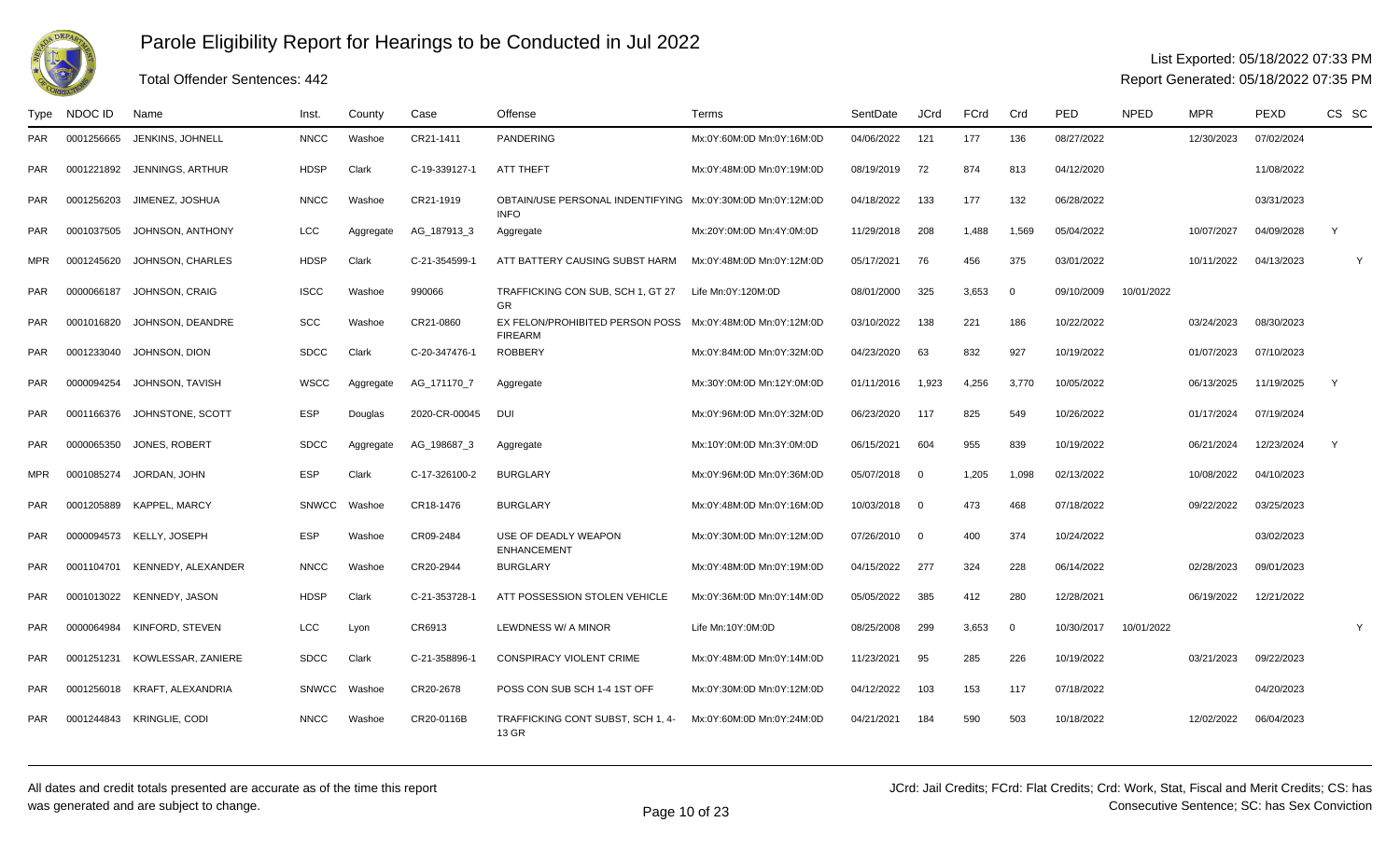

## Total Offender Sentences: 442

#### List Exported: 05/18/2022 07:33 PM

| Type       | NDOC ID              | Name                       | Inst        | County    | Case          | Offense                                                  | Terms                       | SentDate   | <b>JCrd</b>             | FCrd  | Crd   | PED        | <b>NPED</b> | <b>MPR</b> | <b>PEXD</b> | CS SC |
|------------|----------------------|----------------------------|-------------|-----------|---------------|----------------------------------------------------------|-----------------------------|------------|-------------------------|-------|-------|------------|-------------|------------|-------------|-------|
| <b>PAR</b> | 0000080851           | LAGUNAS, ENRIQUE           | <b>SDCC</b> | Clark     | 193475        | <b>ATT MURDER</b>                                        | Mx:0Y:180M:0D Mn:0Y:72M:0D  | 03/25/2004 | $\overline{0}$          | 1,791 | 1,667 | 09/01/2020 | 10/01/2022  | 09/11/2024 | 03/14/2025  |       |
| <b>PAR</b> | 0001034035           | LAIN, JOHN                 | <b>NNCC</b> | Washoe    | CR20-3754A    | ATT POSS CON SUB SCH 1-4 1ST OFF                         | Mx:0Y:60M:0D Mn:0Y:24M:0D   | 04/27/2022 | 238                     | 273   | 190   | 10/13/2022 |             |            | 04/17/2024  | Y     |
| PAR.       |                      | 0000071146 LAMB, JOHNATHAN | <b>SDCC</b> | Clark     | C-21-356944-1 | ATT THEFT                                                | Mx:0Y:48M:0D Mn:0Y:19M:0D   | 02/24/2022 | - 74                    | 171   | 143   | 10/11/2022 |             | 06/28/2023 | 12/30/2023  |       |
| <b>PAR</b> | 0001256557           | LAMBERT, JONATHAN          | <b>NNCC</b> | Washoe    | CR20-1478     | POSS CON SUB SCH 1-4 1ST OFF                             | Mx:0Y:48M:0D Mn:0Y:12M:0D   | 04/28/2022 | 126                     | 160   | 116   | 07/15/2022 |             | 07/17/2023 | 01/19/2024  |       |
| <b>PAR</b> | 0001061706           | LEAGUE, MAJOR              | <b>NNCC</b> | Clark     | C-19-344521-1 | <b>ROBBERY</b>                                           | Mx:0Y:96M:0D Mn:0Y:36M:0D   | 07/22/2020 | 283                     | 962   | 687   | 10/12/2022 |             | 06/27/2023 | 12/03/2023  |       |
| <b>MPR</b> | 0001075779 LEE, DEON |                            | <b>ESP</b>  | Clark     | C-20-346799-1 | <b>ATT ROBBERY</b>                                       | Mx:0Y:72M:0D Mn:0Y:16M:0D   | 04/07/2020 | 83                      | 868   | 661   | 05/14/2021 |             | 10/28/2022 | 04/30/2023  | Y     |
| <b>PAR</b> | 0001221769           | LEE, JONATHAN              | <b>HDSP</b> | Clark     | C-17-327769-2 | <b>ATT MURDER</b>                                        | Mx:0Y:80M:0D Mn:0Y:24M:0D   | 08/19/2019 | 378                     | 1,454 | 983   | 08/01/2020 |             |            | 07/17/2022  |       |
| <b>PAR</b> | 0001153698           | LEECRISS, ADRIAN           | <b>SDCC</b> | Clark     | C-19-345362-1 | POSSESSION STOLEN VEHICLE                                | Mx:0Y:72M:0D Mn:0Y:28M:0D   | 11/23/2020 | 171                     | 726   | 612   | 10/04/2022 |             | 02/01/2023 | 08/04/2023  |       |
| <b>PAR</b> |                      | 0001252650 LEERMAN, JOHN   | <b>SCC</b>  | Washoe    | CR20-2952     | GRAND LARCENY OF MOTOR VEHICLE Mx:0Y:30M:0D Mn:0Y:12M:0D |                             | 01/07/2022 | 399                     | 1,093 | 395   | 12/04/2021 |             |            | 09/12/2022  |       |
| <b>PAR</b> | 0000085699           | LEHTO. DALE                | <b>NNTH</b> | Aggregate | AG_199350_3   | Aggregate                                                | Mx:7Y:6M:0D Mn:3Y:0M:0D     | 09/01/2021 | 473                     | 746   | 654   | 01/21/2022 | 10/01/2022  | 07/26/2023 | 01/01/2024  | Y     |
| <b>PAR</b> | 0001214855           | LIBORIO, KENNY             | <b>PCC</b>  | Clark     | C-18-336744-1 | BATTERY W/ DEADLY WPN / SBH                              | Mx:0Y:120M:0D Mn:0Y:48M:0D  | 04/02/2019 | 176                     | 1,332 | 1,467 | 10/07/2022 |             | 12/28/2022 | 06/04/2023  |       |
| <b>PAR</b> | 0000064895           | LIPPINCOTT, CHRISTOPHER    | <b>OSC</b>  | Clark     | 253812        | HABITUAL CRIMINAL (GREATER)                              | Mx:0Y:300M:0D Mn:0Y:120M:0D | 11/09/2009 | 230                     | 4,817 | 4,002 | 03/23/2019 | 10/01/2022  |            | 11/05/2022  |       |
| <b>PAR</b> | 0001223496           | LIVINGSTON, ISHAD          | <b>PCC</b>  | Clark     | C-19-341086-1 | <b>ROBBERY</b>                                           | Mx:0Y:60M:0D Mn:0Y:24M:0D   | 06/03/2021 | 225                     | 588   | 780   | 10/20/2022 |             | 10/20/2022 | 12/16/2022  |       |
| <b>PAR</b> |                      | 0001238044 LOFTY, JEREMY   | <b>NNCC</b> | Washoe    | CR20-1776     | TRAFFICKING CONT SUBST, SCH 1, 4-<br>13 GR               | Mx:0Y:72M:0D Mn:0Y:28M:0D   | 09/29/2020 | 113                     | 723   | 667   | 10/07/2022 |             | 01/06/2023 | 07/09/2023  |       |
| <b>PAR</b> |                      | 0001024942 LOPER, DEANDRE  | LCC         | Clark     | C303512-1     | ATT SEXUAL ASSAULT, VICT UND 16                          | Mx:0Y:240M:0D Mn:0Y:96M:0D  | 04/22/2015 | - 178                   | 2,775 | 2,319 | 10/25/2022 |             | 12/16/2024 | 06/18/2025  | Y     |
| PAR.       | 0001110306           | LOPEZ. EDWARD              | <b>SDCC</b> | Clark     | C285748-1     | USE OF DEADLY WEAPON<br><b>ENHANCEMENT</b>               | Mx:0Y:120M:0D Mn:0Y:48M:0D  | 10/21/2013 | $\overline{\mathbf{0}}$ | 1,337 | 1.071 | 10/21/2022 |             |            | 03/10/2024  | Y     |
| <b>PAR</b> |                      | 0001216395 LOPEZ, JESUS    | <b>HDSP</b> | Clark     | C-18-335744-1 | ATT LEWDNESS W/ A MINOR                                  | Mx:0Y:120M:0D Mn:0Y:48M:0D  | 05/07/2019 | 212                     | 1,333 | 1,242 | 10/06/2022 |             | 05/24/2023 | 11/25/2023  | Y     |
| <b>PAR</b> | 0001227462           | LOPEZ, ROBERTO             | <b>HDSP</b> | Clark     | C-22-362822-1 | POSSESSION STOLEN VEHICLE                                | Mx:0Y:36M:0D Mn:0Y:12M:0D   | 04/12/2022 | 68                      | 118   | 94    | 08/17/2022 |             | 02/16/2023 | 08/20/2023  |       |
| <b>MPR</b> | 0001125409           | LOPEZ-CUELLAR, ELIAS       | <b>HDSP</b> | Clark     | C297646-1     | ATT LEWDNESS W/ A MINOR                                  | Mx:0Y:96M:0D Mn:0Y:38M:0D   | 07/28/2014 | $\overline{\mathbf{0}}$ | 1,398 | 1,028 | 12/06/2021 |             | 10/12/2022 | 04/14/2023  | Y     |
| <b>PAR</b> | 0000087591           | LOWE, RICKIE               | <b>HDSP</b> | Clark     | C-22-363203-1 | ATT POSSESSION STOLEN VEHICLE                            | Mx:0Y:36M:0D Mn:0Y:12M:0D   | 04/26/2022 | $\overline{\mathbf{0}}$ | 36    | 34    | 10/27/2022 |             | 04/28/2023 | 10/30/2023  |       |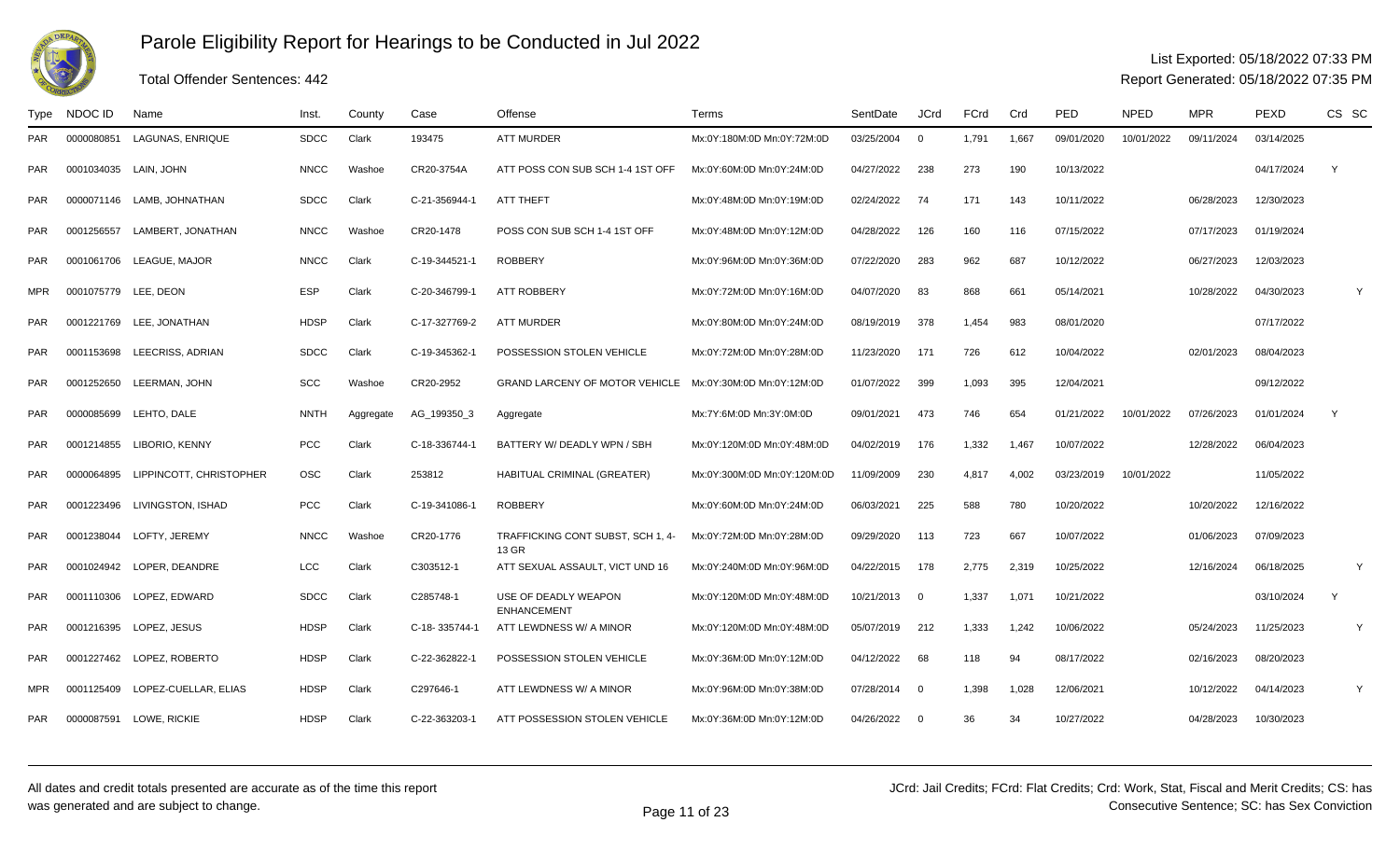

## Total Offender Sentences: 442

### List Exported: 05/18/2022 07:33 PM

| Type       | NDOC ID    | Name                           | Inst         | County    | Case          | Offense                                             | Terms                      | SentDate   | <b>JCrd</b>             | FCrd  | Crd            | <b>PED</b> | <b>NPED</b> | <b>MPR</b> | <b>PEXD</b> | CS SC        |     |
|------------|------------|--------------------------------|--------------|-----------|---------------|-----------------------------------------------------|----------------------------|------------|-------------------------|-------|----------------|------------|-------------|------------|-------------|--------------|-----|
| PAR.       |            | 0001078123 LUSH, BRANDON       | <b>SDCC</b>  | Clark     | C-16-319743-1 | <b>BURGLARY</b>                                     | Mx:0Y:120M:0D Mn:0Y:48M:0D | 05/09/2019 | 213                     | 1,332 | 1,160          | 10/07/2022 |             | 07/05/2023 | 01/07/2024  |              |     |
| PAR        |            | 0001179588 MACIAS, JUSTIN      | <b>NNCC</b>  | Washoe    | CR20-3207     | ATTEMPT PANDERING OF A CHILD                        | Mx:0Y:60M:0D Mn:0Y:24M:0D  | 02/04/2022 | 487                     | 604   | 439            | 10/04/2022 |             |            | 06/29/2023  | Y Y          |     |
| <b>MPR</b> | 0001099469 | MADRID, WILLIAM                | <b>HDSP</b>  | Clark     | C-20-350474-1 | LARCENY FROM THE PERSON                             | Mx:0Y:60M:0D Mn:0Y:24M:0D  | 10/15/2020 | 78                      | 672   | 528            | 08/27/2021 |             | 10/09/2022 | 04/11/2023  |              |     |
| PAR        | 0001255858 | MANOR, ALFIE                   | <b>HDSP</b>  | Clark     | C-21-360946-1 | <b>ATT ROBBERY</b>                                  | Mx:0Y:48M:0D Mn:0Y:12M:0D  | 04/05/2022 | 158                     | 215   | 167            | 10/28/2022 |             | 05/25/2023 | 11/26/2023  |              |     |
| <b>PAR</b> |            | 0001169316 MANZANO, PABLO      | <b>HDSP</b>  | Clark     | C310434-1     | ATT SEXUAL ASSAULT, VICT UND 16                     | Mx:15Y:0M:0D Mn:6Y:0M:0D   | 11/15/2016 | 410                     | 2,434 | 1,700          | 10/01/2021 | 10/01/2022  | 10/06/2023 | 04/08/2024  |              | Y   |
| PAR.       |            | 0001256071 MARINO, CHRISTOPHER | <b>HDSP</b>  | Clark     | C-21-359124-1 | Att coerc w/force or threat of force                | Mx:0Y:30M:0D Mn:0Y:12M:0D  | 04/06/2022 | 220                     | 276   | 197            | 08/28/2022 |             |            | 01/09/2023  |              |     |
| PAR        |            | 0000074561 MARKHAM, DERRICK    | <b>SDCC</b>  | Clark     | C-17-324023-1 | <b>ATT ROBBERY</b>                                  | Mx:0Y:120M:0D Mn:0Y:48M:0D | 01/29/2020 | 454                     | 1,415 | 1,122          | 10/31/2022 |             | 09/11/2023 | 03/13/2024  |              |     |
| PAR        | 0000051895 | MARKIN, KEITH                  | LCC          | Clark     | 127518        | <b>SEXUAL ASSAULT</b>                               | Life Mn:0Y:60M:0D          | 11/14/1996 | 43                      | 1,826 | $\overline{0}$ | 10/30/2001 | 10/01/2022  |            |             |              | Y   |
| <b>PAR</b> | 0000068482 | <b>MARKS, CALVIN</b>           | LCC          | Aggregate | AG 137611 3   | Aggregate                                           | Life Mn:12Y:4M:0D          | 10/15/2010 | 116                     | 4.363 | $\overline{0}$ | 10/20/2022 |             |            |             |              | Y Y |
| PAR        | 0001246145 | MARTINEZ, IGNACIO              | <b>SDCC</b>  | Clark     | C-20-346910-1 | ASSAULT W/ A DEADLY WEAPON                          | Mx:5Y:0M:0D Mn:2Y:0M:0D    | 05/25/2021 | 307                     | 679   | 425            | 07/21/2022 |             |            | 05/30/2023  | $\mathsf{Y}$ |     |
| <b>PAR</b> | 0000073397 | MARTINEZ, JORGE                | LCC          | Clark     | 184895        | <b>SEXUAL ASSAULT</b>                               | Life Mn:0Y:120M:0D         | 07/09/2002 | $\overline{\mathbf{0}}$ | 3,653 | $\overline{0}$ | 07/08/2012 | 10/01/2022  |            |             | Y Y          |     |
| <b>PAR</b> |            | 0001239163 MARTINEZ, RONALDO   | <b>ESP</b>   | Washoe    | CR20-0409     | BATTERY/DOMESTIC VIOLENCE SBH                       | Mx:0Y:60M:0D Mn:0Y:24M:0D  | 11/12/2020 | 15                      | 581   | 808            | 10/27/2022 |             | 10/27/2022 | 12/07/2022  |              |     |
| PAR        | 0001253084 | MARTINEZ, TIFFANY              | <b>SNWCC</b> | Clark     | C-21-361408-1 | <b>THEFT</b>                                        | Mx:0Y:40M:0D Mn:0Y:14M:0D  | 03/16/2022 | $\overline{\mathbf{0}}$ | 77    | 110            | 09/12/2022 |             | 03/14/2023 | 08/20/2023  |              |     |
| <b>PAR</b> | 0001249246 | MARTINEZ-RODRIGUEZ, JESUS      | <b>HDSP</b>  | Clark     | C-19-345272-1 | <b>DISCHARGE FIREARM WITHIN</b><br><b>STRUCTURE</b> | Mx:10Y:0M:0D Mn:3Y:0M:0D   | 09/14/2021 | 705                     | 965   | 710            | 10/09/2022 |             | 08/20/2024 | 02/21/2025  |              |     |
| <b>PAR</b> | 0001210197 | MARZELL, ADAM                  | <b>NNCC</b>  | Washoe    | CR17-0583     | ATT OBTAIN PERSONAL IDENTIFYING<br><b>INFO</b>      | Mx:0Y:48M:0D Mn:0Y:19M:0D  | 04/04/2022 | 339                     | 397   | 276            | 04/11/2022 |             | 12/30/2022 | 07/02/2023  |              |     |
| PAR        | 0001256144 | MATHEWS, JORDAN                | <b>NNCC</b>  | Elko      | DC-CR-22-3    | <b>GRAND LARCENY</b>                                | Mx:0Y:48M:0D Mn:0Y:12M:0D  | 04/11/2022 | 119                     | 170   | 128            | 07/04/2022 |             | 07/06/2023 | 01/08/2024  |              |     |
| <b>PAR</b> |            | 0001243308 MATHIASEN, BRANDON  | <b>CGTH</b>  | Aggregate | AG_197895_5   | Aggregate                                           | Mx:12Y:0M:0D Mn:4Y:9M:0D   | 03/08/2021 | 227                     | 677   | 711            | 10/29/2022 |             | 07/10/2025 | 12/16/2025  | Y            |     |
| PAR        |            | 0001184170 MATTINGLY, MICHAEL  | <b>HDSP</b>  | Clark     | C-17-320149-1 | <b>ATT MURDER</b>                                   | Mx:0Y:180M:0D Mn:0Y:72M:0D | 08/31/2017 | 329                     | 2,064 | 1,781          | 10/05/2022 |             | 02/28/2024 | 08/31/2024  |              |     |
| PAR        |            | 0001210336 MCCAN, MARK         | <b>ISCC</b>  | Clark     | C-21-360762-1 | <b>BURGLARY</b>                                     | Mx:0Y:60M:0D Mn:0Y:24M:0D  | 01/18/2022 | 100                     | 234   | 220            | 09/28/2022 |             | 08/09/2023 | 01/15/2024  |              |     |
| <b>PAR</b> | 0001209240 | <b>MCCANTS, EMMITT</b>         | <b>HDSP</b>  | Clark     | C-21-359135-1 | EX FELON/PROHIBITED PERSON POSS<br><b>FIREARM</b>   | Mx:0Y:48M:0D Mn:0Y:16M:0D  | 02/01/2022 | 220                     | 340   | 259            | 10/25/2022 |             | 02/05/2023 | 08/09/2023  |              |     |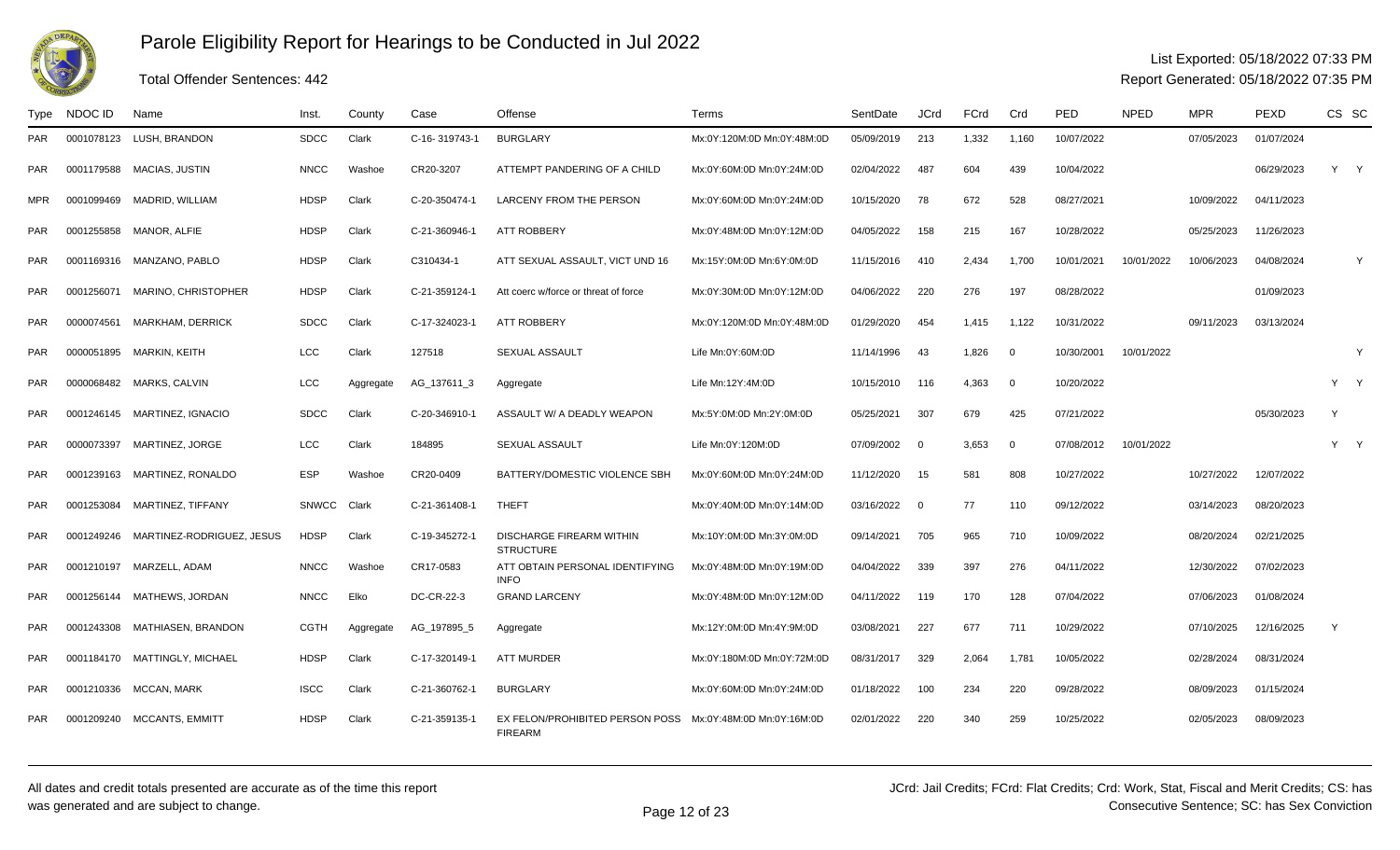

## Total Offender Sentences: 442

#### List Exported: 05/18/2022 07:33 PM

| Type       | NDOC ID    | Name                             | Inst.        | County    | Case           | Offense                                              | Terms                      | SentDate   | <b>JCrd</b> | FCrd  | Crd   | <b>PED</b> | <b>NPED</b> | <b>MPR</b> | <b>PEXD</b> | CS SC |
|------------|------------|----------------------------------|--------------|-----------|----------------|------------------------------------------------------|----------------------------|------------|-------------|-------|-------|------------|-------------|------------|-------------|-------|
| <b>MPR</b> | 0001245301 | MCGEE, MARCUS                    | <b>HDSP</b>  | Clark     | C-20-349415-1  | ATT BATTERY CAUSING SUBST HARM                       | Mx:0Y:48M:0D Mn:0Y:12M:0D  | 05/03/2021 | 46          | 440   | 375   | 03/17/2022 |             | 10/19/2022 | 04/21/2023  |       |
| PAR.       |            | 0001211372 MCGOVERN, ARLO        | <b>HDSP</b>  | Clark     | C-17-325721-1  | <b>KIDNAPPING I</b>                                  | Mx:0Y:180M:0D Mn:0Y:60M:0D | 01/16/2019 | 556         | 1,788 | 1,371 | 07/08/2022 |             | 02/09/2025 | 08/12/2025  |       |
| <b>PAR</b> |            | 0001116326 MCNALLY, RYAN         | <b>NNCC</b>  | Washoe    | CR20-0174      | POSSESSION STOLEN VEHICLE                            | Mx:0Y:36M:0D Mn:0Y:12M:0D  | 05/09/2022 | 66          | 89    | 67    | 09/14/2022 |             | 03/16/2023 | 09/17/2023  |       |
| <b>PAR</b> |            | 0001246148 MCVEY, LUKUS          | <b>ESP</b>   | Clark     | C-20-347719-1  | ATT POSSESSION FIREARM BY X-<br><b>FELON</b>         | Mx:0Y:36M:0D Mn:0Y:12M:0D  | 06/03/2021 | 158         | 189   | 44    | 07/28/2022 |             | 01/01/2023 | 06/08/2023  |       |
| <b>PAR</b> | 0001249441 | MEADOWS, CARRINGTON              | <b>HCC</b>   | Clark     | C-20-348658-1  | ASSAULT W/ A DEADLY WEAPON                           | Mx:0Y:72M:0D Mn:0Y:12M:0D  | 09/23/2021 | 216         | 467   | 438   | 02/18/2022 | 10/01/2022  | 07/02/2023 | 12/08/2023  |       |
| <b>MPR</b> | 0001209503 | MEDRANO, JORGE                   | LCC          | Carson    | 18 CR 00160 1B | ATT SEXUAL ASSAULT. SBH                              | Mx:0Y:120M:0D Mn:0Y:36M:0D | 12/11/2018 | 196         | 1.464 | 1,577 | 05/28/2021 |             | 10/02/2022 | 04/04/2023  | Y     |
| <b>PAR</b> |            | 0001228616 MENDONCA, CHRISTOPHER | <b>ESP</b>   | Carson    | 1B             | 19 CR 00191.001 LARCENY FROM THE PERSON              | Mx:0Y:60M:0D Mn:0Y:18M:0D  | 01/14/2020 | $\Omega$    | 1,077 | 971   | 01/07/2022 | 10/01/2022  | 04/17/2023 | 10/19/2023  |       |
| PAR        | 0001256571 | MENDOZA, CLEMENTE                | <b>HDSP</b>  | Clark     | C-22-364293-   | ATT POSSESSION STOLEN VEHICLE                        | Mx:0Y:30M:0D Mn:0Y:12M:0D  | 04/25/2022 | $\Omega$    | 37    | 34    | 10/27/2022 |             |            | 07/30/2023  |       |
| <b>PAR</b> |            | 0001240213 MENDOZA, FELIX        | <b>CGTH</b>  | Clark     | C-20-351394-1  | DUI CAUSING DEATH OR SBH                             | Mx:0Y:60M:0D Mn:0Y:24M:0D  | 12/14/2020 | 60          | 594   | 791   | 10/14/2022 |             | 10/14/2022 | 12/08/2022  |       |
| PAR.       |            | 0001194368 MILLER, ARMANDO       | <b>HDSP</b>  | Clark     | C-21-355497-   | POSSESSION STOLEN VEHICLE                            | Mx:0Y:60M:0D Mn:0Y:24M:0D  | 05/03/2022 | 232         | 261   | 182   | 10/23/2022 |             | 10/25/2023 | 04/27/2024  |       |
| <b>PAR</b> |            | 0001017274 MILLER, JOSHUA        | <b>ISCC</b>  | Clark     | C-21-360820-   | POSSESSION STOLEN VEHICLE                            | Mx:0Y:60M:0D Mn:0Y:24M:0D  | 01/25/2022 | 79          | 206   | 201   | 10/18/2022 |             | 08/29/2023 | 02/04/2024  |       |
| <b>PAR</b> |            | 0001148999 MILLER, LEO           | <b>HDSP</b>  | Aggregate | AG_170051_6    | Aggregate                                            | Mx:20Y:0M:0D Mn:8Y:0M:0D   | 10/21/2015 | 372         | 2,787 | 2,432 | 10/13/2022 |             | 06/12/2024 | 11/18/2024  | Y     |
| <b>PAR</b> |            | 0001241070 MINOR, LETREVIAN      | <b>ISCC</b>  | Aggregate | AG_197366_3    | Aggregate                                            | Mx:5Y:10M:0D Mn:2Y:0M:0D   | 01/06/2021 | 87          | 598   | 514   | 10/10/2022 |             | 03/08/2023 | 08/14/2023  | Y     |
| PAR        |            | 0001255388 MONTANO, JAIME        | <b>HDSP</b>  | Clark     | C-21-360658-   | POSSESSION STOLEN VEHICLE                            | Mx:0Y:40M:0D Mn:0Y:16M:0D  | 03/22/2022 | 38          | 109   | 98    | 10/19/2022 |             | 04/20/2023 | 10/22/2023  |       |
| <b>PAR</b> | 0001222949 | MONTENEGRO, JENNIFER             | <b>SNWCC</b> | Clark     | C-18-334691-2  | <b>VOLUNTARY MANSLAUGHTER</b>                        | Mx:0Y:120M:0D Mn:0Y:48M:0D | 09/11/2019 | 416         | 1,410 | 1,346 | 07/21/2022 |             |            | 08/26/2023  | Y     |
| PAR        | 0001143863 | MONTHAVEN, CHRISTIAN             | <b>HDSP</b>  | Clark     | C-22-363660-1  | <b>BURGLARY</b>                                      | Mx:0Y:30M:0D Mn:0Y:10M:0D  | 04/14/2022 | -14         | 62    | 56    | 09/03/2022 |             |            | 07/06/2023  |       |
| <b>PAR</b> | 0001249887 | MOORE, JAYLAN                    | <b>LCC</b>   | Washoe    | CR21-0356      | <b>COERCION WITH FORCE/THREAT OF</b><br><b>FORCE</b> | Mx:0Y:30M:0D Mn:0Y:12M:0D  | 10/13/2021 | 11          | 242   | 215   | 10/01/2022 |             |            | 01/17/2023  |       |
| PAR.       | 0001181280 | <b>MOORE, KEION</b>              | <b>HDSP</b>  | Clark     | C-21-359600-   | ATT GRAND LARCENY                                    | Mx:0Y:30M:0D Mn:0Y:12M:0D  | 01/24/2022 | 19          | 147   | 58    | 08/20/2022 |             |            | 05/22/2023  |       |
| <b>PAR</b> |            | 0001256262 MORALES, JOSE         | <b>HDSP</b>  | Clark     | C-19-338638-   | <b>ATT MURDER</b>                                    | Mx:0Y:150M:0D Mn:0Y:36M:0D | 04/13/2022 | 1,190       | 1,239 | 830   | 01/08/2022 |             | 05/07/2025 | 11/09/2025  |       |
| <b>PAR</b> |            | 0001116555 MORALES, SUSANO       | <b>NNTH</b>  | Aggregate | AG_198310_3    | Aggregate                                            | Mx:9Y:0M:0D Mn:3Y:7M:0D    | 04/28/2021 | 52          | 451   | 534   | 10/19/2022 |             | 09/14/2024 | 02/19/2025  | Y     |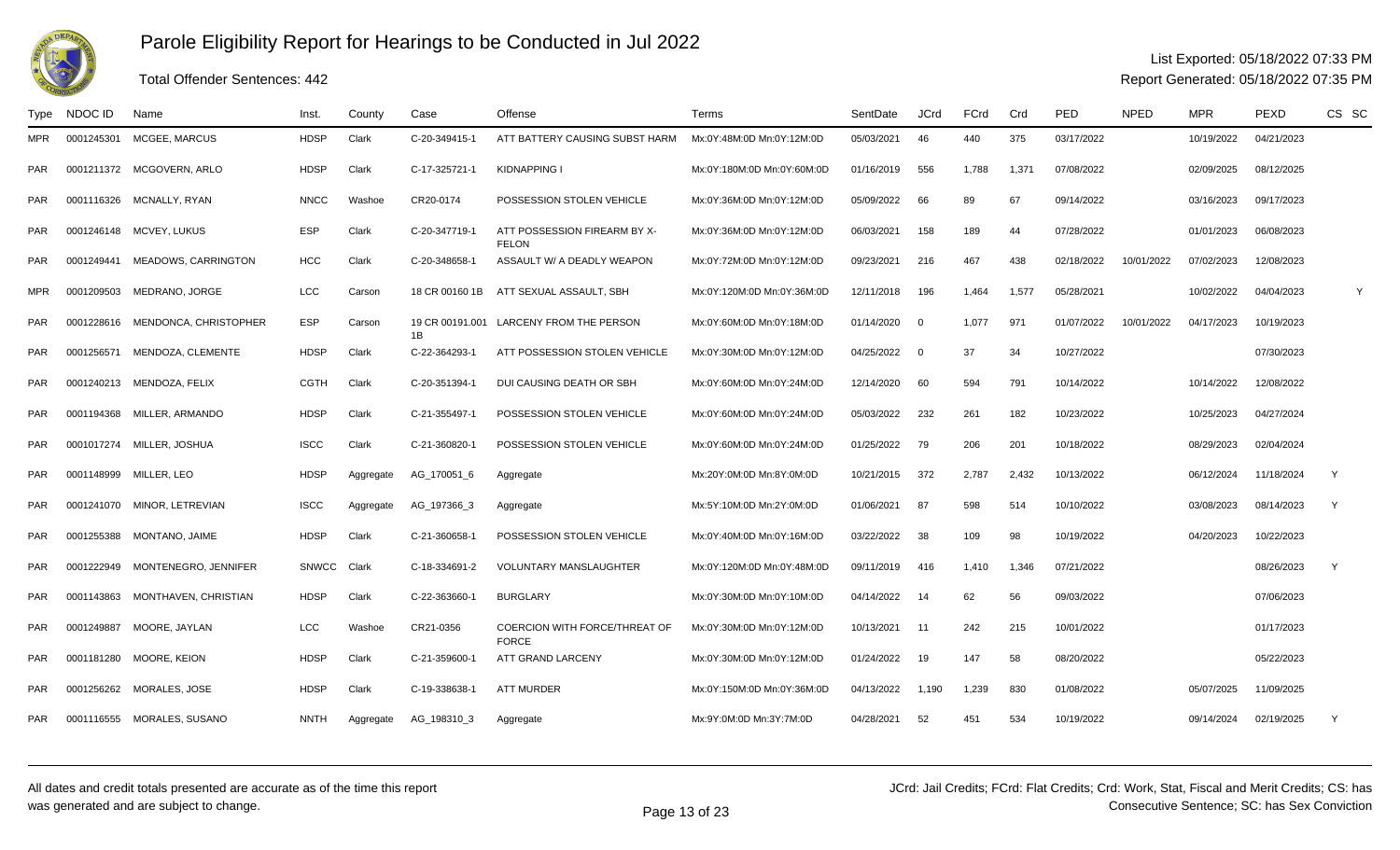

### Total Offender Sentences: 442

### List Exported: 05/18/2022 07:33 PM

| Type       | NDOC ID    | Name                        | Inst.        | County    | Case           | Offense                                  | Terms                      | SentDate   | <b>JCrd</b>    | FCrd  | Crd            | PED        | <b>NPED</b> | <b>MPR</b> | <b>PEXD</b> | CS SC |   |
|------------|------------|-----------------------------|--------------|-----------|----------------|------------------------------------------|----------------------------|------------|----------------|-------|----------------|------------|-------------|------------|-------------|-------|---|
| MPR.       | 0001206375 | MORRIS, LANEISHA            | <b>JCC</b>   | Clark     | C-18-335070-1  | ASSAULT W/ A DEADLY WEAPON               | Mx:0Y:72M:0D Mn:0Y:24M:0D  | 02/03/2020 | $\overline{0}$ | 849   | 659            | 02/02/2022 |             | 10/16/2022 | 03/23/2023  |       |   |
| PAR        |            | 0001253441 MURRAY, ANTHONY  | <b>HDSP</b>  | Clark     | C-21-360281-1  | Att open/gross lewdness, (2+)            | Mx:0Y:30M:0D Mn:0Y:12M:0D  | 01/31/2022 | 111            | 232   | 189            | 10/11/2022 |             |            | 02/04/2023  |       | Y |
| PAR        |            | 0001018255 NAVAJO, RAVEN    | LCC          | Clark     | 230025         | MURDER 2ND DEGREE                        | Life Mn:0Y:120M:0D         | 04/09/2008 | 446            | 3,653 | $\overline{0}$ | 01/18/2017 | 10/01/2022  |            |             |       |   |
| PAR        | 0001140885 | NAVARRO. ENRIQUE            | LCC          | Clark     | C287640-1      | LEWDNESS W/ A MINOR                      | Life Mn:10Y:0M:0D          | 05/19/2015 | 954            | 3,524 | $\overline{0}$ | 10/06/2022 |             |            |             | Y Y   |   |
| <b>PAR</b> |            | 0000064118 NELSON, JEFFREY  | <b>SCC</b>   | Washoe    | CR19-1104      | DUI                                      | Mx:0Y:60M:0D Mn:0Y:24M:0D  | 10/14/2020 | 3              | 598   | 861            | 10/10/2022 |             | 10/10/2022 | 11/06/2022  |       |   |
| PAR        | 0001255860 | NEWBY, CRDARIUS             | <b>HDSP</b>  | Clark     | C-19-345563-1  | ATT BATTERY CAUSING SUBST HARM           | Mx:0Y:48M:0D Mn:0Y:19M:0D  | 04/06/2022 | 470            | 526   | 372            | 07/21/2022 |             | 09/08/2022 | 03/11/2023  |       | Y |
| <b>PAR</b> |            | 0001255313 NEWTON, DONALD   | <b>HDSP</b>  | Clark     | C-21-357639-1  | <b>ATT PANDERING</b>                     | Mx:0Y:48M:0D Mn:0Y:19M:0D  | 03/23/2022 | 83             | 153   | 127            | 10/28/2022 |             | 07/15/2023 | 01/17/2024  |       |   |
| PAR        |            | 0001245468 NEZHODA, RONNY   | <b>HDSP</b>  | Clark     | C-19-344592-3  | ABUSE/NEGLECT/ENDANGER CHILD             | Mx:0Y:60M:0D Mn:0Y:24M:0D  | 09/07/2021 | 338            | 605   | 712            | 10/03/2022 |             | 10/03/2022 | 02/12/2023  |       |   |
| <b>MPR</b> | 0001069958 | NICHOLS, JEREMIAH           | CCDC         | Clark     | C-21-353207-1  | ATT POSSESSION STOLEN VEHICLE            | Mx:0Y:48M:0D Mn:0Y:19M:0D  | 09/08/2021 | 133            | 399   | 405            | 02/17/2022 |             | 10/25/2022 | 04/27/2023  |       |   |
| PAR        | 0000086438 | NICHOLS, JOHN               | <b>CGTH</b>  | Clark     | C-19-341827-1  | <b>BURGLARY</b>                          | Mx:0Y:60M:0D Mn:0Y:18M:0D  | 06/03/2021 | 49             | 412   | 532            | 10/14/2022 |             | 01/10/2023 | 06/16/2023  |       |   |
| <b>MPR</b> | 0001098151 | NICKLAS, ANTHONY            | <b>HDSP</b>  | Clark     | C-20-346097-1  | <b>BATTERY CAUSING SUBST HARM</b>        | Mx:0Y:60M:0D Mn:0Y:19M:0D  | 09/02/2021 | 428            | 700   | 510            | 01/31/2022 |             | 10/04/2022 | 04/06/2023  |       |   |
| <b>PAR</b> | 0001253756 | NORMAN, CHRISTINA           | <b>SNWCC</b> | Clark     | C-21-352991-1  | <b>ATT ROBBERY</b>                       | Mx:0Y:30M:0D Mn:0Y:12M:0D  | 02/10/2022 | 104            | 215   | 191            | 10/28/2022 |             |            | 02/11/2023  |       |   |
| <b>MPR</b> | 0000076039 | NORSOWORTHY, JARREAU        | <b>HDSP</b>  | Aggregate | AG 190380 3    | Aggregate                                | Mx:8Y:0M:0D Mn:2Y:0M:0D    | 05/29/2019 | 185            | 1.284 | 1.080          | 11/24/2020 |             | 09/05/2022 | 03/08/2023  | Y     |   |
| MPR        |            | 0001212982 NOZOHOUR, FARHAN | <b>HDSP</b>  | Clark     | C-18-332134-1  | AGGRAVATED STALKING                      | Mx:0Y:120M:0D Mn:0Y:48M:0D | 02/25/2019 | 439            | 1,631 | 1,418          | 12/12/2021 |             | 09/28/2022 | 03/31/2023  |       |   |
| PAR        |            | 0001256716 NUBINE, DAUNTE   | <b>HDSP</b>  | Clark     | C-20-352523-1  | POSSESSION STOLEN CREDIT CARD            | Mx:0Y:49M:0D Mn:0Y:12M:0D  | 05/02/2022 | 339            | 369   | 253            | 01/03/2022 |             | 02/09/2023 | 08/13/2023  |       |   |
| PAR        | 0001256090 | OJEDA, ADRIAN               | <b>HDSP</b>  | Clark     | C-20-348891-1  | CONSPIRACY VIOLENT CRIME                 | Mx:0Y:30M:0D Mn:0Y:12M:0D  | 04/13/2022 | 213            | 262   | 188            | 09/11/2022 |             |            | 01/20/2023  |       |   |
| <b>PAR</b> | 0001256565 | OLDENBURG, DARYL            | <b>HDSP</b>  | Clark     | C-21-358172-1  | GRAND LARCENY OF MOTOR VEHICLE           | Mx:0Y:30M:0D Mn:0Y:12M:0D  | 04/27/2022 | 197            | 232   | 163            | 05/16/2022 |             |            | 02/16/2023  |       |   |
| PAR        | 0001255914 | ONE STAR, WILLIAM           | <b>NNCC</b>  | Carson    | 22 CR 00019 1B | Driver dsbey peace/o endng oth pers/prop | Mx:0Y:30M:0D Mn:0Y:12M:0D  | 04/11/2022 | 94             | 145   | 112            | 07/25/2022 |             |            | 04/26/2023  |       |   |
| PAR        |            | 0001213426 OVERBEY, ANTHONY | <b>HDSP</b>  | Clark     | C-15-306628-1  | ATT SEXUAL ASSAULT                       | Mx:10Y:0M:0D Mn:4Y:0M:0D   | 03/07/2019 | 131            | 1,313 | 944            | 10/26/2022 |             | 11/01/2023 | 05/04/2024  |       | Y |
| PAR.       |            | 0001131070 PACHECO, MARIO   | <b>SDCC</b>  | Aggregate | AG_192896_4    | Aggregate                                | Mx:10Y:0M:0D Mn:4Y:0M:0D   | 12/04/2019 | 422            | 1,332 | 1,044          | 10/07/2022 |             | 09/02/2023 | 03/05/2024  | Y     |   |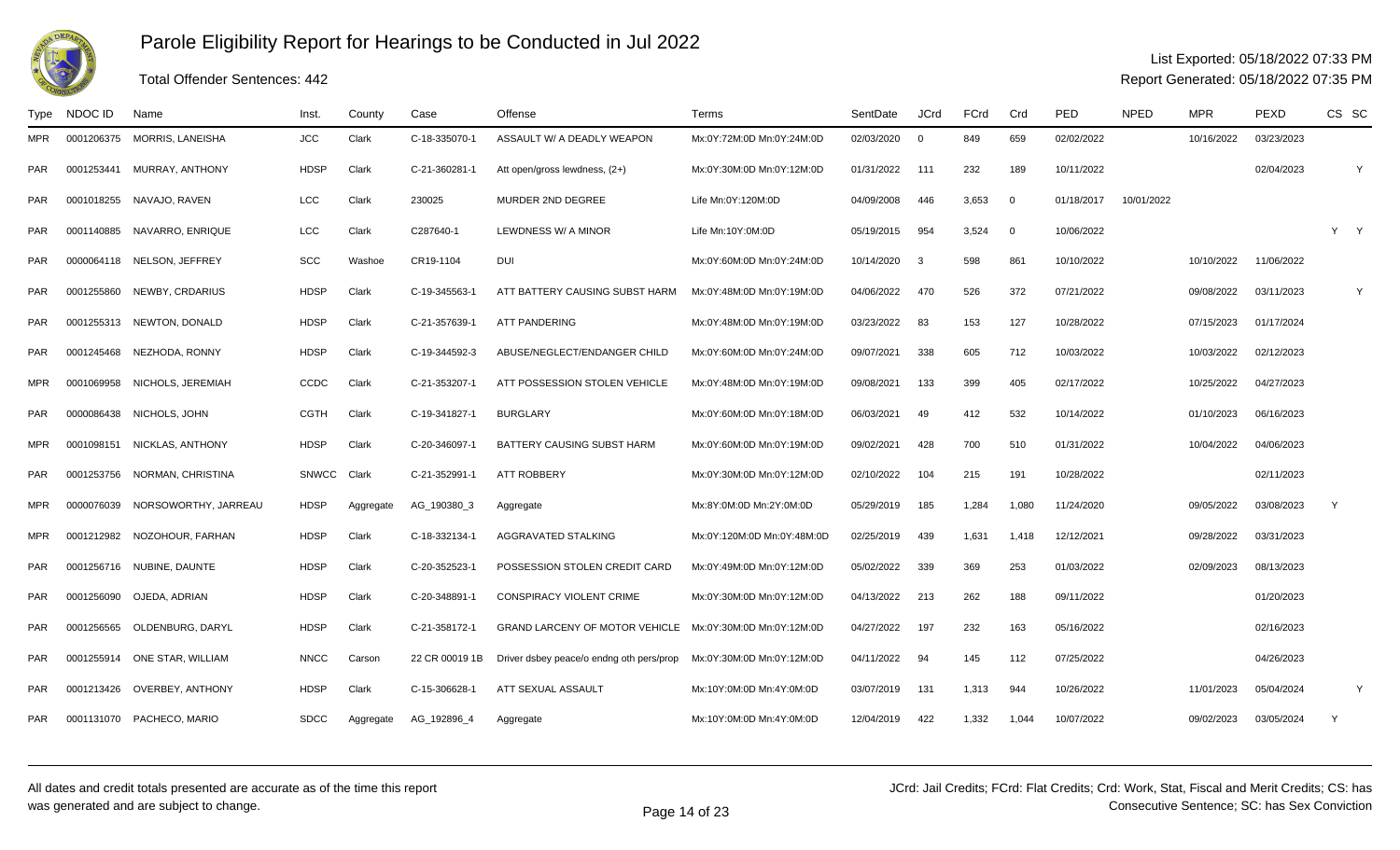

#### Total Offender Sentences: 442

#### List Exported: 05/18/2022 07:33 PM

| Type       | NDOC ID    | Name                        | Inst.        | County    | Case                  | Offense                                             | Terms                      | SentDate   | <b>JCrd</b>              | FCrd  | Crd         | PED        | <b>NPED</b> | <b>MPR</b> | <b>PEXD</b> | CS SC |
|------------|------------|-----------------------------|--------------|-----------|-----------------------|-----------------------------------------------------|----------------------------|------------|--------------------------|-------|-------------|------------|-------------|------------|-------------|-------|
| <b>PAR</b> | 0001220615 | PAGA, JOSETTE               | <b>SNWCC</b> | Clark     | C-18-329227-3         | <b>ROBBERY</b>                                      | Mx:0Y:120M:0D Mn:0Y:36M:0D | 07/23/2019 | $\overline{0}$           | 965   | 910         | 10/09/2022 |             | 05/11/2024 | 11/12/2024  |       |
| <b>PAR</b> | 0001256553 | PAKILEATA, LUISA            | <b>SNWCC</b> | Clark     | C-21-356612-1         | <b>LARCENY FROM THE PERSON</b>                      | Mx:0Y:48M:0D Mn:0Y:14M:0D  | 04/25/2022 | 36                       | 73    | 58          | 10/27/2022 |             | 09/29/2023 | 03/31/2024  |       |
| <b>PAR</b> |            | 0001181691 PALASKI, EDWARD  | <b>HDSP</b>  | Nye       | CR 8794               | POSSESSION STOLEN CREDIT CARD                       | Mx:0Y:48M:0D Mn:0Y:19M:0D  | 05/15/2017 | $\overline{\phantom{0}}$ | 182   | 177         | 10/07/2022 |             | 06/24/2023 | 12/26/2023  | Y     |
| <b>PAR</b> | 0001256489 | PALMER, JON-PAUL            | <b>NNCC</b>  | Carson    | 19 CR 00170.002<br>1B | POSSESSION STOLEN VEHICLE                           | Mx:0Y:48M:0D Mn:0Y:12M:0D  | 04/26/2022 | 204                      | 240   | 169         | 05/09/2022 |             | 05/11/2023 | 11/12/2023  |       |
| <b>PAR</b> | 0001198090 | PALMORE, TONY               | <b>SDCC</b>  | Clark     | C-21-353014-1         | EX FELON/PROHIBITED PERSON POSS<br><b>FIREARM</b>   | Mx:0Y:60M:0D Mn:0Y:24M:0D  | 01/20/2021 | 110                      | 607   | 591         | 10/01/2022 |             |            | 04/12/2023  |       |
| <b>PAR</b> | 0001251460 | PEREZ-MORENO, JESUS         | <b>LCC</b>   | Washoe    | CR13-1146             | <b>DUI</b>                                          | Mx:0Y:36M:0D Mn:0Y:12M:0D  | 12/08/2021 | 43                       | 218   | 207         | 10/25/2022 |             | 11/01/2022 | 05/04/2023  |       |
| <b>PAR</b> |            | 0001200162 PERKINS, ARIADNE | <b>SDCC</b>  | Aggregate | AG_185254_4           | Aggregate                                           | Mx:10Y:0M:0D Mn:4Y:0M:0D   | 10/10/2018 | $\overline{\mathbf{0}}$  | 1,330 | 1,072       | 10/09/2022 |             | 08/20/2023 | 02/21/2024  | Y     |
| PAR        | 0001230303 | PERRY, DOMINIQUE            | <b>OSC</b>   | Clark     | C-19-344617-1         | <b>ROBBERY</b>                                      | Mx:0Y:144M:0D Mn:0Y:36M:0D | 01/02/2020 | 73                       | 954   | 968         | 10/20/2022 |             | 04/20/2025 | 10/22/2025  |       |
| PAR        |            | 0001256032 PINEDA, JOSE     | <b>HDSP</b>  | Clark     | C-19-343251-1         | <b>ARSON IV</b>                                     | Mx:0Y:34M:0D Mn:0Y:12M:0D  | 03/30/2022 | 250                      | 313   | 222         | 07/22/2022 |             |            | 02/08/2023  |       |
| <b>PAR</b> | 0000066581 | PITTMAN, MELISSA            | <b>SNWCC</b> | Clark     | C-17-327332-1         | <b>ROBBERY</b>                                      | Mx:0Y:160M:0D Mn:0Y:40M:0D | 07/11/2019 | 23                       | 1.079 | 1.185       | 10/17/2022 |             | 01/24/2025 | 07/01/2025  |       |
| <b>PAR</b> | 0000074822 | POLK, SPENCER               | HDSP         | Clark     | C-21-358658-1         | <b>DUI</b>                                          | Mx:0Y:30M:0D Mn:0Y:12M:0D  | 02/07/2022 | 104                      | 218   | 179         | 10/25/2022 |             |            | 01/10/2023  |       |
| <b>PAR</b> | 0000091157 | POLLARD. TIMOTHY            | <b>HDSP</b>  | Aggregate | AG_69651_9            | Aggregate                                           | Mx:40Y:0M:0D Mn:16Y:0M:0D  | 11/27/2007 | $\overline{0}$           | 4,340 | 3,020       | 01/23/2020 | 10/01/2022  | 11/27/2031 | 05/30/2032  | Y     |
| <b>PAR</b> | 0000019740 | PORRETTI, WAYNE             | HDSP         | Clark     | C279827-1             | HABITUAL CRIMINAL (GREATER)                         | Life Mn:10Y:0M:0D          | 03/03/2016 | 1.495                    | 3,653 | $\mathbf 0$ | 01/28/2022 | 10/01/2022  |            |             |       |
| <b>PAR</b> |            | 0000032835 PORTER, WADE     | <b>HDSP</b>  | Clark     | C-21-359284-1         | <b>COERCION SEXUALLY MOTIVATED</b>                  | Mx:0Y:48M:0D Mn:0Y:14M:0D  | 11/15/2021 | 90                       | 288   | 241         | 10/16/2022 |             | 03/12/2023 | 09/13/2023  | Y     |
| <b>PAR</b> | 0001166647 | PRESSLER, TONY              | <b>NNCC</b>  | Elko      | CR-FP-18-10608        | <b>GRAND LARCENY OF MOTOR VEHICLE</b>               | Mx:0Y:36M:0D Mn:0Y:12M:0D  | 11/19/2019 | $\overline{\mathbf{0}}$  | 468   | 452         | 08/20/2021 |             |            | 08/28/2022  | Y     |
| <b>PAR</b> | 0001234905 | PRICE, FRANZ                | <b>RSC</b>   | Washoe    | CR19-2601             | DUI CAUSING DEATH OR SBH                            | Mx:0Y:96M:0D Mn:0Y:28M:0D  | 06/09/2020 | $\overline{\mathbf{3}}$  | 725   | 976         | 10/05/2022 |             | 06/04/2023 | 11/10/2023  |       |
| <b>PAR</b> |            | 0001175133 PRICE, MARQUES   | <b>SCC</b>   | Aggregate | AG_178299_5           | Aggregate                                           | Mx:20Y:0M:0D Mn:6Y:6M:0D   | 04/04/2017 | 338                      | 2,222 | 1,949       | 10/31/2022 |             | 09/09/2025 | 02/14/2026  | Y     |
| <b>MPR</b> | 0001042540 | QUINONES, MICHAEL           | <b>ESP</b>   | Washoe    | CR17-1552B            | <b>ROBBERY</b>                                      | Mx:0Y:120M:0D Mn:0Y:48M:0D | 11/30/2017 | -24                      | 1.668 | 1,329       | 11/05/2021 |             | 10/24/2022 | 04/26/2023  |       |
| <b>PAR</b> | 0001186779 | RAFAELA, ABRAHAM            | <b>HDSP</b>  | Clark     | C-17-325535-1         | <b>DISCHARGE FIREARM WITHIN</b><br><b>STRUCTURE</b> | Mx:0Y:120M:0D Mn:0Y:24M:0D | 01/26/2022 | 458                      | 584   | 420         | 10/24/2022 |             | 07/23/2025 | 01/25/2026  |       |
| <b>PAR</b> |            | 0001254443 RAINES, AVERY    | <b>HDSP</b>  | Clark     | C-20-352034-1         | ATT SEXUAL ASSAULT                                  | Mx:0Y:60M:0D Mn:0Y:24M:0D  | 02/24/2022 | 496                      | 593   | 421         | 10/15/2022 |             | 01/11/2023 | 07/14/2023  | Y     |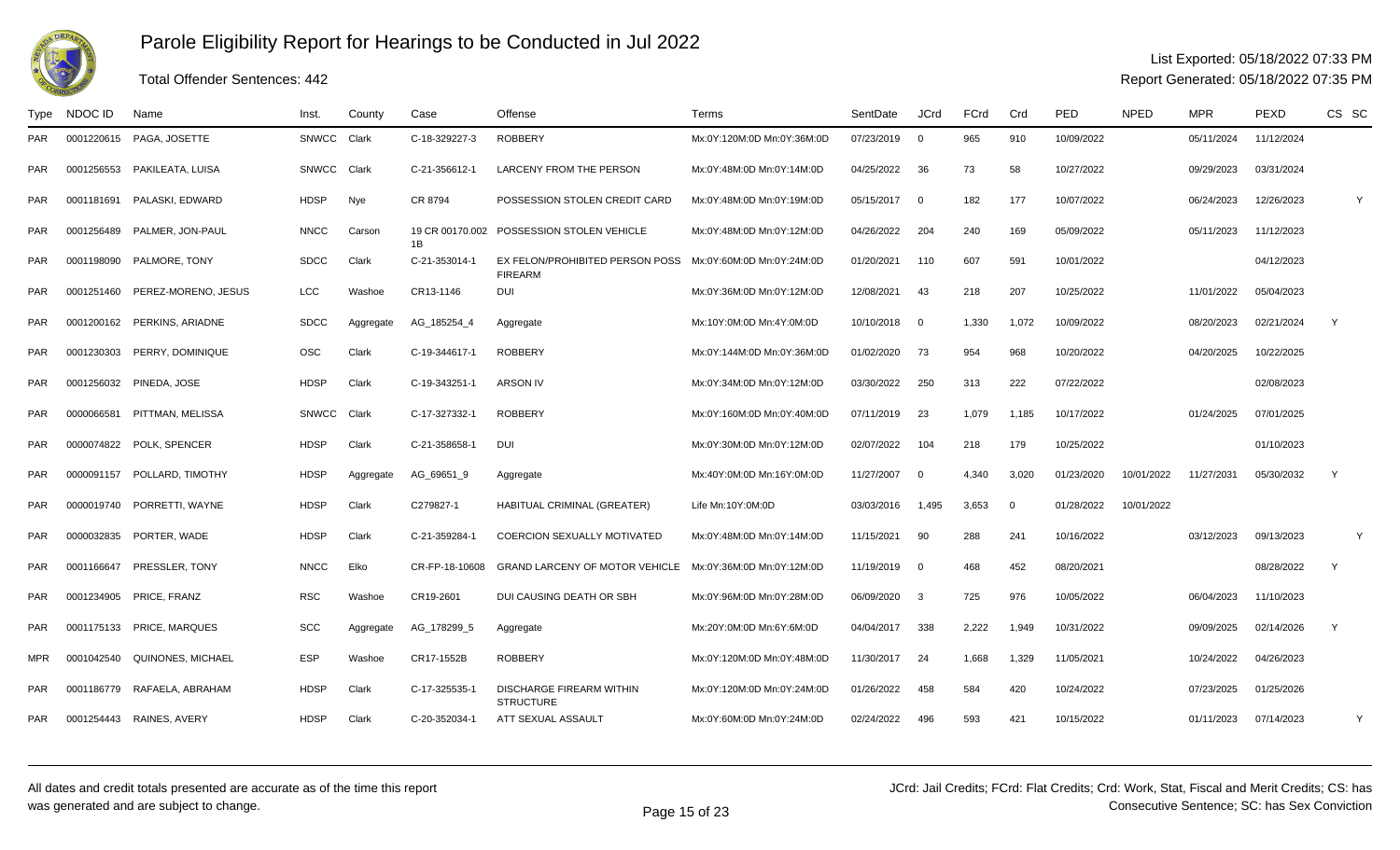

## List Exported: 05/18/2022 07:33 PM

Report Generated: 05/18/2022 07:35 PM

| Type       | NDOC ID    | Name                            | Inst.        | County    | Case          | Offense                                                                   | Terms                     | SentDate   | <b>JCrd</b>    | <b>FCrd</b> | Crd      | <b>PED</b> | <b>NPED</b> | <b>MPR</b> | PEXD       | CS SC |
|------------|------------|---------------------------------|--------------|-----------|---------------|---------------------------------------------------------------------------|---------------------------|------------|----------------|-------------|----------|------------|-------------|------------|------------|-------|
| <b>PAR</b> | 0001208663 | RAMOS, FRANCISCO                | <b>SDCC</b>  | Clark     | C-13-289107-1 | TRANSPORT OF A CONTROLLED<br><b>SUBSTANCE</b>                             | Mx:0Y:60M:0D Mn:0Y:24M:0D | 11/19/2018 | $\overline{0}$ | 595         | 469      | 10/25/2022 |             | 12/31/2022 | 07/03/2023 |       |
| <b>PAR</b> |            | 0001062803 RANGE, BRANDON       | LCC          | Aggregate | AG_189643_8   | Aggregate                                                                 | Mx:36Y:0M:0D Mn:9Y:0M:0D  | 04/03/2019 | 2,276          | 3,431       | 2,556    | 01/07/2022 | 10/01/2022  | 10/14/2031 | 04/15/2032 | Y     |
| <b>MPR</b> | 0000036651 | RAYBORN, JACK                   | <b>HDSP</b>  | Clark     | C-20-348858-1 | ATT INVASION OF HOME                                                      | Mx:0Y:48M:0D Mn:0Y:12M:0D | 05/10/2021 | 54             | 441         | 360      | 03/16/2022 |             | 10/26/2022 | 04/28/2023 |       |
| <b>MPR</b> | 0000089371 | RAYMOND, BRANDI                 | <b>CGTH</b>  | Clark     | C-18-334421-1 | ATT POSSESSION FIREARM BY X-<br><b>FELON</b>                              | Mx:0Y:60M:0D Mn:0Y:20M:0D | 03/02/2021 | 141            | 597         | 520      | 08/14/2021 |             | 10/27/2022 | 04/03/2023 |       |
| <b>PAR</b> | 0001252001 | REDDEN, DEOBRA                  | <b>HDSP</b>  | Clark     | C-21-359942-1 | DOMESTIC BATTERY 3RD OFF                                                  | Mx:0Y:30M:0D Mn:0Y:12M:0D | 12/16/2021 | 74             | 241         | 205      | 10/02/2022 |             |            | 01/22/2023 |       |
| <b>PAR</b> |            | 0001254415 REESE, SHARON        | <b>SNWCC</b> | Washoe    | CR21-4398     | OBTAIN/USE PERSONAL INDENTIFYING Mx:0Y:48M:0D Mn:0Y:19M:0D<br><b>INFO</b> |                           | 03/02/2022 | 88             | 179         | 159      | 09/12/2022 |             | 04/23/2023 | 09/29/2023 |       |
| <b>PAR</b> |            | 0001055094 REEVES, MICHAEL      | LCC          | Washoe    | CR20-0385     | LARCENY FROM THE PERSON                                                   | Mx:5Y:0M:0D Mn:2Y:0M:0D   | 07/22/2020 | $\overline{0}$ | 228         | 227      | 10/17/2022 |             |            | 04/21/2024 | Y     |
| <b>PAR</b> | 0001018857 | REID, ANTHONY                   | <b>SDCC</b>  | Washoe    | CR20-1642     | POSS CON SUB SCH 1-4 1ST OFF                                              | Mx:0Y:48M:0D Mn:0Y:19M:0D | 04/05/2022 | 117            | 174         | 130      | 10/16/2022 |             | 07/03/2023 | 01/05/2024 |       |
| <b>PAR</b> | 0001256569 | RELIFORD, BRYAN                 | <b>HDSP</b>  | Clark     | C-20-351901-1 | ATT POSSESSION STOLEN VEHICLE                                             | Mx:0Y:40M:0D Mn:0Y:14M:0D | 04/25/2022 | 93             | 130         | 97       | 09/08/2022 |             | 04/10/2023 | 10/12/2023 |       |
| <b>PAR</b> | 0001256550 | REYES, DAVID                    | <b>HDSP</b>  | Clark     | C-19-337620-1 | <b>LARCENY FROM THE PERSON</b>                                            | Mx:0Y:48M:0D Mn:0Y:19M:0D | 04/20/2022 | 325            | 367         | 252      | 05/11/2022 |             | 01/26/2023 | 07/29/2023 |       |
| <b>PAR</b> | 0000042590 | REYES, JUAN                     | <b>SDCC</b>  | Clark     | 117120        | USE OF DEADLY WEAPON<br><b>ENHANCEMENT</b>                                | Life Mn:0Y:120M:0D        | 03/31/1994 | $\Omega$       | 3,529       | $\Omega$ | 10/01/2022 |             |            |            |       |
| <b>PAR</b> |            | 0001206211 REYES-PINEDA, EUNICE | <b>SNWCC</b> | Clark     | C-21-357071-1 | POSSESSION STOLEN VEHICLE                                                 | Mx:0Y:48M:0D Mn:0Y:14M:0D | 04/06/2022 | 92             | 148         | 109      | 08/24/2022 |             | 07/27/2023 | 01/28/2024 |       |
| <b>PAR</b> | 0001092394 | RIOS, JIMMY                     | <b>ESP</b>   | Aggregate | AG_175456_3   | Aggregate                                                                 | Mx:15Y:0M:0D Mn:6Y:0M:0D  | 09/12/2016 | 318            | 2.406       | 1.707    | 10/29/2021 | 10/01/2022  |            | 04/18/2024 | Y     |
| <b>PAR</b> | 0001256747 | RIOS. MANUEL                    | <b>HDSP</b>  | Clark     | C-22-363360-1 | ATT POSSESSION STOLEN VEHICLE                                             | Mx:0Y:36M:0D Mn:0Y:12M:0D | 05/02/2022 | 67             | 97          | 74       | 09/06/2022 |             | 03/08/2023 | 09/09/2023 |       |
| <b>PAR</b> | 0001233828 | RIVAS, JAVIER                   | <b>LCC</b>   | Aggregate | AG_195065_3   | Aggregate                                                                 | Mx:12Y:6M:0D Mn:3Y:0M:0D  | 05/14/2020 | 217            | 965         | 739      | 10/09/2022 |             | 05/13/2025 | 10/20/2025 | Y     |
| <b>PAR</b> | 0001236207 | RIVERA, JOSE                    | CCC          | Aggregate | AG_195797_3   | Aggregate                                                                 | Mx:10Y:0M:0D Mn:3Y:0M:0D  | 08/04/2020 | 283            | 949         | 909      | 10/25/2022 |             | 02/08/2024 | 07/15/2024 | Y     |
| <b>PAR</b> |            | 0001251461 ROAT, DUSTIN         | <b>SDCC</b>  | Washoe    | CR21-2081     | BATTERY CAUSING SUBST HARM                                                | Mx:0Y:60M:0D Mn:0Y:16M:0D | 12/08/2021 | 173            | 348         | 267      | 10/17/2022 |             | 07/31/2023 | 02/01/2024 |       |
| <b>PAR</b> | 0001200020 | ROBISON, JAMES                  | <b>HDSP</b>  | WhitePine | CR-2106049    | POSS CON SUB SCH 1-4 1ST OFF                                              | Mx:0Y:48M:0D Mn:0Y:19M:0D | 03/28/2022 | 105            | 170         | 138      | 10/14/2022 |             | 07/01/2023 | 01/03/2024 |       |
| <b>PAR</b> | 0001252750 | RODRIGUEZ, AMANDA               | <b>OSC</b>   | Washoe    | CR20-0538     | MAKING COUNTERFEIT MONEY                                                  | Mx:0Y:48M:0D Mn:0Y:14M:0D | 01/20/2022 | 187            | 319         | 249      | 03/16/2022 |             |            | 08/24/2023 | Y     |
| <b>PAR</b> | 0001256069 | RODRIGUEZ, JAIME                | <b>HDSP</b>  | Clark     | C-22-361863-1 | TRANSPORT OF A CONTROLLED<br><b>SUBSTANCE</b>                             | Mx:0Y:30M:0D Mn:0Y:12M:0D | 03/29/2022 | 103            | 167         | 127      | 07/06/2022 |             |            | 04/08/2023 |       |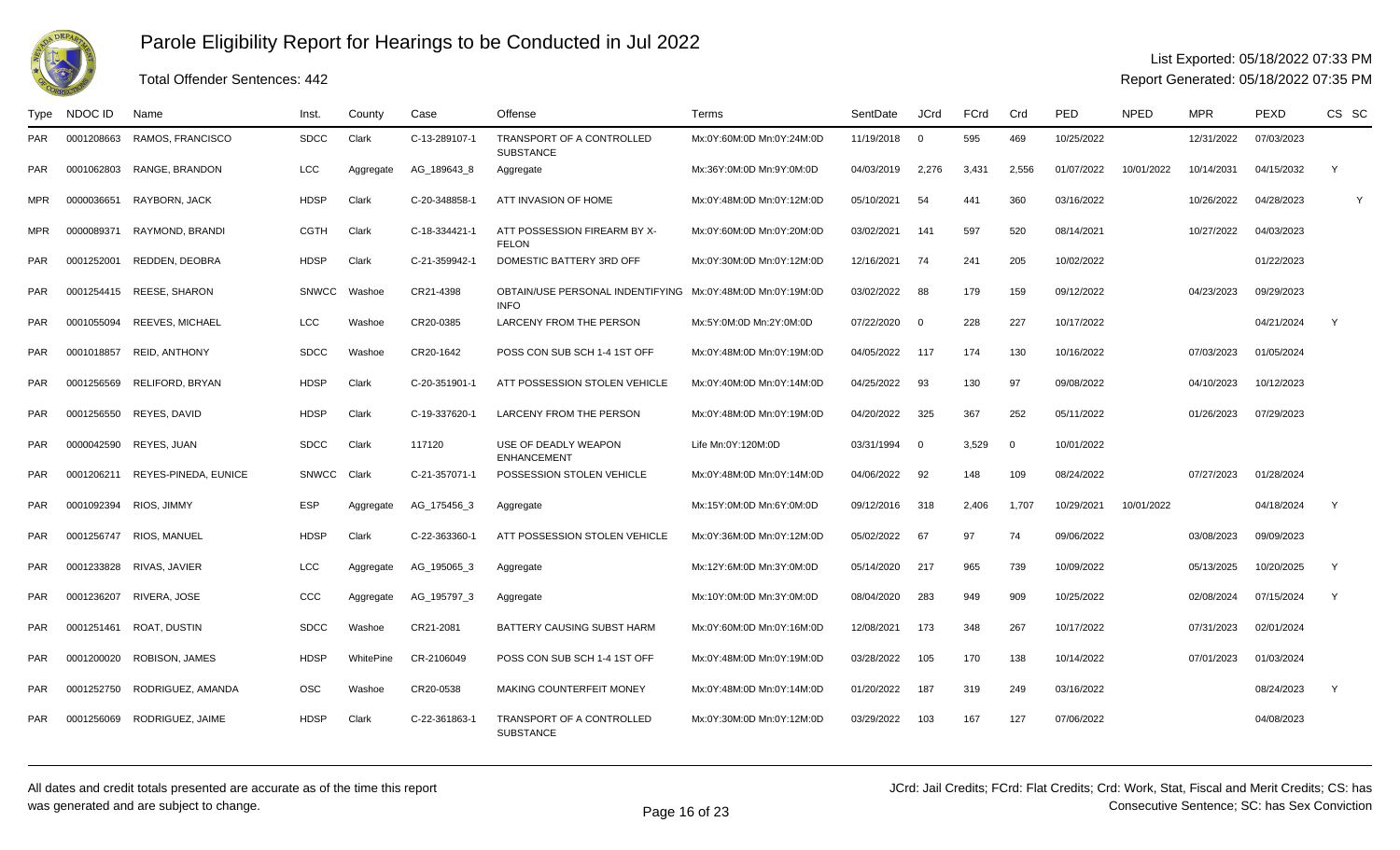

### Total Offender Sentences: 442

### List Exported: 05/18/2022 07:33 PM

| Type       | NDOC ID    | Name                       | lnst.       | County    | Case           | Offense                                                                     | Terms                      | SentDate     | <b>JCrd</b>    | <b>FCrd</b> | Crd            | PED        | <b>NPED</b> | <b>MPR</b> | <b>PEXD</b> | CS SC |              |
|------------|------------|----------------------------|-------------|-----------|----------------|-----------------------------------------------------------------------------|----------------------------|--------------|----------------|-------------|----------------|------------|-------------|------------|-------------|-------|--------------|
| <b>PAR</b> | 0001235223 | RODRIGUEZ-CARRILLO, CARLOS | CCC         | Aggregate | AG_195473_3    | Aggregate                                                                   | Mx:8Y:0M:0D Mn:3Y:0M:0D    | 06/30/2020   | 242            | 943         | 948            | 10/31/2022 |             | 03/14/2023 | 08/20/2023  | Y     |              |
| <b>PAR</b> | 0000080108 | RODRIGUEZ-GALVIZ, RAMON    | <b>LCC</b>  | Clark     | 196620         | LEWDNESS W/ A MINOR                                                         | Mx:0Y:240M:0D Mn:0Y:48M:0D | 01/29/2004   | $\Omega$       | 2.372       | 2.397          | 01/07/2020 | 10/01/2022  | 07/06/2025 | 01/07/2026  |       | $\mathbf{v}$ |
| <b>PAR</b> |            | 0001256748 ROGERS, ERIC    | <b>HDSP</b> | Clark     | C-20-352868-1  | POSS CON SUB FOR SALE, SCH 1&2,<br>1ST OFF                                  | Mx:0Y:30M:0D Mn:0Y:12M:0D  | 05/04/2022   | 202            | 230         | 162            | 05/18/2022 |             |            | 02/18/2023  |       |              |
| <b>PAR</b> | 0001243306 | ROGERS, SKYLER             | <b>HDSP</b> | Nye       | CR 20-0138     | <b>BURGLARY</b>                                                             | Mx:0Y:60M:0D Mn:0Y:24M:0D  | 03/08/2021   | 143            | 593         | 471            | 10/15/2022 |             | 12/17/2022 | 06/19/2023  |       |              |
| <b>PAR</b> | 0001173456 | ROMERO, OMAR               | <b>HDSP</b> | Clark     | C-19-338067-1  | <b>LARCENY FROM THE PERSON</b>                                              | Mx:0Y:48M:0D Mn:0Y:19M:0D  | 01/12/2022   | 141            | 281         | 228            | 07/05/2022 |             | 03/22/2023 | 09/23/2023  |       |              |
| <b>MPR</b> | 0001186634 | ROMERO, RICHARD            | <b>HDSP</b> | Clark     | C-20-351646-1  | ATT BATTERY CAUSING SUBST HARM                                              | Mx:0Y:48M:0D Mn:0Y:12M:0D  | 07/01/2021   | 210            | 545         | 470            | 12/02/2021 |             | 07/10/2022 | 01/12/2023  |       |              |
| <b>PAR</b> | 0001133189 | ROSALES, FRANCISCO         | <b>HDSP</b> | Aggregate | AG_192100_5    | Aggregate                                                                   | Mx:11Y:0M:0D Mn:3Y:6M:0D   | 05/06/2019   | -34            | 1,156       | 959            | 10/01/2022 |             |            | 01/15/2025  | Y Y   |              |
| <b>PAR</b> | 0001009803 | ROSALES, GARY              | <b>SDCC</b> | Washoe    | CR05-0914      | <b>DISCHARGING FIREARM AT</b><br>STRUCTURE/VEH                              | Mx:0Y:72M:0D Mn:0Y:28M:0D  | 04/01/2010 0 |                | 279         | 276            | 10/28/2022 |             |            | 09/02/2024  | Y     |              |
| <b>PAR</b> | 0000089048 | SALAS, PAUL                | <b>HDSP</b> | Clark     | C-21-358611-1  | EX FELON/PROHIBITED PERSON POSS Mx:0Y:30M:0D Mn:0Y:12M:0D<br><b>FIREARM</b> |                            | 10/12/2021   | $\overline{2}$ | 234         | 210            | 10/09/2022 |             |            | 01/23/2023  |       |              |
| <b>PAR</b> | 0001208787 | SALMERON, ARMANDO          | <b>HDSP</b> | Clark     | C-21-358402-1  | GRAND LARCENY OF MOTOR VEHICLE Mx:0Y:60M:0D Mn:0Y:24M:0D                    |                            | 12/06/2021   | 91             | 268         | 212            | 10/05/2022 |             | 10/07/2023 | 04/09/2024  |       |              |
| <b>PAR</b> | 0001254155 | SALMON, BRIAN              | <b>SCC</b>  | Washoe    | CR21-3689      | <b>DUI</b>                                                                  | Mx:0Y:30M:0D Mn:0Y:12M:0D  | 02/28/2022   | 139            | 232         | 209            | 10/11/2022 |             |            | 12/22/2022  |       |              |
| <b>PAR</b> | 0001256743 | SAMRT, CHEY                | <b>HDSP</b> | Clark     | C-19-342870-4  | <b>ATT BURGLARY</b>                                                         | Mx:0Y:40M:0D Mn:0Y:14M:0D  | 04/21/2022   | 93             | 134         | 100            | 09/04/2022 |             | 04/06/2023 | 10/08/2023  |       |              |
| <b>MPR</b> | 0001159489 | SANCHEZ, JESUS             | <b>HDSP</b> | Clark     | C-21-354953-1  | <b>BURGLARY</b>                                                             | Mx:0Y:48M:0D Mn:0Y:12M:0D  | 06/10/2021   | 101            | 457         | 370            | 09/01/2021 |             | 10/13/2022 | 04/15/2023  |       |              |
| <b>PAR</b> |            | 0001204129 SANCHEZ, MIGEUL | <b>SDCC</b> | Clark     | C-20-347227-2  | <b>ROBBERY</b>                                                              | Mx:0Y:60M:0D Mn:0Y:24M:0D  | 09/21/2021   | 331            | 584         | 370            | 10/24/2022 |             | 02/10/2023 | 08/14/2023  |       |              |
| <b>PAR</b> | 0001245800 | SCALES, JAMES              | <b>SDCC</b> | Clark     | C-21-355238-   | ATT BATTERY CAUSING SUBST HARM                                              | Mx:0Y:48M:0D Mn:0Y:19M:0D  | 06/02/2021   | 65             | 429         | 466            | 10/28/2022 |             | 10/28/2022 | 03/12/2023  |       |              |
| <b>MPR</b> | 0001217088 | SCOTT, ZAYVEON             | <b>HDSP</b> | Clark     | C-17-326972-1  | <b>ROBBERY</b>                                                              | Mx:0Y:84M:0D Mn:0Y:32M:0D  | 03/24/2020   | 249            | 1,048       | 872            | 03/18/2022 |             | 10/15/2022 | 04/17/2023  |       |              |
| <b>PAR</b> | 0001246859 | SELANDER, MICHAEL          | <b>NNCC</b> | Mineral   | 21CR-2020-0118 | Driver dsbey peace/o endng oth pers/prop                                    | Mx:0Y:60M:0D Mn:0Y:18M:0D  | 06/24/2021   | 64             | 406         | 418            | 10/20/2022 |             | 03/01/2023 | 08/07/2023  |       |              |
| <b>PAR</b> | 0001248398 | SELLS, AKHEIM              | <b>SDCC</b> | Clark     | C-20-349190-1  | Driver dsbey peace/o endng oth pers/prop                                    | Mx:0Y:48M:0D Mn:0Y:19M:0D  | 08/25/2021   | 176            | 456         | 350            | 10/01/2022 |             | 10/24/2022 | 04/26/2023  |       |              |
| <b>PAR</b> | 0001233362 | SERRANO-AGUAS, MARCOS      | <b>HDSP</b> | Aggregate | AG_194865_3    | Aggregate                                                                   | Mx:8Y:0M:0D Mn:3Y:0M:0D    | 04/28/2020   | 197            | 961         | 703            | 10/13/2022 |             | 08/23/2023 | 02/24/2024  | Y Y   |              |
| PAR        | 0000024407 | SHANNON, JOHN              | LCC         | Clark     | 74463          | <b>SEXUAL ASSAULT</b>                                                       | Life Mn:0Y:60M:0D          | 04/23/1987   | $\overline{0}$ | 3,436       | $\overline{0}$ | 01/28/2005 | 10/01/2022  |            |             | Y.    | $\mathsf{Y}$ |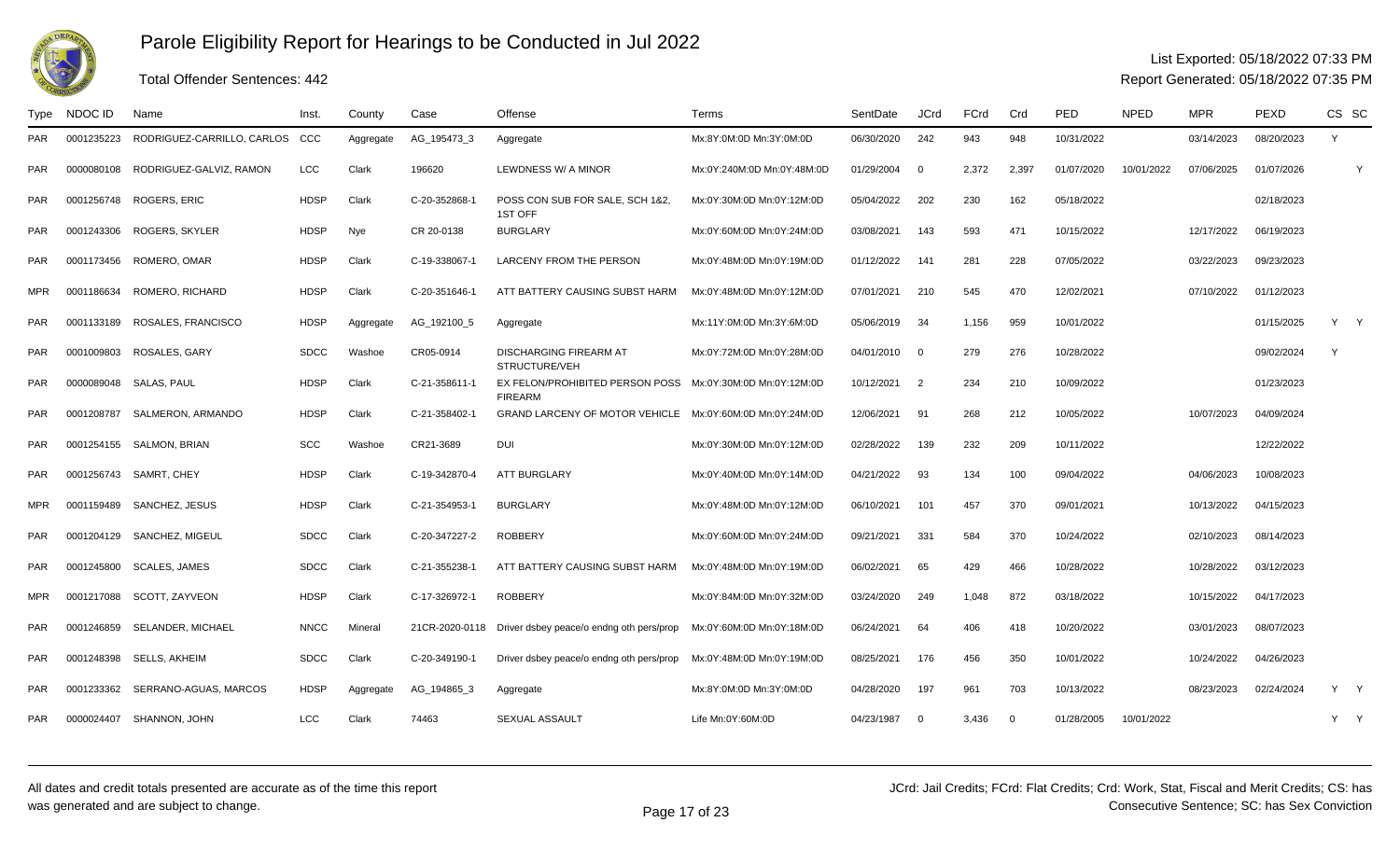

#### List Exported: 05/18/2022 07:33 PM

Report Generated: 05/18/2022 07:35 PM

#### Type NDOC IDD Name Ninst. County Case Offense New Terms Network SentDate JCrd FCrd Crd PED NPED MPR PEXD CS SC PAR <sup>0001041067</sup> SHAWN, RICK HDSP Clark 261008-2 HABITUAL CRIMINAL (LESSER) Mx:0Y:220M:0D Mn:0Y:88M:0D 04/08/2011 <sup>0</sup> 3,363 2,601 10/19/2022 09/07/2025 <sup>Y</sup> PAR <sup>0001243887</sup> SHEARER, DAVID SDCC Washoe CR19-1735A ATT TRAFFICKING CON SUB SCH 1 GT 27 GRMx:0Y:60M:0D Mn:0Y:24M:0D 11/03/2020 <sup>4</sup> <sup>579</sup> <sup>530</sup> 10/29/2022 11/24/2022 05/27/2023 PARR 0001196933 SHIRLEY, ANTHONY ESP Aggregate AG\_184376\_3 Aggregate Mx:20Y:0M:0D Mn:5Y:0M:0D 04/18/2018 175 1,680 1,171 10/24/2022 07/19/2028 07/22/2028 Y PARR 0001227479 SHORT, KEITH ISCC Aggregate AG\_193129\_4 Aggregate Mx:15Y:0M:0D Mn:3Y:8M:0D 12/18/2019 104 1,000 1,108 07/03/2021 12/20/2025 05/27/2026 Y PARR 0000080197 SHUPE, WADE NNCC Aggregate AG\_197879\_4 Aggregate Mx:8Y:0M:0D Mn:3Y:2M:0D 03/12/2021 582 1,028 822 10/07/2022 05/21/2023 MPR <sup>0000094353</sup> SILVA, BRANDON HDSP Clark C-21-354909-1 BATTERY BY STRANGULATION Mx:0Y:48M:0D Mn:0Y:14M:0D 05/24/2021 <sup>70</sup> <sup>443</sup> <sup>399</sup> 05/14/2022 10/06/2022 04/08/2023 PARR 0001256495 SIMMONS, DONALD NNCC Washoe CR21-4425B OBTAIN/USE PERSONAL INDENTIFYING Mx:0Y:48M:0D Mn:0Y:19M:0D INFO**ATT EXTORTION** D 04/26/2022 145 181 130 10/13/2022 201 101/01/2024 Y PAR <sup>0000079345</sup> SIMPSON, PAUL SDCC Carson 21 CR 00046 1B ATT EXTORTION Mx:0Y:48M:0D Mn:0Y:18M:0D 07/20/2021 <sup>84</sup> <sup>400</sup> <sup>361</sup> 10/26/2022 11/16/2022 05/19/2023 PAR <sup>0001255128</sup> SIMS, MARK HDSP Clark C-20-352400-1 BATTERY BY STRANGULATION Mx:0Y:36M:0D Mn:0Y:12M:0D 03/03/2022 <sup>151</sup> <sup>241</sup> <sup>199</sup> 10/02/2022 10/03/2022 03/11/2023 PAR <sup>0001241244</sup> SINGLETON, DAVONTE HDSP Clark C-17-325319-1 THEFT Mx:0Y:48M:0D Mn:0Y:19M:0D 01/14/2021 <sup>201</sup> <sup>405</sup> <sup>341</sup> 04/02/2022 04/05/2023 PAR <sup>0001131035</sup> SLADEN, JOSHUA HDSP Clark C-21-353143-1 ROBBERY Mx:0Y:60M:0D Mn:0Y:24M:0D 03/16/2021 <sup>161</sup> <sup>603</sup> <sup>477</sup> 10/05/2022 06/11/2023 <sup>Y</sup> PARR 0001193158 SMALL, CI-RI SDCC Aggregate AG\_183240\_4 Aggregate Mx:15Y:0M:0D Mn:5Y:0M:0D 01/31/2018 92 1,674 1,649 10/30/2022 11/18/2024 05/21/2025 Y MPR <sup>0001186396</sup> SMITH, DONTAE LCC Clark C-17-325494-1 ROBBERY Mx:0Y:120M:0D Mn:0Y:48M:0D 10/03/2017 <sup>78</sup> 1,780 1,215 07/16/2021 10/25/2022 04/27/2023 PAR <sup>0001242253</sup> SMITH, EILENBERG HDSP Clark C-20-352577-1 ASSAULT W/ A DEADLY WEAPON Mx:0Y:60M:0D Mn:0Y:24M:0D 02/09/2021 <sup>113</sup> <sup>590</sup> <sup>539</sup> 10/18/2022 11/14/2022 05/17/2023 PAR0001023289 SMITH, ERIC NORTH NNCC Washoe CR20-3934 POSS CON SUB FOR SALE, SCH 1&2 1ST OFFMx:0Y:48M:0D Mn:0Y:19M:0D 08/16/2021 <sup>0</sup> <sup>223</sup> <sup>241</sup> 09/01/2022 05/19/2023 11/20/2023 PARR 0001156574 SMITH, JERADY WSCC Churchill 21-10DC-0987 GRAND LARCENY Mx:0Y:45M:0D Mn:0Y:16M:0D 11/16/2021 0 130 128 10/02/2022 06/19/2023 12/21/2023 PAR0000091949 SMITH, WILLIE HDSP Clark 197707 USE OF DEADLY WEAPON **ENHANCEMENT** Mx:0Y:240M:0D Mn:0Y:96M:0D 06/20/2006 <sup>0</sup> 1,552 1,090 10/20/2022 05/03/2028 11/04/2028 PAR <sup>0001209062</sup> SOOALO, NERVIN HDSP Clark C-18-335410-1 BURGLARY Mx:0Y:48M:0D Mn:0Y:19M:0D 03/22/2022 <sup>378</sup> <sup>449</sup> <sup>320</sup> 10/08/2022 11/12/2022 05/15/2023 PARR 0001223272 SORIANO, JOSE RSC Aggregate AG\_191851\_4 Aggregate Mx:8Y:6M:0D Mn:3Y:4M:0D 09/23/2019 0 869 1,271 04/20/2021 02/14/2023 07/22/2023 Y PARR 0000022949 SOUCY, MARC NNCC Clark 71790 SEXUAL ASSAULT Life Mn:0Y:60M:0D 08/08/1986 328 1,826 0 09/12/1990 10/01/2022 Y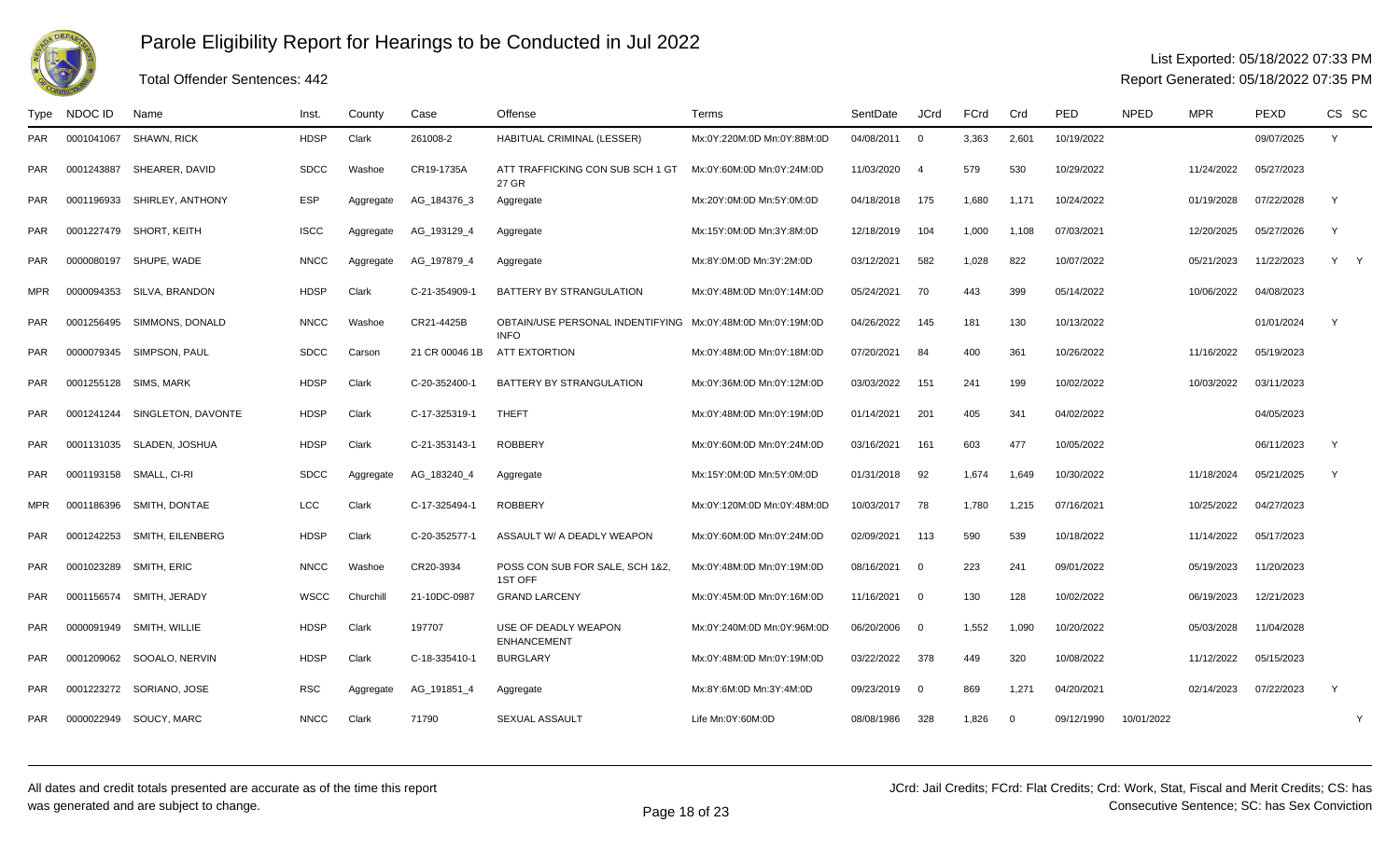

### Total Offender Sentences: 442

### List Exported: 05/18/2022 07:33 PM

| Type       | NDOC ID    | Name                         | Inst.       | County    | Case          | Offense                                                  | Terms                      | SentDate     | <b>JCrd</b>             | FCrd  | Crd         | PED        | <b>NPED</b> | <b>MPR</b> | PEXD       | CS SC |   |
|------------|------------|------------------------------|-------------|-----------|---------------|----------------------------------------------------------|----------------------------|--------------|-------------------------|-------|-------------|------------|-------------|------------|------------|-------|---|
| <b>PAR</b> | 0001141999 | SPEARMAN, JOSH               | <b>ISCC</b> | Aggregate | AG_168231_13  | Aggregate                                                | Mx:30Y:0M:0D Mn:6Y:4M:0D   | 06/10/2015   | $\overline{\mathbf{0}}$ | 2,548 | 2,108       | 10/09/2021 | 10/01/2022  | 06/08/2029 | 11/14/2029 | Y     |   |
| <b>PAR</b> |            | 0000029375 SPIVEY, MICHAEL   | <b>HDSP</b> | Aggregate | AG_8463_5     | Aggregate                                                | Life Mn:10Y:0M:0D          | 08/30/1989   | $\overline{\mathbf{0}}$ | 3,652 | $\mathbf 0$ | 10/26/2019 | 10/01/2022  |            |            | Y     |   |
| <b>PAR</b> |            | 0001153546 SPOHN, ASHTON     | <b>HCC</b>  | Aggregate | AG_171264_15  | Aggregate                                                | Mx:27Y:0M:0D Mn:7Y:8M:0D   | 11/29/2016 0 |                         | 1,615 | 1,649       | 11/13/2021 |             | 10/20/2029 | 03/28/2030 | Y     |   |
| <b>PAR</b> |            | 0000080856 STAPLETON, TROY   | ESP         | Clark     | C-18-333857-1 | <b>ESTABLISH/POSSESS FINANCIAL</b><br><b>FORGERY LAB</b> | Mx:0Y:120M:0D Mn:0Y:48M:0D | 05/01/2019   | 202                     | 1,329 | 1,143       | 10/10/2022 |             | 07/15/2023 | 01/17/2024 |       |   |
| <b>PAR</b> |            | 0001255702 STEARNS, RICHARD  | <b>NNCC</b> | Washoe    | CR21-3925     | DOMESTIC BATTERY 3RD OFF                                 | Mx:0Y:30M:0D Mn:0Y:12M:0D  | 04/06/2022   | 159                     | 215   | 167         | 10/28/2022 |             |            | 02/23/2023 |       |   |
| <b>PAR</b> |            | 0001256092 STEPHENS, RYAN    | <b>HDSP</b> | Clark     | C-22-362678-1 | CARRYING CONCEALED WEAPON                                | Mx:0Y:30M:0D Mn:0Y:12M:0D  | 04/13/2022   | 100                     | 149   | 114         | 07/22/2022 |             |            | 04/23/2023 |       |   |
| <b>PAR</b> | 0001033280 | STEWART, OLEE                | LCC         | Aggregate | AG_128551_3   | Aggregate                                                | Life Mn:14Y:0M:0D          | 03/27/2009   | 173                     | 4.987 | $\mathbf 0$ | 10/04/2022 |             |            |            | Y Y   |   |
| <b>PAR</b> |            | 0001252089 STICE, ROBERT     | <b>HDSP</b> | Clark     | C-21-360295-1 | POSSESS/MANUFACTURE EXPLOSIVES Mx:0Y:30M:0D Mn:0Y:12M:0D |                            | 12/20/2021   | 69                      | 232   | 193         | 10/11/2022 |             |            | 02/02/2023 |       | Y |
| <b>PAR</b> |            | 0001240183 STITT, JENNIFER   | SNWCC       | Clark     | C-20-347979-1 | BATTERY W/ DEADLY WPN / SBH                              | Mx:0Y:120M:0D Mn:0Y:36M:0D | 12/09/2020   | 412                     | 951   | 852         | 10/23/2022 |             | 03/02/2024 | 08/08/2024 |       |   |
| <b>PAR</b> |            | 0001241169 STOKES, WILLIAM   | <b>SCC</b>  | Washoe    | CR20-3448     | LEAVING SCENE OF ACCIDENT                                | Mx:0Y:72M:0D Mn:0Y:24M:0D  | 01/21/2021   | - 91                    | 587   | 648         | 10/21/2022 |             | 02/10/2023 | 07/18/2023 |       |   |
| <b>PAR</b> |            | 0000079912 STONE, RANDY      | <b>LCC</b>  | Clark     | 178669        | SEXUAL ASSAULT VICT UNDER 16                             | Life Mn:0Y:240M:0D         | 01/22/2004   | 466                     | 7,171 | $\mathbf 0$ | 10/12/2022 |             |            |            | Y     |   |
| <b>PAR</b> | 0001246125 | SUBIA, CRISTIAN              | <b>HDSP</b> | Clark     | C-21-356200-  | BATTERY CAUSING SUBST HARM                               | Mx:0Y:30M:0D Mn:0Y:12M:0D  | 07/13/2021   | - 0                     | 323   | 308         | 07/12/2022 |             |            | 10/21/2022 |       |   |
| <b>PAR</b> |            | 0001246125 SUBIA, CRISTIAN   | <b>HDSP</b> | Clark     | C-19-342269-1 | TRANSPORT OF A CONTROLLED<br><b>SUBSTANCE</b>            | Mx:0Y:48M:0D Mn:0Y:12M:0D  | 06/09/2021   | 67                      | 424   | 374         | 04/02/2022 |             | 10/28/2022 | 04/30/2023 |       |   |
| <b>PAR</b> |            | 0001207672 SULLIVAN, LEONARD | <b>NNCC</b> | Aggregate | AG_187545_3   | Aggregate                                                | Mx:20Y:0M:0D Mn:8Y:0M:0D   | 11/07/2018   | 1,487                   | 2,789 | 1,933       | 10/11/2022 |             | 06/21/2025 | 12/23/2025 | Y     |   |
| <b>PAR</b> |            | 0001248215 SYKES, ARMONTE    | <b>OSC</b>  | Clark     | C-14-299981-1 | <b>ARSON IV</b>                                          | Mx:0Y:36M:0D Mn:0Y:12M:0D  | 08/03/2021   | 28                      | 330   | 362         | 07/05/2022 |             | 07/05/2022 | 12/21/2022 |       |   |
| <b>MPR</b> |            | 0000076246 SYNAGOGUE, CALVIN | <b>NNCC</b> | Washoe    | CR21-0573     | POSS CON SUB SCH 1-4 1ST OFF                             | Mx:0Y:48M:0D Mn:0Y:12M:0D  | 07/30/2021   | 123                     | 429   | 378         | 10/01/2021 |             | 10/03/2022 | 03/10/2023 |       |   |
| <b>PAR</b> |            | 0001253522 TACKETT, TERRY    | <b>HDSP</b> | Clark     | C-19-344158-1 | <b>ATT BURGLARY</b>                                      | Mx:0Y:60M:0D Mn:0Y:19M:0D  | 02/02/2022   | 59                      | 178   | 153         | 10/03/2022 |             | 12/21/2023 | 06/22/2024 |       |   |
| <b>PAR</b> | 0001058684 | TALIMAN, JARED               | <b>HDSP</b> | Clark     | C-21-355846-1 | ATT POSSESSION STOLEN VEHICLE                            | Mx:0Y:48M:0D Mn:0Y:18M:0D  | 03/17/2022   | 64                      | 140   | 118         | 10/24/2022 |             | 07/26/2023 | 01/28/2024 |       |   |
| <b>PAR</b> | 0001052595 | TARRAGANO, JOSEPH            | <b>HDSP</b> | Nye       | CR 8619A      | <b>ROBBERY</b>                                           | Mx:0Y:180M:0D Mn:0Y:72M:0D | 04/24/2017   | 189                     | 2,053 | 2,351       | 10/16/2022 |             | 05/22/2023 | 11/23/2023 |       |   |
| <b>PAR</b> |            | 0001186125 TAYLOR, ALVERSE   | <b>HDSP</b> | Aggregate | AG_181402_3   | Aggregate                                                | Mx:19Y:0M:0D Mn:5Y:7M:0D   | 10/04/2017   | 122                     | 1,823 | 1,395       | 07/14/2020 | 10/01/2022  | 01/16/2027 | 07/19/2027 | Y     |   |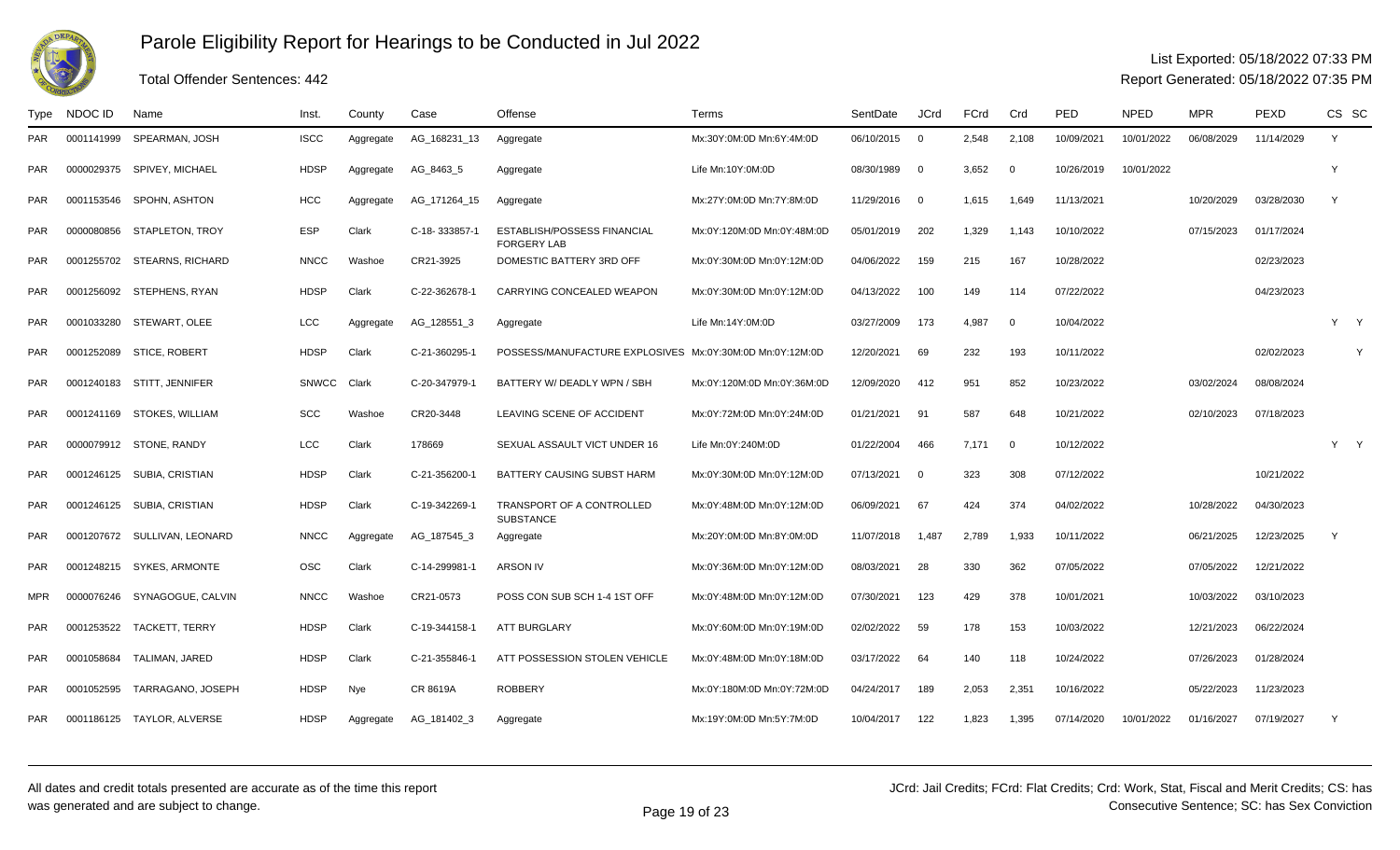

## Total Offender Sentences: 442

### List Exported: 05/18/2022 07:33 PM

| Type       | NDOC ID    | Name                         | Inst.       | County    | Case          | Offense                                        | Terms                      | SentDate     | <b>JCrd</b>              | FCrd  | Crd            | <b>PED</b> | <b>NPED</b> | <b>MPR</b> | <b>PEXD</b> | CS SC        |   |
|------------|------------|------------------------------|-------------|-----------|---------------|------------------------------------------------|----------------------------|--------------|--------------------------|-------|----------------|------------|-------------|------------|-------------|--------------|---|
| <b>PAR</b> | 0000081334 | THOMAS, JAY                  | <b>TCC</b>  | Washoe    | CR18-0115     | TRAFFICKING CON SUB. SCH 1. GT 27<br><b>GR</b> | Mx:0Y:156M:0D Mn:0Y:54M:0D | 03/22/2018 0 |                          | 1.519 | 1,876          | 10/04/2022 |             | 08/02/2023 | 01/08/2024  |              |   |
| MPR.       |            | 0001239326 THOMAS, WILLIAM   | <b>HDSP</b> | Clark     | C-18-335885-1 | ATT LEWDNESS W/ A MINOR                        | Mx:0Y:120M:0D Mn:0Y:48M:0D | 11/03/2020   | 998                      | 1,573 | 1,631          | 02/08/2022 |             | 07/11/2022 | 01/13/2023  |              | Y |
| <b>PAR</b> | 0000094291 | THREATS, JAMES               | <b>HDSP</b> | Clark     | C-20-348116-1 | BATTERY CAUSING SUBST HARM                     | Mx:5Y:0M:0D Mn:2Y:0M:0D    | 01/07/2021   | 86                       | 596   | 503            | 10/12/2022 |             | 11/29/2022 | 06/01/2023  |              |   |
| MPR.       | 0001245253 | TILLMAN, KENTON              | <b>HDSP</b> | Clark     | C-21-354441-1 | ASSAULT W/ A DEADLY WEAPON                     | Mx:0Y:48M:0D Mn:0Y:14M:0D  | 05/05/2021   | 59                       | 451   | 392            | 05/06/2022 |             | 10/05/2022 | 04/07/2023  |              |   |
| <b>PAR</b> | 0000048339 | TINCH, SHARMARLO             | <b>HDSP</b> | Clark     | 120096        | MURDER 1ST, UDW                                | Life Mn:0Y:120M:0D         | 11/13/1995   | 584                      | 3,653 | $\mathbf 0$    | 04/07/2004 | 10/01/2022  |            |             | $\mathsf{Y}$ |   |
| <b>PAR</b> | 0000047635 | TORRES, ADAM                 | <b>NNCC</b> | Washoe    | 951170        | HABITUAL CRIMINAL (GREATER)                    | Life Mn:0Y:120M:0D         | 09/14/1995   | 154                      | 3,653 | $\overline{0}$ | 04/12/2005 | 11/01/2020  |            |             |              |   |
| PAR        |            | 0001188355 TRAKAS, TERRY     | LCC         | Humboldt  | CR 17-6867    | ATT SEXUAL ASSAULT                             | Mx:0Y:150M:0D Mn:0Y:60M:0D | 11/07/2017   | 15                       | 1,682 | 1,852          | 10/22/2022 |             | 05/03/2023 | 11/04/2023  |              | Y |
| <b>MPR</b> |            | 0000078616 TREMBLAY, MATTHEW | WSCC        | Washoe    | CR20-1580     | TRAFFICKING CON SUB, SCH 1, GT 27<br><b>GR</b> | Mx:0Y:72M:0D Mn:0Y:18M:0D  | 08/19/2020   | 88                       | 739   | 812            | 11/22/2021 |             | 10/10/2022 | 03/17/2023  |              |   |
| <b>MPR</b> |            | 0001250728 TRENHOLM, DANIEL  | <b>LCC</b>  | Douglas   | 2021-CR-00046 | POSS CON SUB FOR SALE, SCH 1&2,<br>1ST OFF     | Mx:0Y:36M:0D Mn:0Y:12M:0D  | 11/23/2021   | 60                       | 250   | 215            | 04/07/2022 |             | 10/12/2022 | 04/14/2023  |              | Y |
| <b>PAR</b> | 0001256038 | <b>TREVINO, MIGUEL</b>       | <b>NNCC</b> | Washoe    | CR21-0751     | POSSESSION STOLEN VEHICLE                      | Mx:0Y:60M:0D Mn:0Y:24M:0D  | 04/12/2022   | 310                      | 360   | 252            | 07/30/2022 |             |            | 02/02/2024  | Y            |   |
| <b>PAR</b> | 0001256300 | TUEME, LUISE                 | <b>HDSP</b> | Clark     | C-19-340996-1 | LARCENY FROM THE PERSON                        | Mx:0Y:36M:0D Mn:0Y:12M:0D  | 04/19/2022   | 199                      | 242   | 175            | 05/05/2022 |             | 11/05/2022 | 05/08/2023  |              |   |
| <b>PAR</b> |            | 0000092284 TURPENING, AARON  | <b>HDSP</b> | Clark     | C-21-360904-1 | Driver dsbey peace/o endng oth pers/prop       | Mx:0Y:40M:0D Mn:0Y:12M:0D  | 01/27/2022   | 93                       | 218   | 181            | 10/25/2022 |             |            | 07/18/2023  |              |   |
| <b>PAR</b> |            | 0001196406 URIBE, ANGELO     | <b>HDSP</b> | Clark     | C-15-311535-1 | <b>ATT ROBBERY</b>                             | Mx:0Y:120M:0D Mn:0Y:48M:0D | 04/02/2018   | 139                      | 1,648 | 1,306          | 11/13/2021 | 08/09/2022  |            | 08/10/2023  |              |   |
| <b>MPR</b> |            | 0001196343 VALDEZ, ISMAEL    | CCC         | Clark     | C-18-330467-2 | TRAFFICKING CON SUB, SCH 1, GT 27<br>GR        | Mx:0Y:120M:0D Mn:0Y:48M:0D | 05/08/2018 0 |                          | 1,485 | 1,462          | 05/07/2022 |             | 10/25/2022 | 04/01/2023  |              |   |
| <b>PAR</b> | 0001251488 | VALDEZ, LUIS                 | <b>HDSP</b> | Clark     | C-21-356634-1 | ATT BATTERY CAUSING SUBST HARM                 | Mx:0Y:30M:0D Mn:0Y:12M:0D  | 12/07/2021   | 50                       | 226   | 185            | 10/17/2022 |             |            | 02/09/2023  |              |   |
| <b>PAR</b> |            | 0001228439 VALLE, FERNANDO   | <b>NNCC</b> | Aggregate | AG 193328 3   | Aggregate                                      | Mx:8Y:0M:0D Mn:2Y:0M:0D    | 12/18/2019   | 184                      | 1,110 | 1,183          | 06/16/2021 | 10/01/2022  |            | 12/17/2023  | Y            |   |
| <b>MPR</b> |            | 0001245042 VALLE, JOSEPH     | <b>SDCC</b> | Washoe    | CR20-2348     | POSSESSION STOLEN VEHICLE                      | Mx:0Y:48M:0D Mn:0Y:19M:0D  | 05/05/2021   | 101                      | 493   | 336            | 01/06/2022 |             | 10/12/2022 | 04/14/2023  |              |   |
| <b>PAR</b> |            | 0001046382 VALLIN, BRENDAN   | <b>NNCC</b> | Washoe    | CR20-1942     | ATT FAIL TO STOP FOR PEACE<br><b>OFFICER</b>   | Mx:0Y:60M:0D Mn:0Y:18M:0D  | 08/11/2021   | $\overline{\phantom{0}}$ | 128   | 116            | 10/31/2022 |             | 02/03/2024 | 08/06/2024  |              |   |
| <b>PAR</b> | 0001256205 | VANDER-WEELE, JESSE          | <b>NNCC</b> | Washoe    | CR21-0142     | <b>ARSON III</b>                               | Mx:0Y:30M:0D Mn:0Y:12M:0D  | 04/18/2022   | 461                      | 505   | 343            | 01/11/2022 |             |            | 07/02/2022  |              |   |
| <b>PAR</b> | 0000043498 | <b>VANSUMER, MICHAEL</b>     | <b>NNCC</b> | Washoe    | CR19-2691     | TRAFFICKING CONT SUBST, SCH 1, 4-<br>13 GR     | Mx:0Y:120M:0D Mn:0Y:24M:0D | 01/15/2020   | 93                       | 961   | 842            | 10/13/2021 | 10/01/2022  | 06/17/2024 | 12/19/2024  |              | Y |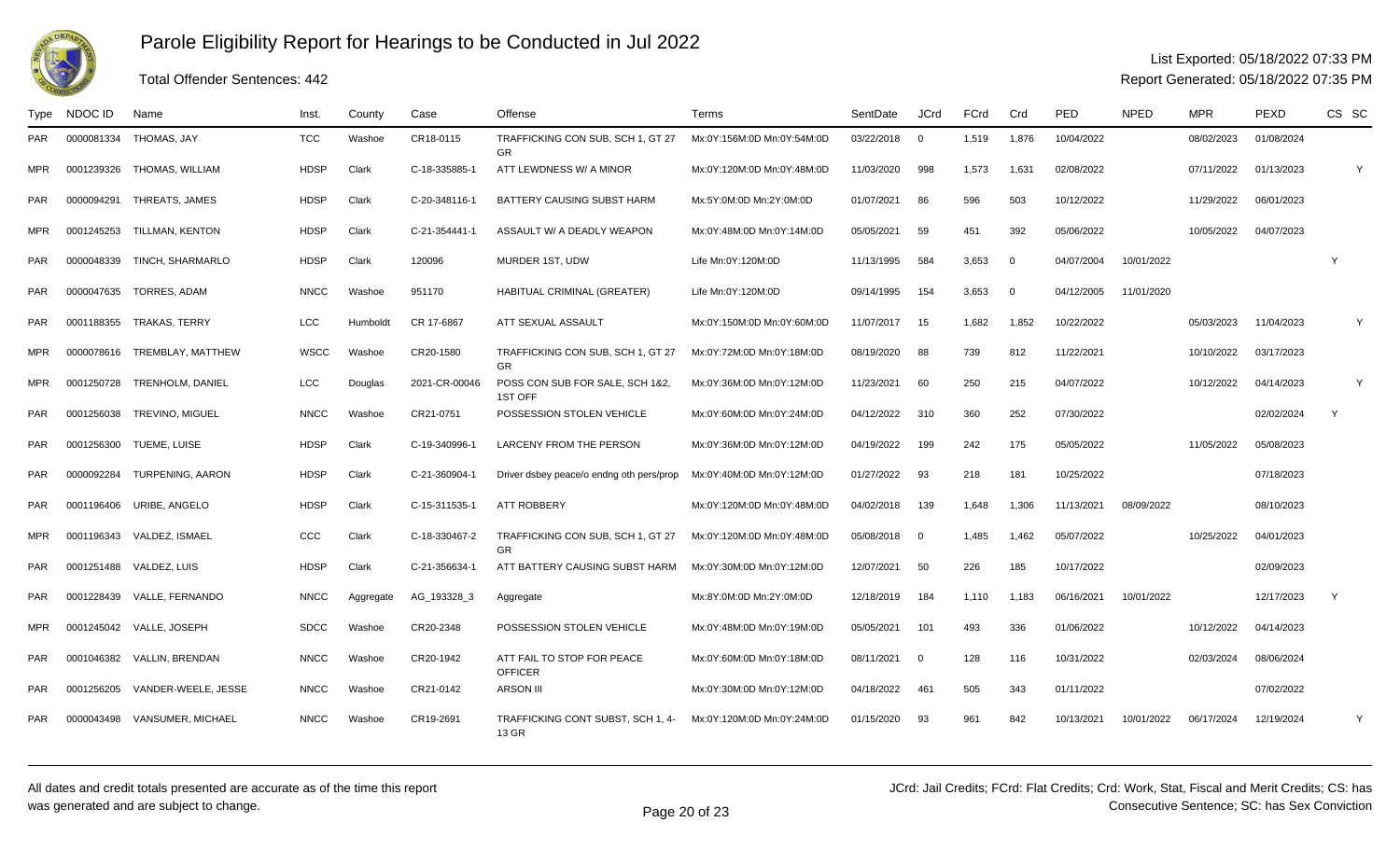

## Total Offender Sentences: 442

#### List Exported: 05/18/2022 07:33 PM

| Type       | NDOC ID    | Name                          | Inst.        | County    | Case           | Offense                                                  | Terms                       | SentDate   | <b>JCrd</b>              | FCrd  | Crd            | <b>PED</b> | <b>NPED</b> | <b>MPR</b> | PEXD       | CS SC |
|------------|------------|-------------------------------|--------------|-----------|----------------|----------------------------------------------------------|-----------------------------|------------|--------------------------|-------|----------------|------------|-------------|------------|------------|-------|
| <b>PAR</b> | 0001072063 | VASQUEZ, ANTONIO              | <b>HDSP</b>  | Clark     | C-20-348080-1  | AGGRAVATED STALKING                                      | Mx:0Y:60M:0D Mn:0Y:24M:0D   | 02/10/2021 | 124                      | 600   | 490            | 10/08/2022 |             | 12/04/2022 | 06/06/2023 |       |
| <b>PAR</b> | 0001101231 | VEAL, CLYDE                   | <b>ISCC</b>  | Washoe    | CR18-0300      | DUI                                                      | Mx:0Y:180M:0D Mn:0Y:48M:0D  | 10/31/2018 | 377                      | 1,686 | 1,753          | 10/18/2021 | 10/18/2022  | 05/24/2024 | 10/30/2024 |       |
| PAR.       |            | 0001210160 VELASQUEZ, STEVEN  | <b>HDSP</b>  | Clark     | C-18-335781-1  | <b>ESTABLISH/POSSESS FINANCIAL</b><br><b>FORGERY LAB</b> | Mx:0Y:120M:0D Mn:0Y:24M:0D  | 12/20/2018 | 61                       | 1,582 | 1,884          | 10/01/2022 |             | 04/10/2025 | 10/12/2025 |       |
| <b>PAR</b> | 0001145431 | VELASQUEZ, TYLER              | <b>SDCC</b>  | Washoe    | CR21-4501      | <b>ATT BURGLARY</b>                                      | Mx:0Y:48M:0D Mn:0Y:19M:0D   | 02/24/2022 | - 77                     | 174   | 145            | 10/09/2022 |             | 06/26/2023 | 12/28/2023 |       |
| <b>PAR</b> |            | 0001030843 VILLA, ADOLFO      | LCC          | Clark     | 257128         | HABITUAL CRIMINAL (GREATER)                              | Life Mn:10Y:0M:0D           | 04/01/2010 | 180                      | 3,779 | $\overline{0}$ | 07/24/2022 |             |            |            |       |
| <b>MPR</b> | 0001164989 | VILLARREAL, RICARDO           | <b>SDCC</b>  | Clark     | C-19-339558-   | BATTERY W/ DEADLY WPN / SBH                              | Mx:0Y:90M:0D Mn:0Y:36M:0D   | 02/04/2020 | 320                      | 1,168 | 944            | 03/20/2022 |             | 10/11/2022 | 04/13/2023 |       |
| <b>PAR</b> | 0001222161 | WAGNER, DEVONTE               | <b>HDSP</b>  | Clark     | C-20-352455-1  | <b>FORGERY</b>                                           | Mx:0Y:30M:0D Mn:0Y:12M:0D   | 12/03/2020 | $\overline{0}$           | 72    | 74             | 10/08/2022 |             |            | 07/11/2023 |       |
| <b>PAR</b> |            | 0001165813 WALKER, GEOFFREY   | LCC          | Carson    | 19 CR 00161 1B | BATT DOM VIO W/ DEADLY WEAP                              | Mx:0Y:120M:0D Mn:0Y:40M:0D  | 11/05/2019 | 130                      | 1,069 | 1,011          | 10/27/2022 |             | 02/01/2024 | 08/04/2024 |       |
| <b>PAR</b> |            | 0001069727 WALKER, KODY       | <b>HDSP</b>  | Clark     | C-19-339185-22 | <b>BURGLARY</b>                                          | Mx:0Y:90M:0D Mn:0Y:36M:0D   | 01/07/2020 | 163                      | 1,039 | 783            | 07/27/2022 |             |            | 09/06/2023 | Y     |
| <b>PAR</b> |            | 0001182716 WALSH, CHRISTOPHER | <b>HDSP</b>  | Clark     | C-22-362796-1  | <b>THEFT</b>                                             | Mx:0Y:30M:0D Mn:0Y:12M:0D   | 04/19/2022 | $\overline{\phantom{0}}$ | 43    | 53             | 10/14/2022 |             |            | 07/17/2023 | Y     |
| <b>PAR</b> | 0001256306 | WARDWELL, BRYAN               | <b>NNCC</b>  | Washoe    | CR21-0802      | POSS CON SUB SCH 1-4 1ST OFF                             | Mx:0Y:30M:0D Mn:0Y:12M:0D   | 04/25/2022 | 239                      | 276   | 197            | 04/05/2022 |             |            | 01/09/2023 |       |
| <b>PAR</b> | 0000032205 | <b>WATSON, EDMOND</b>         | LCC          | Clark     | 94380          | SEXUAL ASSAULT VICT UNDER 16                             | Life Mn:10Y:0M:0D           | 08/30/1990 | $\overline{\mathbf{0}}$  | 5,102 | $\overline{0}$ | 10/05/2019 | 10/01/2022  |            |            | Y     |
| <b>PAR</b> | 0001216977 | <b>WELLBROCK, CAMERON</b>     | <b>NNCC</b>  | Douglas   | 2021-CR-00173  | <b>GRAND LARCENY</b>                                     | Mx:0Y:48M:0D Mn:0Y:19M:0D   | 03/08/2022 | 66                       | 151   | 133            | 10/26/2022 |             | 07/13/2023 | 01/15/2024 |       |
| <b>PAR</b> |            | 0001253132 WESLEY, JASHAWN    | <b>HDSP</b>  | Clark     | C-21-357571-2  | POSSESSION STOLEN PROPERTY                               | Mx:0Y:60M:0D Mn:0Y:24M:0D   | 01/20/2022 | - 114                    | 246   | 197            | 10/23/2022 |             | 10/25/2023 | 04/27/2024 |       |
| <b>PAR</b> |            | 0001164994 WHITE, BRANDON     | <b>HDSP</b>  | Clark     | C-22-364009-1  | POSSESSION FALSE IDENTIFICATION                          | Mx:0Y:30M:0D Mn:0Y:12M:0D   | 04/14/2022 | $\overline{\mathbf{0}}$  | 48    | 42             | 10/17/2022 |             |            | 07/20/2023 |       |
| PAR.       |            | 0001109971 WHITE, MICHAEL     | <b>HDSP</b>  | Clark     | C284958-2      | MURDER 2ND DEGREE                                        | Mx:0Y:300M:0D Mn:0Y:120M:0D | 10/14/2013 | 376                      | 3,528 | 2,933          | 10/02/2022 |             | 08/04/2025 | 02/05/2026 |       |
| MPR        |            | 0001223140 WHITTON, NATHAN    | LCC          | Washoe    | CR19-1115B     | PANDERING OF CHILD                                       | Mx:0Y:90M:0D Mn:0Y:36M:0D   | 09/16/2019 | 67                       | 1,056 | 1,079          | 07/10/2022 |             | 10/02/2022 | 04/04/2023 | Y     |
| <b>PAR</b> | 0001089617 | WILCHER, JACOB                | <b>HDSP</b>  | Douglas   | 12-CR-0051     | <b>KIDNAPPING I</b>                                      | Life Mn:0Y:60M:0D           | 07/24/2012 | 349                      | 1,827 | $\overline{0}$ | 08/09/2016 | 10/01/2022  |            |            | Y     |
| <b>PAR</b> |            | 0001194713 WILCOX, ASHLEY     | <b>SNWCC</b> | Aggregate | AG_183700_3    | Aggregate                                                | Mx:12Y:0M:0D Mn:4Y:8M:0D    | 02/26/2018 | 12                       | 1,568 | 1,708          | 10/13/2022 |             | 04/16/2023 | 09/22/2023 | Y     |
| <b>PAR</b> |            | 0000039540 WILKINS, CORNELL   | <b>HDSP</b>  | Clark     | 110468         | HABITUAL CRIMINAL (GREATER)                              | Life Mn:0Y:120M:0D          | 12/12/2003 | 126                      | 3,652 | $\overline{0}$ | 12/09/2002 |             |            |            | Y     |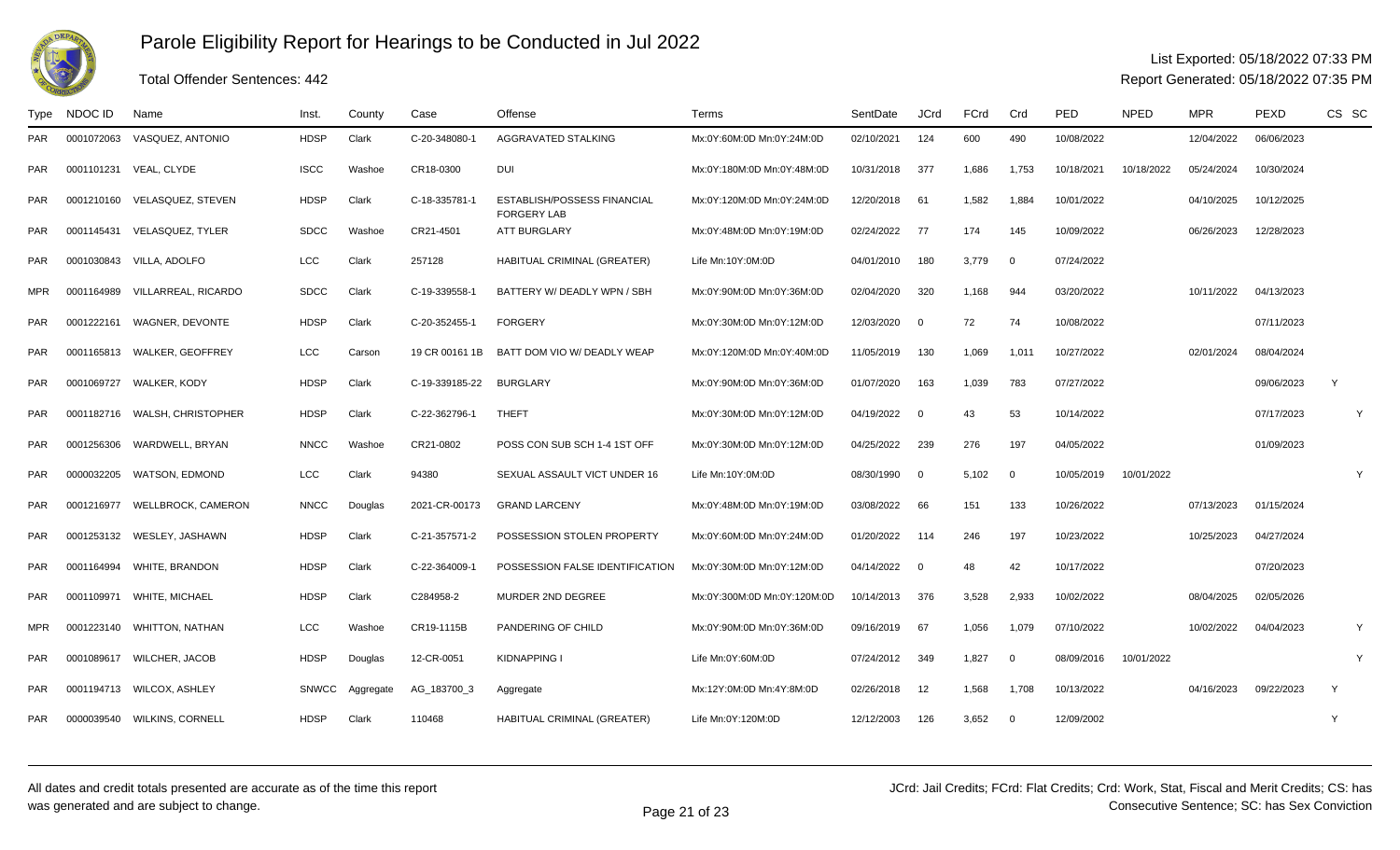

### Total Offender Sentences: 442

### List Exported: 05/18/2022 07:33 PM

| Type       | NDOC ID    | Name                          | Inst.        | County    | Case           | Offense                                      | Terms                      | SentDate   | <b>JCrd</b>              | FCrd  | Crd            | PED        | <b>NPED</b> | <b>MPR</b> | PEXD       | CS SC        |   |
|------------|------------|-------------------------------|--------------|-----------|----------------|----------------------------------------------|----------------------------|------------|--------------------------|-------|----------------|------------|-------------|------------|------------|--------------|---|
| <b>PAR</b> | 0001249719 | <b>WILLIAMS, ANTOINE</b>      | <b>NNCC</b>  | Clark     | C-21-358143-1  | BATTERY BY STRANGULATION                     | Mx:0Y:32M:0D Mn:0Y:12M:0D  | 10/07/2021 | $\overline{0}$           | 237   | 212            | 10/06/2022 |             |            | 02/20/2023 |              |   |
| MPR        | 0001215095 | WILLIAMS, KENNETH             | <b>HDSP</b>  | Clark     | C-18-335921-1  | ATT SEXUAL ASSAULT                           | Mx:0Y:120M:0D Mn:0Y:36M:0D | 04/09/2019 | 267                      | 1,416 | 1,595          | 07/15/2021 |             | 10/17/2022 | 04/19/2023 |              | Y |
| <b>PAR</b> |            | 0001252094 WILLIAMS, LASEANA  | <b>SNWCC</b> | Clark     | C-21-354960-1  | <b>LARCENY FROM THE PERSON</b>               | Mx:0Y:36M:0D Mn:0Y:12M:0D  | 12/09/2021 | 143                      | 317   | 247            | 02/07/2022 |             | 08/23/2022 | 02/23/2023 |              |   |
| <b>PAR</b> |            | 0000015136 WILLIAMS, LAWRENCE | <b>LCC</b>   | Clark     | 105450         | <b>SEXUAL ASSAULT</b>                        | Life Mn:0Y:60M:0D          | 06/23/1992 | $\overline{\mathbf{0}}$  | 3,652 | $\overline{0}$ | 10/01/2013 | 10/01/2022  |            |            |              | Y |
| <b>PAR</b> | 0001256555 | WILLIAMSON, SARAH             | <b>SNWCC</b> | Clark     | C-22-364184-1  | <b>GRAND LARCENY</b>                         | Mx:0Y:48M:0D Mn:0Y:14M:0D  | 04/28/2022 | 78                       | 112   | 85             | 09/23/2022 |             | 08/26/2023 | 02/27/2024 |              |   |
| <b>PAR</b> | 0001255932 | WILLIS, MICHAEL               | <b>HDSP</b>  | Clark     | C-21-360787-1  | LARCENY FROM THE PERSON                      | Mx:0Y:36M:0D Mn:0Y:12M:0D  | 04/06/2022 | 92                       | 148   | 114            | 07/22/2022 |             | 01/22/2023 | 07/25/2023 |              |   |
| <b>PAR</b> | 0001256744 | <b>WILSON, BREYON</b>         | <b>HDSP</b>  | Clark     | C-20-352130-1  | <b>ATT FORGERY</b>                           | Mx:0Y:40M:0D Mn:0Y:15M:0D  | 04/28/2022 | 138                      | 172   | 124            | 08/20/2022 |             | 03/06/2023 | 09/07/2023 |              |   |
| <b>PAR</b> |            | 0001022177 WILSON, DELARIAN   | <b>NNCC</b>  | Clark     | 232494         | USE OF DEADLY WEAPON<br><b>ENHANCEMENT</b>   | Mx:0Y:180M:0D Mn:0Y:72M:0D | 07/15/2008 | $\overline{\mathbf{0}}$  | 962   | 970            | 10/10/2022 |             |            | 04/21/2027 | Y Y          |   |
| <b>PAR</b> |            | 0001008845 WINN, MICHAEL      | LCC          | Carson    | 18 CR 00129 1B | <b>BATTERY BY PRISONER</b>                   | Mx:0Y:30M:0D Mn:0Y:12M:0D  | 10/08/2018 | $\overline{0}$           | 249   | 250            | 10/01/2022 |             |            | 01/05/2023 |              |   |
| MPR        |            | 0001128750 WOLF, PARIS        | <b>SNWCC</b> | Washoe    | CR19-1677      | POSS CON SUB FOR SALE, SCH 1&2,<br>1ST OFF   | Mx:0Y:48M:0D Mn:0Y:19M:0D  | 10/23/2019 | $\overline{0}$           | 481   | 415            | 01/11/2022 |             | 10/16/2022 | 04/18/2023 |              |   |
| <b>PAR</b> |            | 0001176169 WOLF, WYATT        | <b>HDSP</b>  | Clark     | C-22-364007-1  | ATT POSSESSION FIREARM BY X-<br><b>FELON</b> | Mx:0Y:30M:0D Mn:0Y:12M:0D  | 04/14/2022 | $\overline{\phantom{0}}$ | 48    | 47             | 10/15/2022 |             |            | 07/18/2023 |              |   |
| <b>PAR</b> | 0000095405 | WOLFCALE, JOSHUA              | <b>NNCC</b>  | Washoe    | CR21-1560A     | SALE/GIVE CONT SUBST, SCH 1&2, 1ST<br>OFF    | Mx:0Y:48M:0D Mn:0Y:19M:0D  | 04/14/2022 | -341                     | 389   | 271            | 04/18/2022 |             | 01/06/2023 | 07/09/2023 |              |   |
| <b>PAR</b> | 0001252344 | WOMACK, ADRIAN                | <b>HDSP</b>  | Clark     | C-20-350170-1  | <b>ROBBERY</b>                               | Mx:10Y:0M:0D Mn:2Y:0M:0D   | 12/28/2021 | 529                      | 684   | 482            | 07/16/2022 |             |            | 11/04/2025 | Y            |   |
| <b>PAR</b> |            | 0001251199 WOODS, THOMAS      | <b>SCC</b>   | Washoe    | CR21-0519      | <b>GRAND LARCENY OF MOTOR VEHICLE</b>        | Mx:0Y:48M:0D Mn:0Y:19M:0D  | 12/02/2021 | $\overline{0}$           | 105   | 121            | 10/31/2022 |             | 06/10/2023 | 11/16/2023 |              |   |
| <b>PAR</b> | 0001096698 | <b>WORTHINGTON, COREY</b>     | <b>HDSP</b>  | Clark     | C-18-336056-1  | <b>ROBBERY</b>                               | Mx:0Y:120M:0D Mn:0Y:48M:0D | 12/02/2019 | 402                      | 1,314 | 903            | 10/25/2022 |             | 11/21/2023 | 05/24/2024 |              |   |
| <b>MPR</b> | 0001103137 | <b>WRIGHT, DARNELL</b>        | <b>NNCC</b>  | Clark     | C285000-1      | ATT LEWDNESS W/ A MINOR                      | Mx:20Y:0M:0D Mn:8Y:0M:0D   | 04/25/2013 | 210                      | 3,534 | 3,137          | 09/26/2020 |             | 10/13/2022 | 04/15/2023 |              | Y |
| MPR.       | 0000092204 | <b>WRIGHT, MICHAEL</b>        | <b>NNCC</b>  | Washoe    | CR20-1944      | GRAND LARCENY OF MOTOR VEHICLE               | Mx:0Y:48M:0D Mn:0Y:18M:0D  | 04/08/2021 | - 1                      | 420   | 406            | 01/08/2022 |             | 10/14/2022 | 04/16/2023 |              |   |
| <b>PAR</b> | 0001226776 | YOSCOVITCH, SKYLER            | LCC          | Aggregate | AG_192931_4    | Aggregate                                    | Mx:14Y:0M:0D Mn:4Y:0M:0D   | 12/05/2019 | 409                      | 1,318 | 1,062          | 10/21/2022 |             | 09/08/2025 | 03/11/2026 | Y Y          |   |
| <b>PAR</b> | 0000022263 | YOUNG, LARRY                  | <b>SDCC</b>  | Clark     | 71350          | MURDER 2ND DEGREE                            | Life Mn:5Y:0M:0D           | 03/14/1986 | 230                      | 1,826 | $\overline{0}$ | 07/26/1990 |             |            |            |              |   |
| <b>PAR</b> | 0001256039 | ZAKHOLY. SAIED                | <b>NNCC</b>  | Washoe    | CR19-0108      | POSSESSION STOLEN CREDIT CARD                | Mx:0Y:34M:0D Mn:0Y:12M:0D  | 04/13/2022 | 185                      | 234   | 170            | 05/12/2022 |             |            | 04/14/2023 | $\mathsf{Y}$ |   |